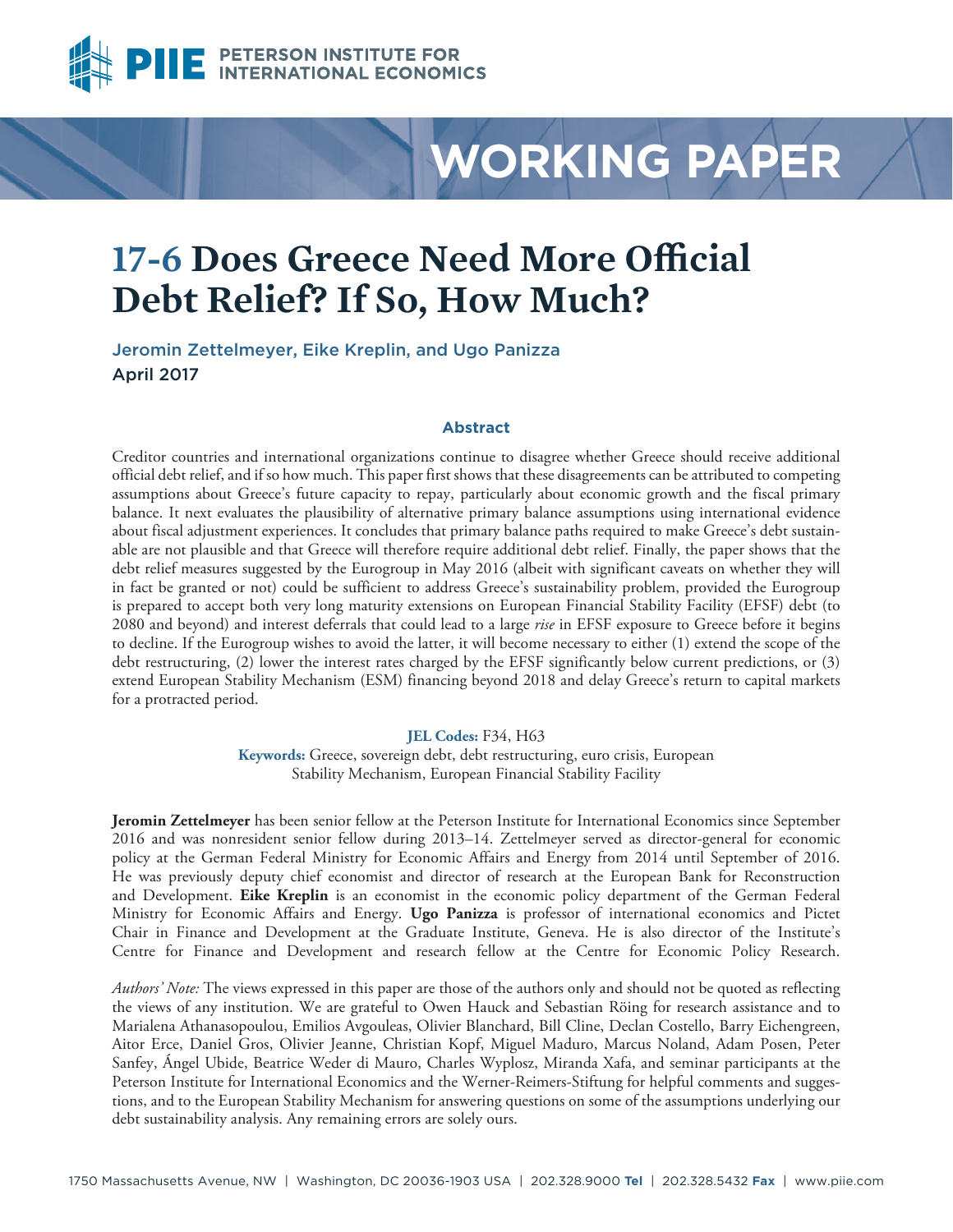#### **I. INTRODUCTION**

Since mid-2015, the International Monetary Fund (IMF), EU institutions, and European creditor countries have been arguing whether Greece requires additional official debt relief—and if so, how much.<sup>1</sup> One-and-a-half years later, their positions seem as far apart as ever. In a report released on February 7, 2017, the IMF argued that Greece's debt is "highly unsustainable" and called for deep debt relief involving all official creditors but itself. This report is the fourth in a series of increasingly pessimistic IMF reports released since June 2015 (IMF 2015a, 2015b, 2016, and 2017). Two days later, Klaus Regling, managing director of the European Stability Mechanism (ESM), published a response in which he stated that if Greece fully implemented its ESM-supported reform program, debt sustainability could be "within reach," and that in any case, Greece's euro area partners had pledged additional debt relief at the end of the ESM program, should it be needed (Regling 2017).

This paper explains and evaluates the arguments in the debate about Greek debt sustainability. This debate turns out to be more complex than editorials suggest—among other reasons, because the European camp is itself divided, with European institutions advocating some debt relief, while several creditor countries remain unpersuaded. The paper aims to make three contributions. The first is to characterize the underlying assumptions of each view on Greece's capacity to repay and to analyze the sustainability of Greece's public debt for each of these sets of assumptions. The second is to empirically assess the plausibility of competing assumptions about Greece's future primary surplus path, which turns out to be the most important area of disagreement. This will answer the question whether additional debt relief is needed or not. Third, the paper examines whether possible debt relief mechanisms that have already been suggested by the Eurogroup in its May 25, 2016 statement (albeit with significant caveats on whether they will be used or not) would be sufficient to address Greece's sustainability problem.

The main results are as follows:

- 1. Conflicting views on Greek debt sustainability among IMF, EU institutions, and European creditor countries are internally consistent in that each party's assumptions do in fact support its claims about debt sustainability. Hence, deciding whether Greece's debt is sustainable or not comes down to deciding which set of assumptions is most credible.
- 2. Historical experience—not just Greece's experience, but that of a typical advanced country—is inconsistent with the primary surplus paths that would make Greece's current debt sustainable.
- 3. The debt relief measures suggested by the Eurogroup may suffice to restore Greece to sustainability, provided the Eurogroup is prepared to accept not only very long maturity extensions on European

<sup>1.</sup> For the history of previous official and private debt relief to Greece and the related policy debate, see Cline (2013, 2015a, 2015b), Zettelmeyer et al. (2013), Xafa (2014), and Schumacher and Weder di Mauro (2015).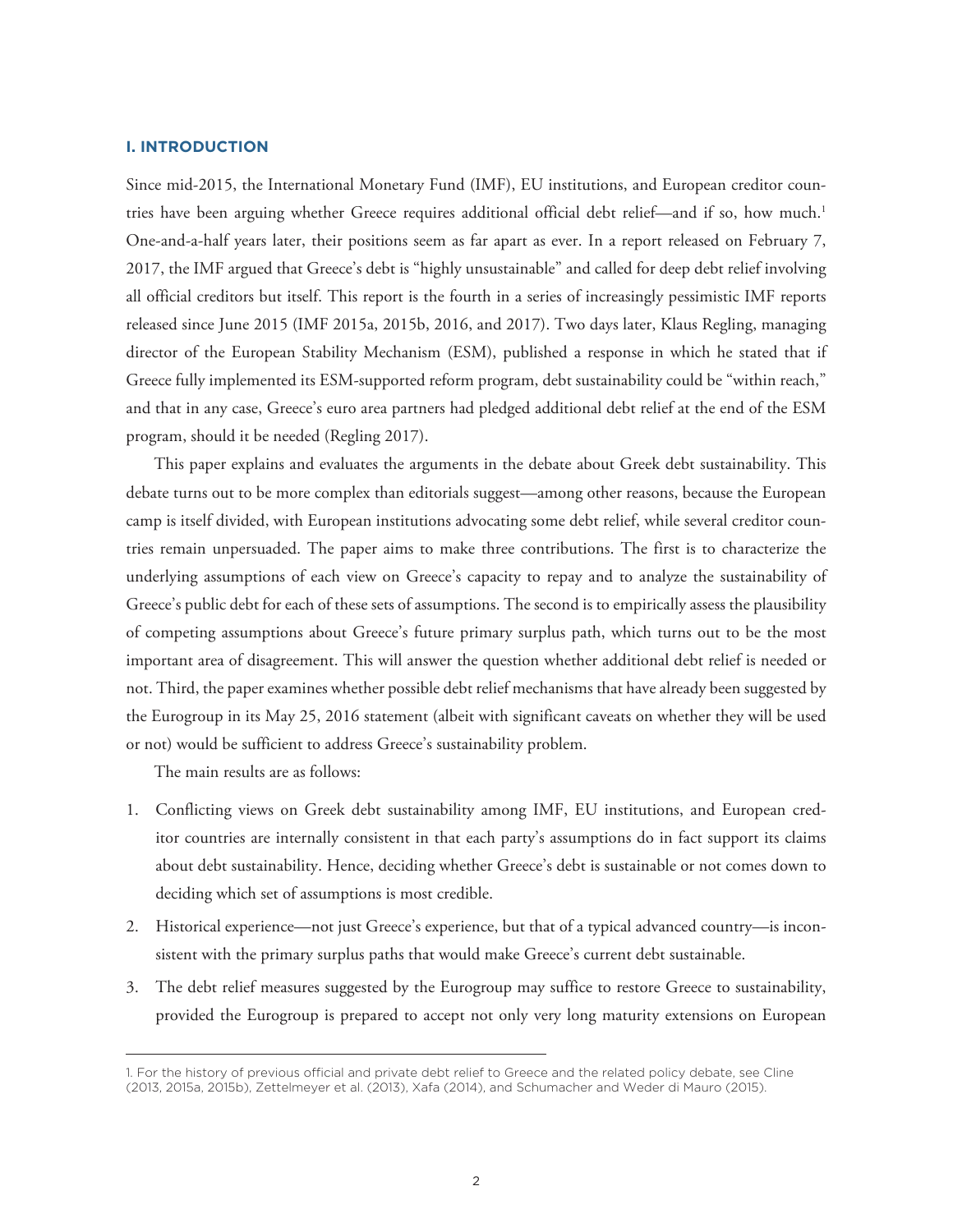Financial Stability Facility (EFSF) debt (to 2080 and beyond) but also interest deferrals that could lead to a large *rise* in EFSF exposure to Greece before this begins to decline.

4. If the Eurogroup wishes to avoid the latter, it will become necessary to either (1) lower the funding costs of future EFSF loans significantly below current official projections, by attempting to take advantage of the still very low interest rate environment, (2) extend the scope of the restructuring to include bilateral official debt issued under the 2010 Greek Loan Facility (GLF), or (3) delay Greece's return to capital markets and extend official financing through the ESM for a prolonged period.

Measures (1) and (2) described above were not explicitly named in the May 25, 2016 Eurogroup statement, but they would likely be within the political and legal confines laid out in that statement, namely, "that nominal haircuts are excluded, and that all measures taken will be in line with existing EU law and the ESM and EFSF legal frameworks" (Eurogroup 2016a, b). Measure (3) would conflict with the current intentions of the Eurogroup. But it may also save creditors significant resources compared to the alternative plan, in which debt relief (or additional fiscal effort) would have to offset the high costs of borrowing from the private sector.

The purpose of this paper is not to propose a specific debt relief plan. That would require addressing additional questions, most importantly, how to credibly reconcile debt relief with incentives for reforms and sound fiscal policies in Greece. That said, the paper could contribute to finding such a plan by pointing to alternative approaches to extending debt relief that could achieve debt sustainability.

#### **II. COMPETING VIEWS ON THE SUSTAINABILITY OF GREEK DEBT**

Greece's public debt currently amounts to about €326 billion (roughly 180 percent of GDP), of which €226 billion are owed to European official creditors (the EFSF and its successor, the ESM, the European Central Bank, and euro area governments) and  $\epsilon$ 13 billion to the IMF. This is a result of the 2012 debt restructurings, which both reduced the face value of Greece's privately held sovereign debt by about €100 billion (50 percent of GDP at that time) and substituted a portion of it with official borrowing (see Zettelmeyer et al. 2013). Figure 1 shows the amortization profile of these debts over time.

There are essentially three views about Greece's ability to service these debts. Some government officials in European creditor countries argue that if Greece only carried out its program commitments and subsequently adhered to EU fiscal rules, it would not need any debt relief. The public embodiment of this view is German Finance Minister Wolfgang Schäuble, who has repeatedly stated that Greece's problem is lack of reform, rather than excessive debt.<sup>2</sup> The opposing view (on the debt relief issue, not on Greece's reform

<sup>2.</sup> Most recently, at a panel debate during the IMF-World Bank Annual Meetings; see "CNN Debate on

the Global Economy," October 6, 2016, minute 43, http://www.imf.org/external/am/2016/mmedia/view.

aspx?vid=5160749356001 (accessed on March 21, 2017). See also Shawn Donnan, "Wolfgang Schäuble rules out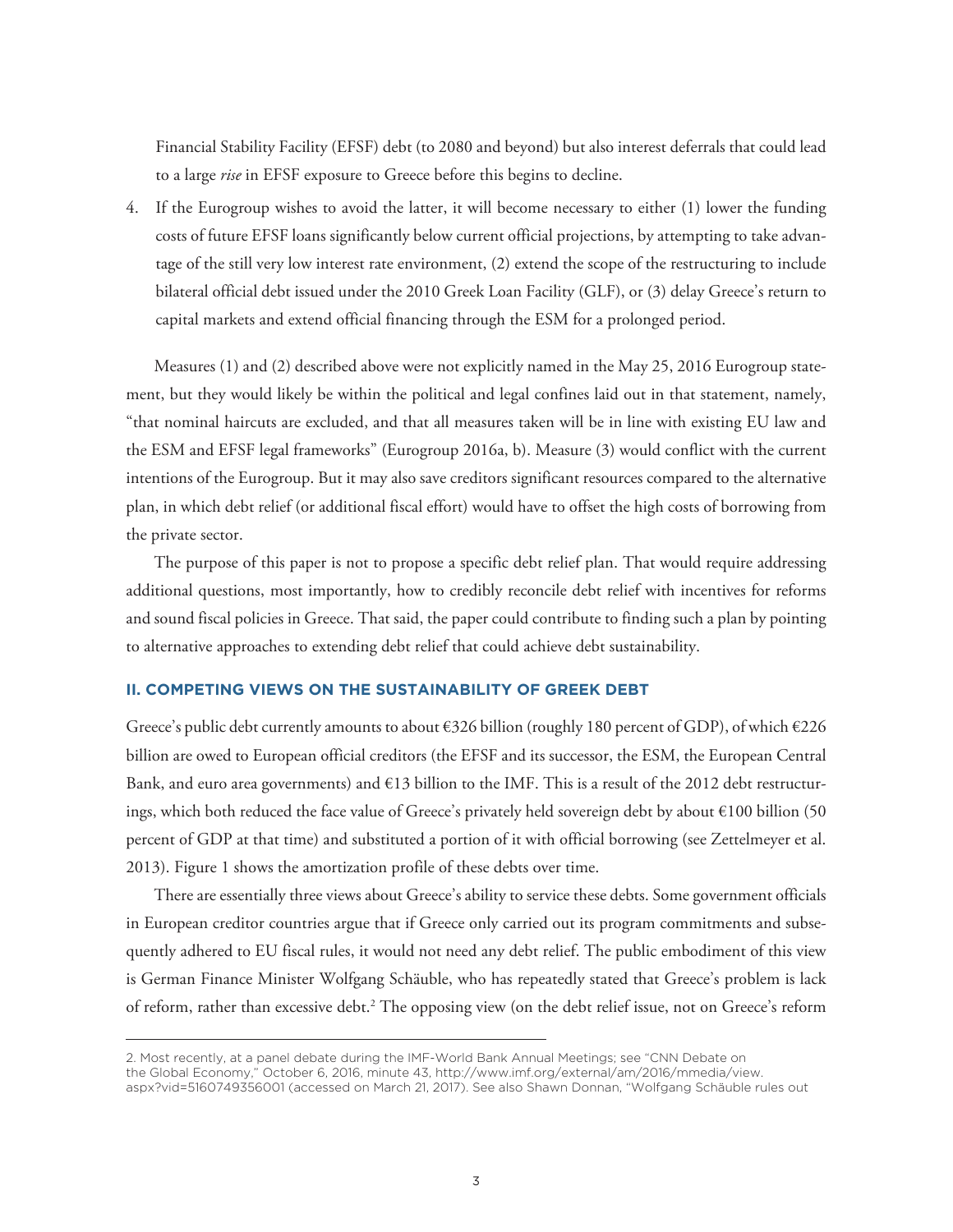record), has come from the IMF, which has argued that Greece's debt is "highly unsustainable" and requires a deep restructuring—one that might require either face value reductions or lower EFSF and ESM interest rates below funding costs. Both options would violate the political boundaries agreed by the Eurogroup. The view of the European institutions lies somewhere in the middle. Like the IMF, European institutions have "serious concerns regarding the sustainability of Greece's public debt" (European Commission 2016). At the same time, they think that it is possible to restore debt sustainability by combining reforms and fiscal adjustment with the "medium and long term" debt relief measures sketched by the Eurogroup in May 2016. These include the "re-profiling of the EFSF amortization as well as capping and deferral of interest payments" and the return of Eurosystem central bank profits earned on Greek bonds to Greece.<sup>3</sup>

As shown below, these three competing views are closely related to alternative scenarios about how Greece's economy and its capacity to repay European creditors will develop in the future. The most important elements of these scenarios are assumptions about future real growth and primary fiscal surpluses, summarized in table 1:

- Scenario A is the baseline scenario of the European institutions as of mid-2016 (European Commission 2016). Economic performance is assumed to follow program targets until 2018, with growth rising to over 3 percent and the primary surplus to 3.5 percent of GDP, where it remains for 10 years, and subsequently gradually declines to 1.5 percent by 2040. Real growth is assumed to decline to 1.5 percent in the medium term, and to 1.25 from 2030 onwards.
- Scenarios B and C are more pessimistic variants taken from the same European Commission paper. Like scenario A, they assume program performance meets targets initially but is followed by faster declines in both growth and the primary surplus. In scenario B, the primary surplus of 3.5 percent is maintained for six years, in scenario C for just one year.
- Scenario I reflects the baseline scenario of the IMF, which is more pessimistic than any of the European Commission scenarios. The primary surplus is assumed to rise to just 1.5 percent of GDP by 2018. Growth in the medium and long term is assumed to be just 1 percent per year, reflecting the IMF's view that Greece will not undertake the structural reforms needed to achieve higher potential growth (IMF 2017).
- Scenario D, in contrast, is more ambitious than the baseline. In the hawkish interpretation, such as held by Mr. Schäuble, this scenario reflects what Greece committed to achieve when the third program

debt relief for Greece," April 15, 2016, *Financial Times,* https://www.ft.com/content/03177f72-0327-11e6-9cc4- 27926f2b110c (accessed on March 21, 2017).

<sup>3.</sup> Eurogroup 2016b. These profits, sometimes referred to as "SMP/ANFA," (Securities Markets Program / Agreement on Net Financial Assets) refer to interest income held by the European Central Bank (ECB) and Eurosystem national central banks related to Greek sovereign bonds acquired before 2012, which were not subject to the 2012 Greek bond restructuring.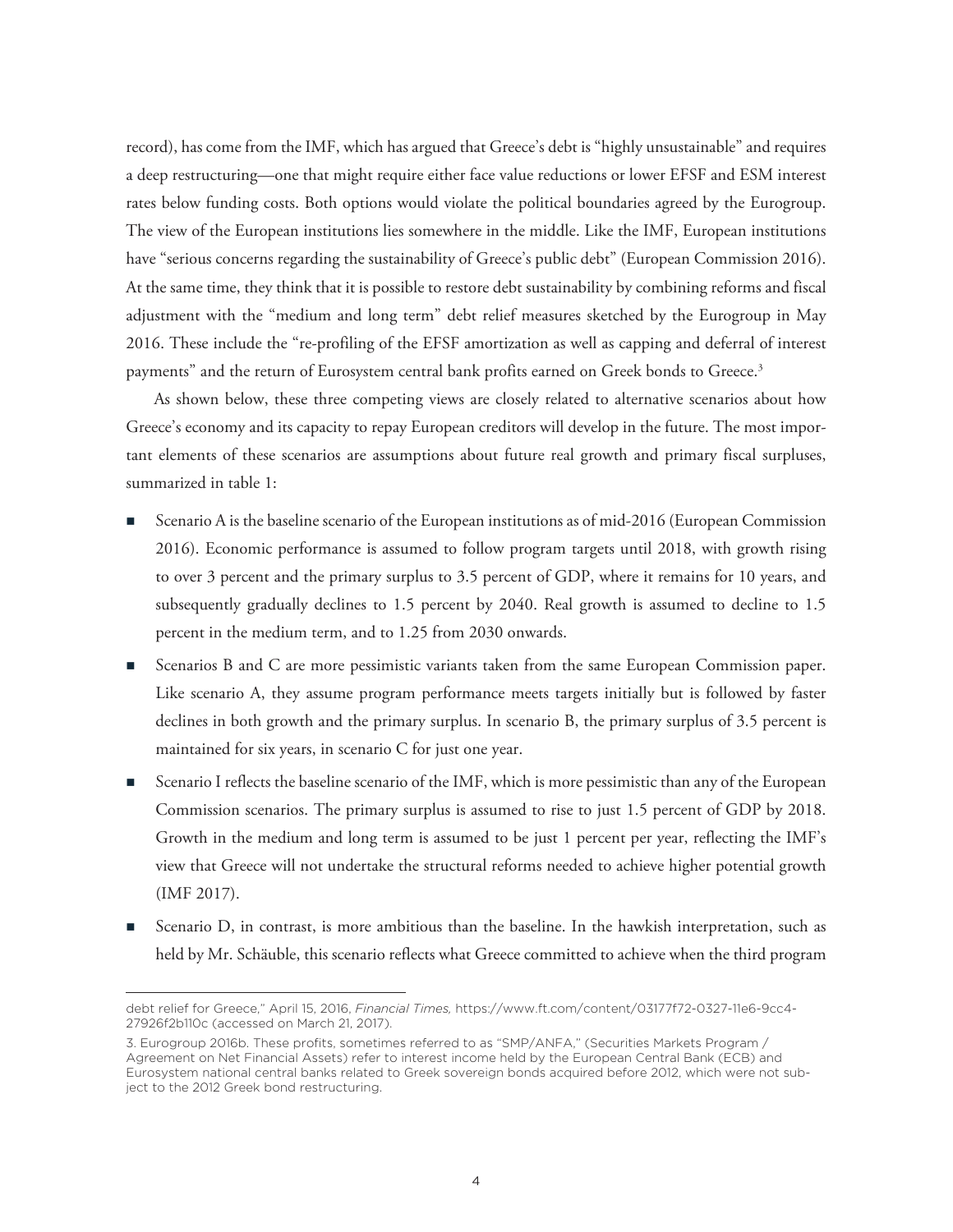was politically agreed: a 3.5 percent primary surplus as long as necessary (here taken to be until 2033, 15 years beyond the end of the program) and sufficient structural reforms to achieve a medium-term growth rate of 1.75, declining to 1.5 percent in the long run.

In addition to making different assumptions about real growth and fiscal adjustment, these scenarios also differ in terms of the assumptions on inflation—and hence nominal growth—and privatization:

- All scenarios except scenario I use the European Commission's most recent inflation forecasts (February 13, 2017). These envisage inflation slowly rising from 1.3 percent in 2017 to 2 percent by 2022. Scenario I uses the inflation forecast of the IMF (2017). This assumes that inflation converges to 1.7 percent rather than 2 percent, as lack of structural reform puts continued downward pressure on wages and prices relative to the euro area.
- With respect to privatization, scenario A assumes total revenues of  $\epsilon$ 17.4 billion ( $\epsilon$ 4.5 billion from bank assets and  $\epsilon$ 13 billion from nonbank assets), while scenario D assumes about  $\epsilon$ 28.5 billion ( $\epsilon$ 22.9 billion from nonbank assets and privatization of banks of  $65.7$  billion, reflecting the potential proceeds from the new privatization and investment fund Hellenic Corporation of Assets and Participations [HCAP]). In the more pessimistic scenarios B and C, total privatization revenues are assumed to be only €5 billion, and in the IMF's scenario I just €2.9 billion.

### **Methodology**

The question is what these scenarios imply for the sustainability of Greek public debt. To answer this, some ancillary assumptions are needed—in particular, when Greece will return to private borrowing and how the interest rate demanded by private creditors will evolve (see box 1)—as well as a criterion for deciding what "sustainability" means. Since one of the objectives of this paper is to understand why the IMF and the European institutions arrive at such different conclusions, the approach is to stick as closely as possible to the assumptions and debt sustainability criteria used by the IMF and the European institutions themselves, provided that these are mutually consistent and appear reasonable.

Specifically, the paper focuses on two debt sustainability criteria: the evolution of the debt-to-GDP ratio, which has traditionally been used by the IMF and other official institutions, and the government's borrowing requirements (public sector "gross financing needs," or GFN for short) as a share of GDP. $^4$  Debt sustainability is interpreted as requiring both that the debt-to-GDP ratio should follow a downward path and that gross financing needs should not exceed 15 to 20 percent of GDP in any given year. The latter

<sup>4.</sup> Gross financing needs are defined as the gap between debt service (amortization and interest payments) coming due in a given year and available nondebt creating resources. The latter include the primary surplus, privatization receipts, and other nondebt financing items (see IMF 2013, annex III).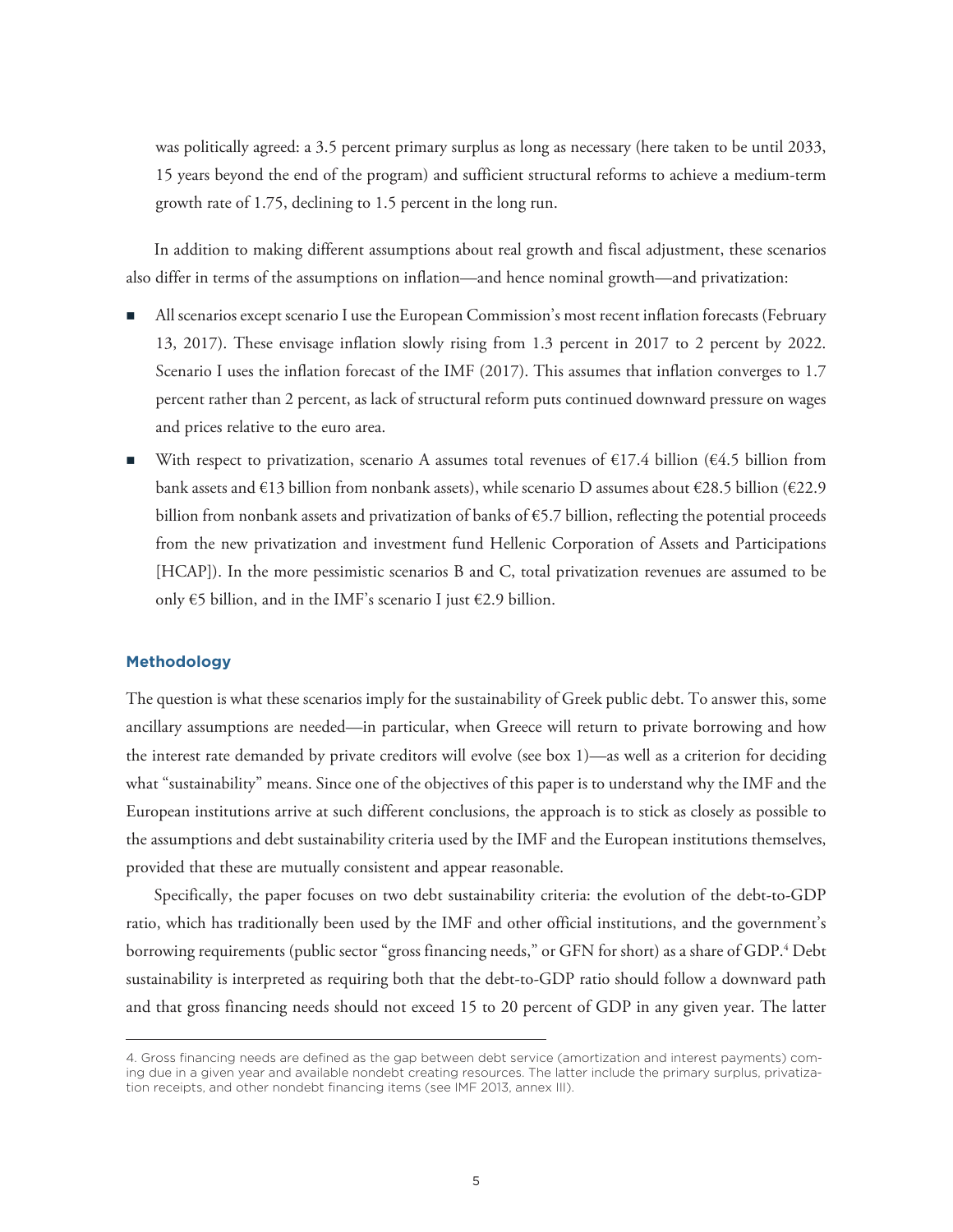reflects an empirically-based rule of thumb that the IMF has been using in its debt sustainability methodology for countries with capital market access.<sup>5</sup> This criterion was endorsed by the Eurogroup in May of 20166 and is used in the remainder of this paper.

Calculations showing the evolution of gross financing needs and the debt-to-GDP ratio were previously presented by the European Commission (2016) for scenarios A-D and the IMF (2017) for scenario I, among others. The value added of this paper is two-fold: First, it evaluates scenarios A-D using updated assumptions, including a set of "short-term" debt relief measures that were decided by the ESM in January 2017.7 Second, it attempts to quantify the impact of growth, inflation, and interest rate uncertainty on the projected paths using a "fan chart approach" based on Monte Carlo simulations (see figure 2 and box 2 for details on the underlying assumptions). This differs from the usual approach of dealing with uncertainty in debt sustainability analysis, which is to do sensitivity analysis, that is, to show how GFN and debt-to-GDP paths would be affected by specific alternative assumptions about growth and interest rates.<sup>8</sup> For readers who prefer the traditional approach, the results of a sensitivity analysis are shown in appendix 1.

With respect to predicting uncertainty to debt sustainability, the methodology used in this paper is subject to at least three sources of bias, two of which go in the direction of understating uncertainty and one in the direction of overstating it. First, the paper models feedback from debt to bond yields using a relationship estimated by Laubach (2009) on US data, which arguably reflects neither default nor rollover risk. While this approach predicts end-of-program *levels* of spreads of a plausible order of magnitude, it may understate the speed with which spreads could both decline if Greece's debt stays on a declining path and rise if it does not. While in reality bond prices and yields are forward looking, the Laubach rule links bond spreads only to *current* debt levels, leading to gradual, "sticky" changes in spreads when the debt situation improves or deteriorates. Second, the approach here models the debt dynamics arising from positive feedback loops between interest rates and debt (higher interest rates lead to higher debt accumulation, which tends to increase the borrowing spread) but ignores feedback from interest rates and debt to growth

<sup>5.</sup> See IMF 2013, particularly appendix II. The IMF uses 15 percent as the relevant threshold for emerging-market countries and 20 percent for advanced countries (see IMF 2013, tables A1 and A2, respectively. Note that footnote 2 table A2 is misplaced: It ought to refer to external, rather than public, gross financing requirements). The thresholds are calibrated to best predict the occurrence of debt distress in the sense of minimizing the sum of the missed crises and false alarms.

<sup>6. &</sup>quot;The Eurogroup agrees to assess debt sustainability with reference to the following benchmark: … GFN should remain below 15% of GDP during the post programme period for the medium term, and below 20% of GDP thereafter." Eurogroup statement on Greece, May 25, 2016.

<sup>7.</sup> These include: smoothing the EFSF repayment profile under the current weighted average maturity, using the EFSF/ESM funding strategy to reduce interest rate risk, and waiver of the step-up interest rate margin related to the debt buy-back tranche of the EFSF program for 2017. See ESM 2017.

<sup>8.</sup> Sensitivity analysis requires no estimation and no distributional assumptions. Because it does not make such assumptions, however, it does not give a sense of the likelihood that the debt might or might not be sustainablethat step is implicitly left to the reader. However, not every reader may have an empirically grounded intuition, for example, about uncertainty regarding growth. Furthermore, sensitivity analyses typically vary one parameter at a time and hence give no sense of the uncertainty arising from joint deviations from the assumed baselines.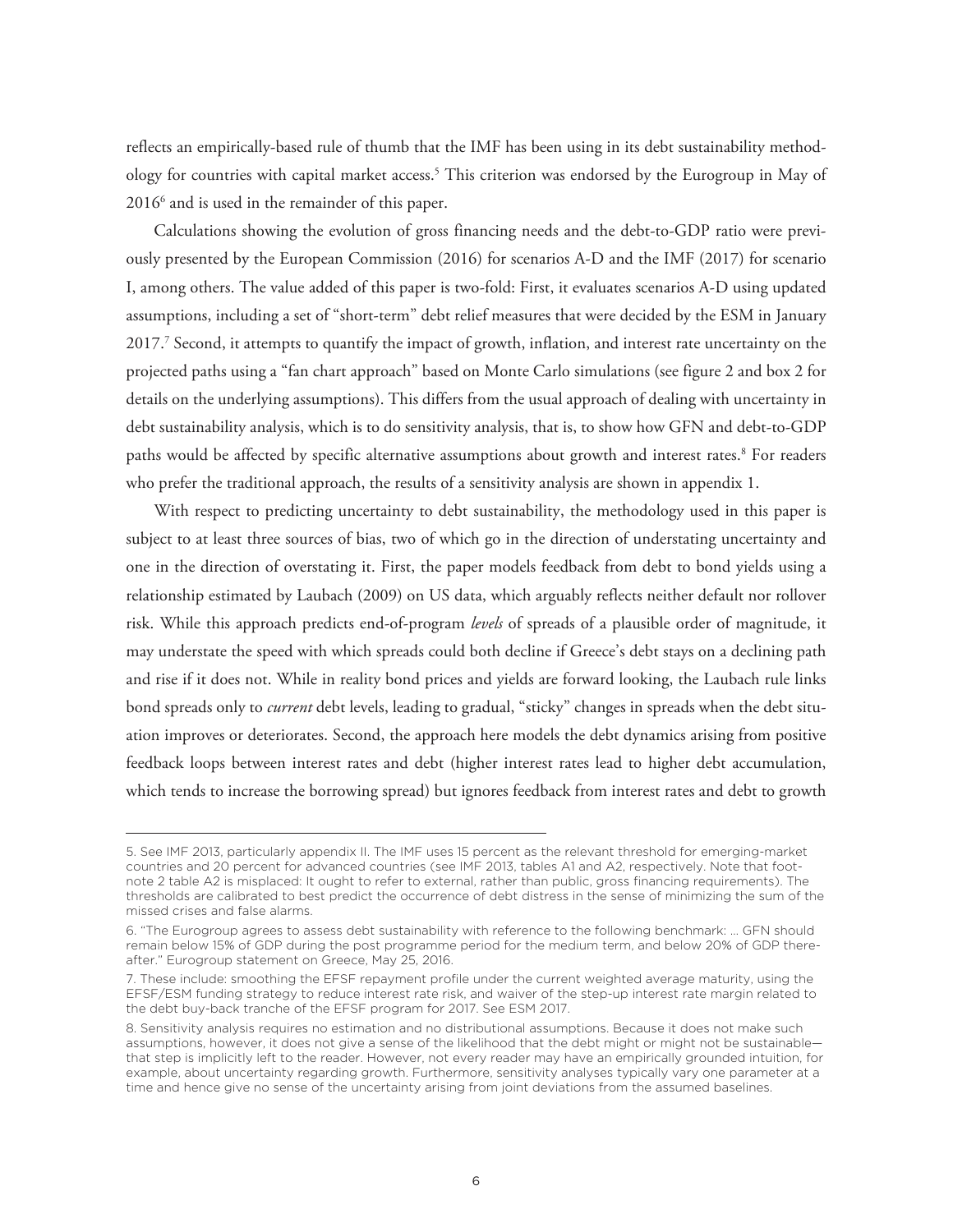(the central paths of growth and inflation are determined by the scenario assumptions and are hence treated as exogenous). Third, as a technical shortcut, inflation shocks and shocks to the risk-free interest rate are assumed to be uncorrelated. This will tend to overstate uncertainty, as a positive correlation would imply that the negative (positive) effect of higher (lower) interest rates on debt sustainability would be partly offset by the positive (negative) effect of higher (lower) nominal output.

Uncertainty may also be biased by the way in which the parameters used to quantify growth and inflation uncertainty have been estimated. Because Greek growth, inflation, and government borrowing costs have recently been dominated by experiences that are unlikely in the future, the estimation is based on a panel of euro area members (see box 2). If Greece suffers higher growth and inflation uncertainty in the future than a typical euro area country suffers during the sample period, the fan charts in figure 2 will understate uncertainty. That said, the period used to estimate growth and inflation uncertainty includes the Great Recession of 2008–09, resulting in an estimated annual standard deviation of growth that is high for advanced economies (over 2 percentage points).

# **Results**

Figure 2 shows Monte Carlo–based confidence bands around the GFN and debt-to-GDP paths generated by four of the five scenarios summarized in table 1. These are generated under the assumption that (1) real growth, inflation, and interest rates exhibit uncertainty around the average or steady state values described by scenario assumptions and the assumed interest rate rule (see boxes 1 and 2); while (2) the primary surplus and privatization receipts evolve deterministically, as envisaged in each scenario. The point of figure 2 is hence to allow statements of the type: "If the primary surplus and privatization paths were to evolve as assumed in scenario X, and long-term growth evolves broadly as assumed—albeit with shocks—then Greek debt would be sustainable with *p* percent probability."

In scenario A, the baseline scenario of the European Commission's June 2016 analysis, Greece's public debt is best described as borderline sustainable. Both the deterministic (solid blue line) and the median (dash line) GFN paths "max out" at levels above the IMF's lower (emerging-market country) threshold of 15 percent but below its upper advanced country threshold of 20 percent (thresholds represented by red lines in figure 2). The deterministic and median debt-to-GDP ratio is on a smoothly declining path, which falls below 100 percent of GDP by 2033 and below 60 percent of GDP by 2060. This looks significantly better than in the European Commission's analysis, which showed gross financing needs rising to 22 percent by 2050 and continuing to rise thereafter, and the debt ratio remaining above 100 percent of GDP even by 2050 (see table 4, p. 15 in European Commission 2016). The difference is partly caused by the "short-term" debt relief measures decided in January 2017 and partly by differences in interest rate assump-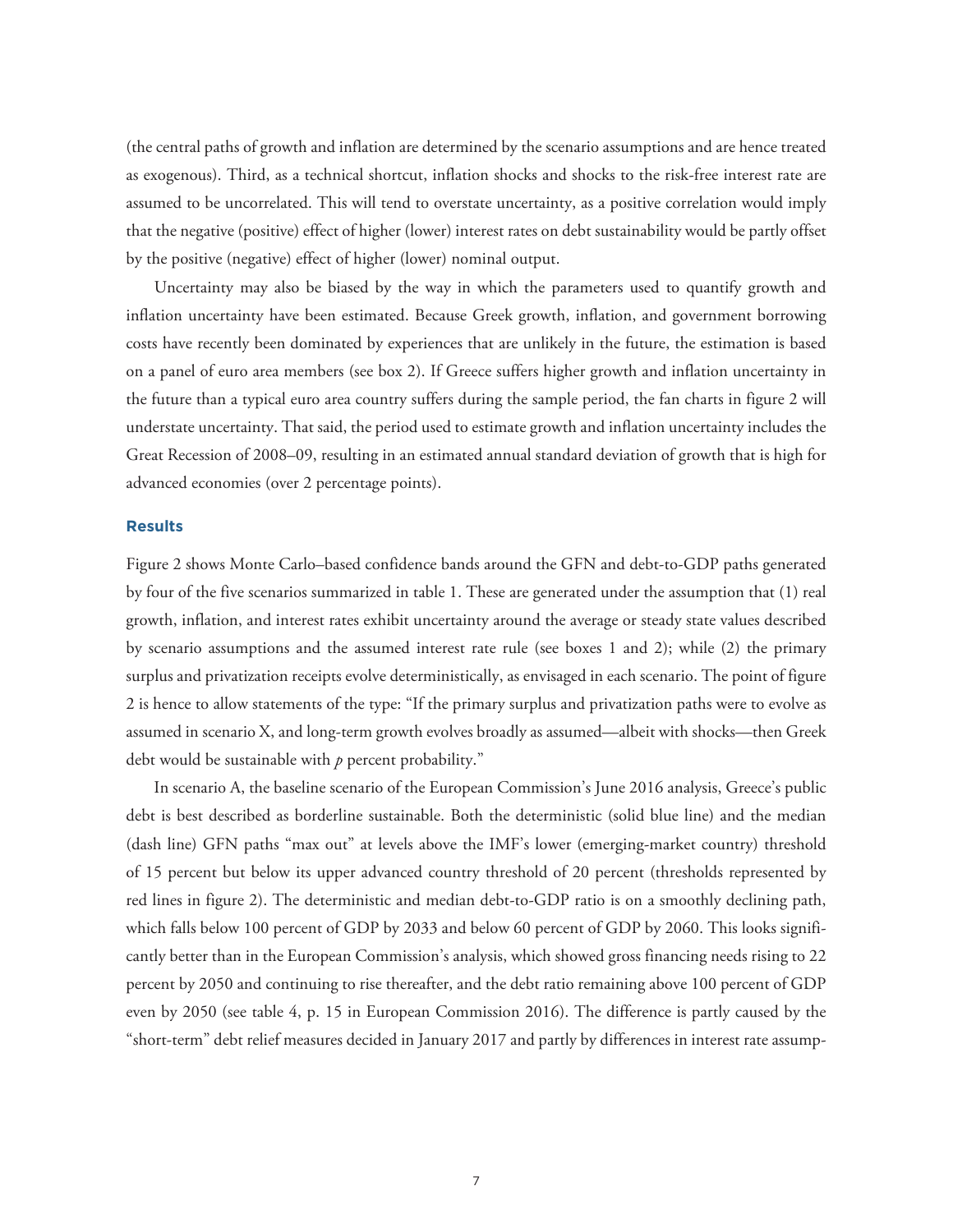tions for the ESM and EFSF.<sup>9</sup> ESM Managing Director Regling may have been referring to this scenario when he stated that debt sustainability was now "within reach." At the same time, debt in this scenario is only "borderline" sustainable in the sense that a minor perturbation could make it unsustainable. The shadings indicate that with almost 50 percent probability gross financing needs will rise above 20 percent and that with about 40 percent probability the debt-to-GDP ratio will never decline below 100 percent of GDP.

The pictures look very different in the more pessimistic scenarios B and I. Debt is clearly not sustainable in these scenarios, with median GFN far exceeding the upper threshold of 20 percent. In the IMF's baseline scenario I, the probability that the debt path becomes explosive exceeds 80 percent; even in the European Commission's only mildly pessimistic scenario B, it is above 50 percent. The mechanism that eventually forces gross financing needs to 20 percent and reverses the debt path is the gradual but accelerating substitution of official debt by more expensive borrowing from private sources (see figure 3, which decomposes the evolution of gross financing needs for scenario B). Debt is unlikely to be sustainable in this scenario, because beginning in the late 2020s primary surpluses are overwhelmed by rising private creditor amortization needs. However, the fan charts also suggest that it would take some time before the relevant thresholds are exceeded. In scenario B, gross financing needs stay below 20 percent until 2036. Even in the IMF's scenario, it would take almost 10 years after the end of the program for gross financing needs to rise above the 20 percent threshold.

Finally, in scenario D, Greece's debt would be clearly sustainable. In particular, Greece would remain on a declining debt path with at least 70 percent probability and below the 20 percent GFN threshold with about 60 percent probability. Compared to scenario A, this difference is driven in part by more optimistic growth assumptions and in part by the fact that Greece is assumed to maintain a higher primary surplus over a significantly longer time: at least 3.5 percent until 2030 and above 2.5 percent until 2037.

Thus, both sides of the debate—those who argue that Greece's debt is not sustainable and those who argue that, with adequate fiscal and reform effort, it would be—are internally consistent in their arguments. Under the scenarios assumed by either side, their claims with respect to debt sustainability are indeed true. Hence, deciding whether Greece's debt is sustainable or not comes down to a comparison of the reasonableness of the assumptions made, particularly assumptions regarding the evolution of the primary surplus.

<sup>9.</sup> This paper uses updated funding rate assumptions for the EFSF that are slightly lower in the short and medium term than those of the European Commission (2016). More importantly, the futures-based marginal funding rate projections for the ESM (see box 1) are lower than those used in the analysis of the Commission, which envisaged quicker convergence to the steady state funding rate.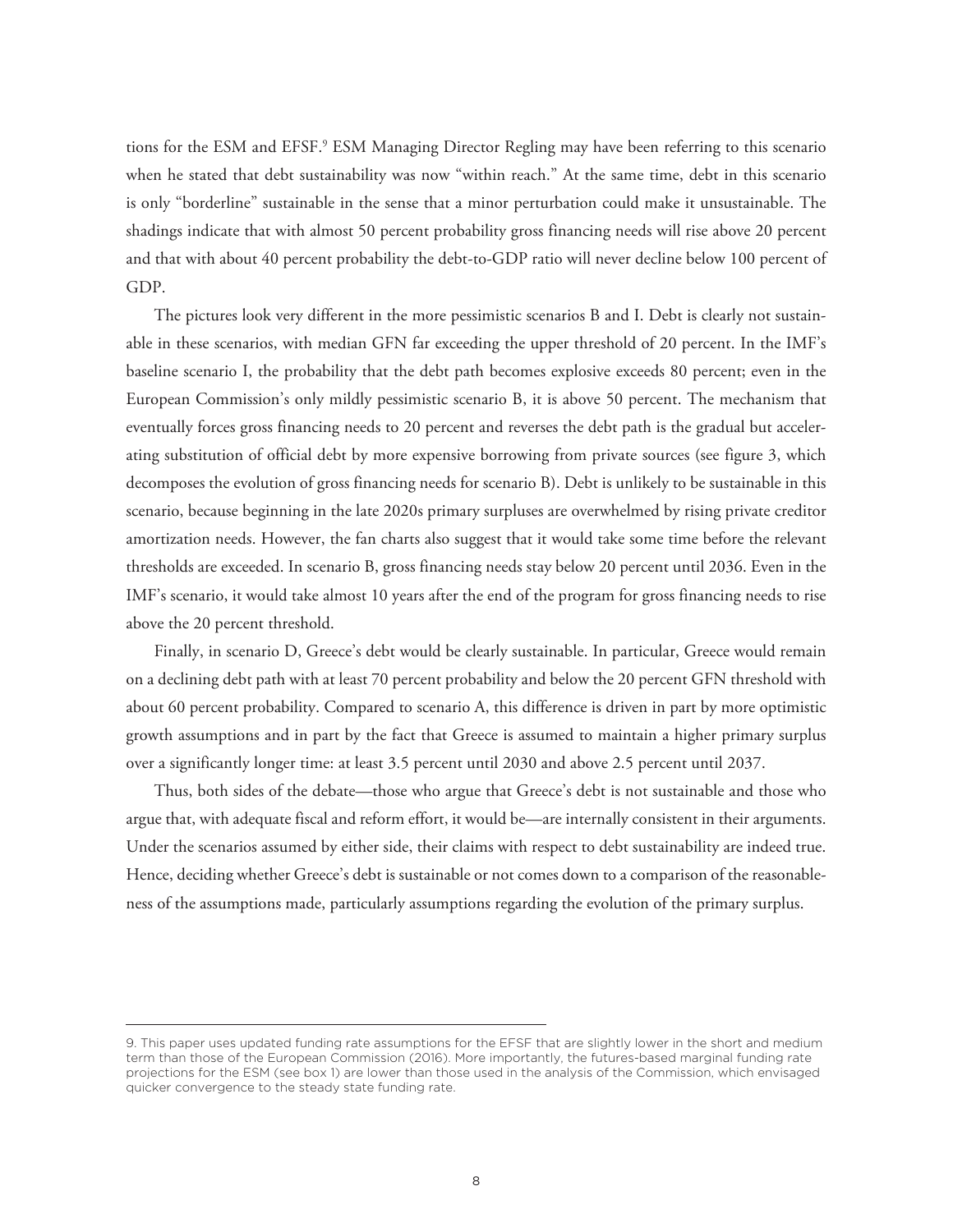#### **III. EVALUATING THE PLAUSIBILITY OF PRIMARY SURPLUS ASSUMPTIONS**

Divergent views about the fiscal effort that can and should be expected of Greece over the coming years are at the core of the debate about whether Greece requires debt relief. This section evaluates the plausibility of these views based on international experience. This angle is clearly not the only relevant one: A complete analysis would take into account the special circumstances of Greece, including its current fragile economic state and structural problems (Obstfeld and Thomsen 2016). Focusing on the international experience is nonetheless useful for two reasons. First, Greece is not the first country to undergo fiscal adjustment in a cyclically and structurally difficult environment, so looking at the broad historical record is perhaps useful. Second, Greece's creditors are not easily persuaded by the IMF's argument that Greece's current structural impediments preclude a high primary surplus, since these impediments should be under Greece's control at least in the medium term. Instead, the attitudes of European creditors on what primary surpluses can be "reasonably" demanded of Greece are significantly influenced by what other countries have achieved in the past. Hence, even if the behavior of other countries were irrelevant in a predictive sense (because Greece turns out to be structurally highly atypical), it could be important in a normative sense, from the vantage point of creditors.

To ensure that the conclusions in this analysis are robust, the question of a reasonable primary surplus is approached from three different angles: first, a conditional forecast of Greece's primary surplus starting from present debt and primary surplus levels; second, an approach that calculates the probability of observing episodes of primary surpluses of a certain length, conditioned on Greece's current debt levels; and finally, an approach that focuses on the length of time that primary surpluses are typically maintained once a certain level has been reached, using a statistical technique known as survival analysis.

The starting point of the analysis is a study by Eichengreen and Panizza (2016), who examine the plausibility of primary surpluses required under current EU fiscal rules in light of international experience, based on a dataset compiled by Mauro et al. (2013). This paper extends their methodology in two directions—conditional VAR-based forecasts and survival analysis—and focuses specifically on the case of Greece. Related comparisons of debt surplus episodes have been conducted by the IMF (2016, box 1) and the ESM. However, the IMF does not conduct a full analysis, while the ESM's analysis is unpublished and limited to the euro area experience. Furthermore, both institutions disagree in their reading of the international experience, suggesting that this experience does not entirely speak for itself.

# **Replicating primary surplus paths as conditional forecasts**

Suppose that the way in which primary surpluses react to debt, inflation, and growth in Greece is similar to that observed in other countries. How, then, would the primary surplus evolve over time, conditional on current debt levels and debt service obligations, and assuming a return to moderate growth as well as some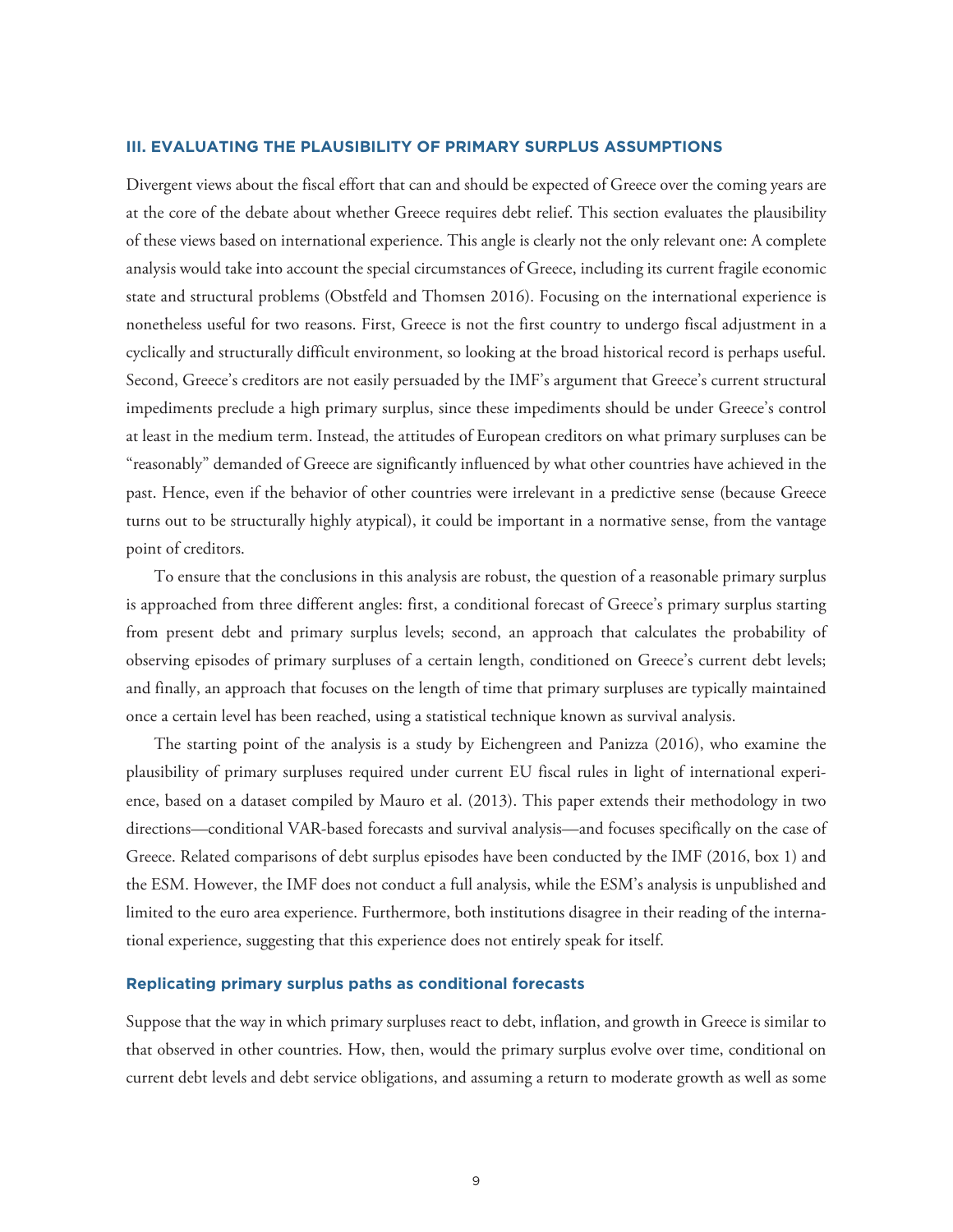feedback from debt levels to the interest rate? In particular, is it possible to replicate any of the primary surplus scenarios of table 1 using conditional forecasts of this type?

To answer this question, a 4-variable vector autoregression (VAR) is estimated, based on a panel of 17 advanced countries,<sup>10</sup> using annual data from 1980 to 2015, for the primary surplus, debt to GDP, inflation, and growth. According to Eichengreen and Panizza (2016), the debt-to-GDP ratio and real growth are the two main robust (and easy to measure) macroeconomic determinants of the primary balance, while inflation affects nominal growth and hence the debt-to-GDP ratio.<sup>11</sup> The sample includes most of the "old" Organization for Economic Cooperation and Development (OECD) countries except Ireland and Japan, which were dropped because they constitute outliers.<sup>12</sup> The VAR was limited to advanced countries to avoid estimates based on structurally very different countries, and also because this group of countries, mostly in the euro area, is arguably close to the economic structure that Greece either already has or aspires to.

The parameter estimates of this VAR are well-behaved in the sense that they generate reasonable impulse response functions as well as stability of the debt-to-GDP ratio (see appendix 2). The basis for this stability is that primary balances respond positively to high debt levels, and the debt-to-GDP ratio declines in response to higher primary balances, as one would expect.

These estimates are then used to forecast Greece's primary surplus, taking Greece's actual current and lagged debt, GDP, growth, and inflation levels as the starting point and making the following assumptions: (1) Real growth and inflation evolve as assumed in the scenarios presented in the last section; (2) Greece undertakes the debt service (amortizations and interest payments) implied by its current debt obligations; and (3) gross financing needs are met from official sources until the end of 2018 and subsequently by issuing medium-term bonds at interest rates determined by the Laubach (2009) rule. Hence, these are very similar assumptions to those used in the Monte Carlo simulations of the previous section, with two main differences. First, the primary surplus path is now being treated as endogenous rather than assumed—it is the variable being (conditionally) forecast. Second, uncertainty is abstracted from growth, inflation, and the interest rate rule—that is, all uncertainty in the forecast comes from the error term of the primary surplus equation of the VAR.

Results are shown in figure 4 for scenarios A, B, D, and I (scenario C is ignored because it falls midway between scenarios B and I). The thick black lines show the VAR-based central forecasts for the Greek primary surplus, conditional on the growth assumptions shown in table 1. Also shown are 60, 70, 80, and

<sup>10.</sup> Specifically, the sample includes: Australia, Austria, Belgium, Canada, Denmark, Finland, France, Germany, Greece, Italy, the Netherlands, Portugal, Spain, Sweden, Switzerland, the United Kingdom, and the United States. 11. The VAR was identified using a Choleski decomposition with the following ordering: real growth, inflation (percentage change in the GDP deflator), the primary balance, and the debt-to-GDP ratio. See appendix 2.

<sup>12.</sup> Japan was an outlier because of extremely high debt and Ireland because of the high volatility of its primary balance during the crisis period. Appendix 3 shows how the results change if these countries are added to the sample.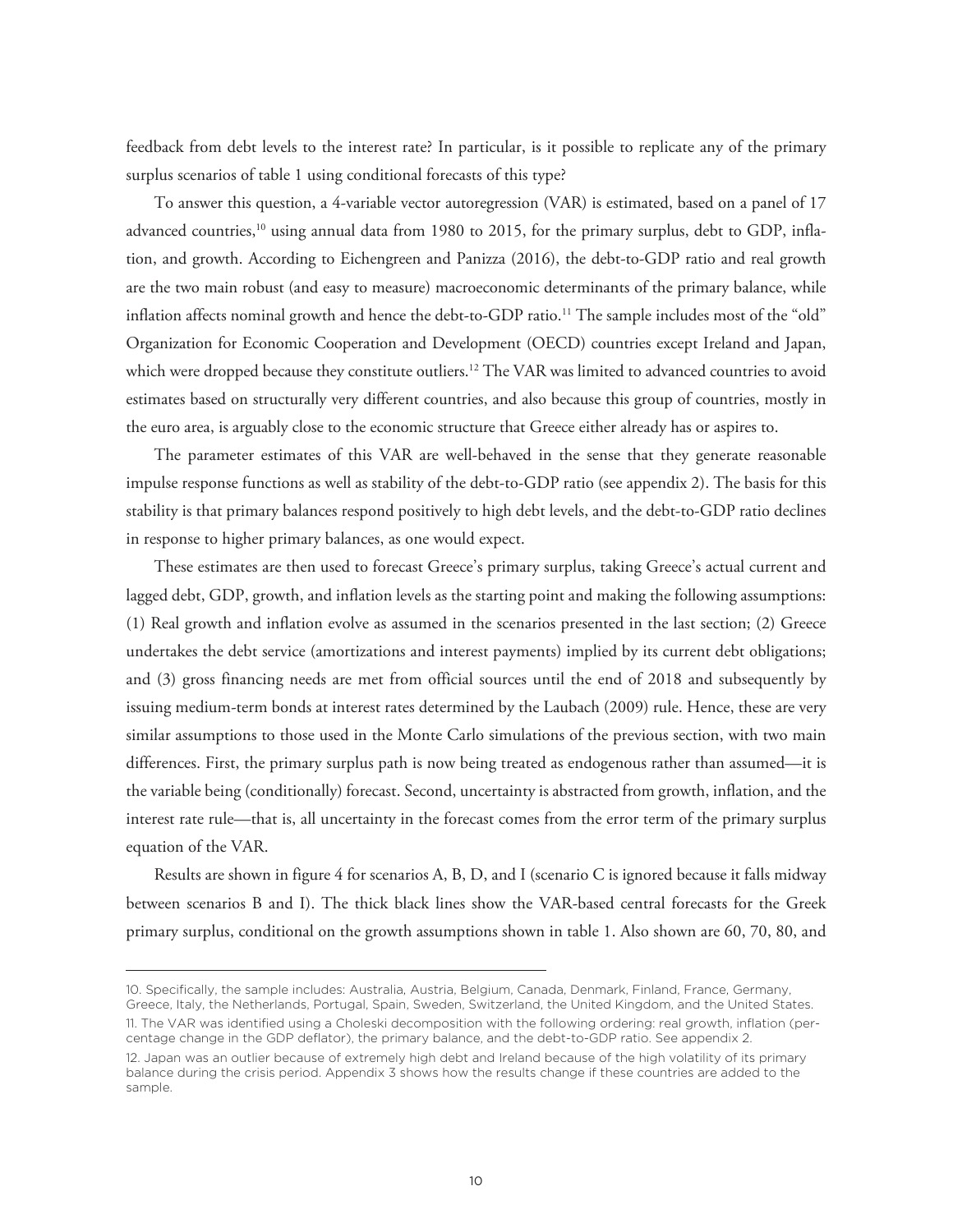90 percent confidence bands, as well as each scenario's *assumed* primary surplus path, represented by orange dashed lines.

The results can be summarized as follows:

- 1. The VAR-based forecasts predict roughly the same *profile* of fiscal adjustment assumed in the European Commission's scenarios A, B, and C (to a lesser extent D), namely, a front-loaded fiscal adjustment reaching about 3.5 percent of GDP, followed by a gradual fiscal easing. The mechanism behind this result is that higher debt levels induce higher primary surpluses, which in turn reduce debt levels; as this reduction happens, primary surpluses are also reduced.
- 2. The VAR forecasts a *more gradual* fiscal adjustment than assumed in any of the European Commission scenarios: a rise to 3.5 percent by 2020 or 2021 rather than reaching 3.5 percent as early as 2018 (the program target). This is true even though negative feedback from fiscal adjustment to growth, which may slow fiscal adjustment further, has been assumed away in the forecasts (since these are conditional on the growth assumptions of table 1).
- 3. The IMF's scenario I gets the initial speed of adjustment "right," but not its extent. Given high initial debt, the VAR forecasts that the primary surplus will rise above 1.5 percent by 2021 with about 80 percent probability. Furthermore, the VAR predicts that under the long-run growth and inflation assumptions of scenario I (just 1 percent real growth and 1.7 percent inflation), the primary surplus will stay above 2 percent. This reflects the fact that in the IMF's scenario, the debt-to-GDP ratio remains high throughout and in fact begins exploding from about 2035 onwards, which in the empirical model further increases the primary balance.
- 4. The VAR predicts a much faster decline to lower primary surplus levels than predicted in scenarios A and D. Scenario D, which envisages the primary surplus staying at 3.5 percent for 15 years (until 2033) appears particularly unrealistic: The confidence band shading indicates that the VAR-based probability that the primary surplus will fall below 3.5 percent is 70 percent by 2027 and over 80 percent by 2032—even though the VAR-based primary forecasts are conditioned on optimistic growth assumptions. Scenario B, in contrast, seems to get it about right; it is the only one of the four scenarios in which—apart from the overly abrupt initial rise in the primary surplus—the assumed path stays inside the +10/–10 percent confidence band around the conditional forecast.

Two further considerations strengthen the conclusion that scenarios A and D are not plausible:

First, although the VAR regression results are robust with respect to technical assumptions such as the ordering of the variables in the VAR, they are not robust with respect to outlier countries, particularly Japan. Including Japan in the sample significantly weakens the feedback from debt to the primary surplus. As a result, conditional forecasts for Greece estimated on the full sample of advanced countries would predict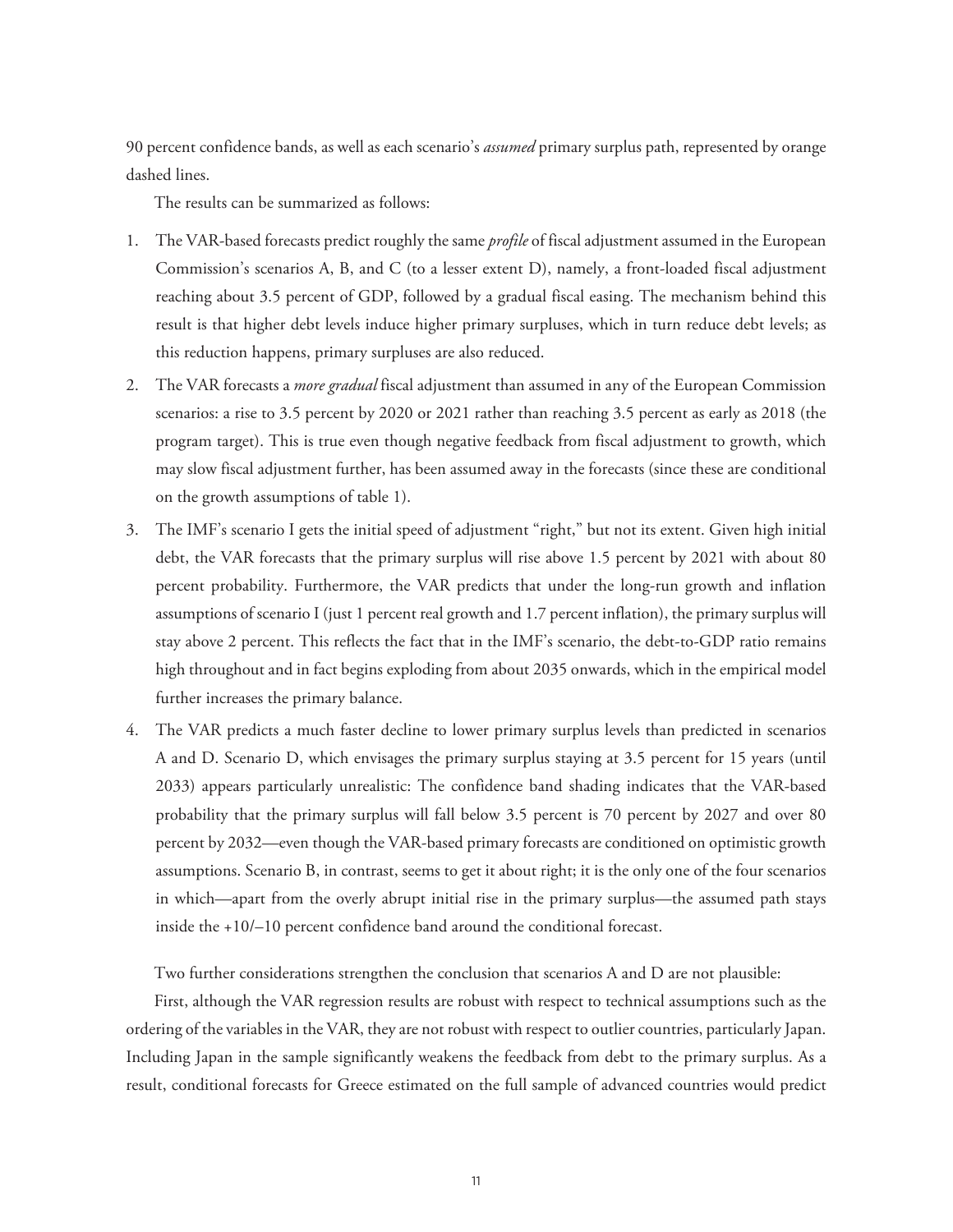fiscal surpluses of just 1.5 to 2 percent of GDP until the late 2030s, after which debt and the primary surplus explode (see appendix 3). That said, including Japan in the sample is probably not appropriate, since its debt levels and debt dynamics are the result of a special financing situation—a deep domestic financial system coupled with high home bias—that euro area creditors are unlikely to want to emulate.

A second and perhaps stronger reason that the fiscal adjustments predicted in figure 4 can be considered too optimistic is the fact that Greek debt levels are very much an outlier once Japan is taken out of the sample.<sup>13</sup> Hence, the relatively high primary surplus predicted by the VAR is based on a linear extrapolation of the impact of debt on the primary surplus at moderate levels of debt. This extrapolation may not be appropriate—for example, because of the increasing marginal social cost of primary surpluses. As a result, it is important to check the conclusions from figure 4 using techniques that do not make the assumption that the relationship between debt levels and fiscal effort is linear. The remainder of this paper focuses on two such techniques.

#### **Probability of observing high primary surplus episodes**

Following Eichengreen and Panizza (2016), episodes for which the average primary surplus exceeded a certain threshold for a given number of years are identified and the probability of observing such an episode is then calculated. Since the episodes of greatest interest are those in which high primary surpluses were sustained for a long period of time—which tend to be rare—the sample is expanded to an unbalanced panel of 48 advanced and emerging economies over the period 1955 and 2015.14 To best compare the scenarios, the analysis focuses on episodes of 6, 10, 16, and 20 years' duration (6, 10, and 16 being the assumed lengths of primary surpluses at 3.5 or above in the scenarios B, A, and D, respectively; and 20 being the maximum length episode for which this methodology can still estimate meaningful probabilities).15

The top panel of figure 5 shows the unconditional probability (with a 95 percent confidence interval) of observing 6, 10, 16, and 20 years of average primary surpluses ranging between zero and 7.5 percent of

<sup>13.</sup> The average debt-to-GDP ratio in this sample is 65 percent (60 percent if Japan and Greece are excluded) with debt ranging between 10 and 250 percent of GDP (10 and 138 percent of GDP if Japan and Greece are excluded).

<sup>14.</sup> Namely, the G-7 countries (Canada, France, Germany, Italy, Japan, United Kingdom, United States) plus Argentina, Australia, Austria, Belgium, Brazil, Chile, Colombia, Costa Rica, Cyprus, Czech Republic, Denmark, Estonia, Finland, Greece, Iceland, India, Indonesia, Ireland, Israel, Korea, Latvia, Lithuania, Luxembourg, Mexico, Netherlands, New Zealand, Panama, Peru, Philippines, Poland, Portugal, Russia, Singapore, Slovak Republic, Slovenia, South Africa, Spain, Sweden, Switzerland, Thailand, and Turkey. The sample periods for the formerly centrally planned economies begin in the 1990s.

<sup>15.</sup> Specifically, the frequency of n-year periods for which a country maintains an average primary surplus of at least x percent of GDP ("episodes") is compared with that of n-year periods for which this is not the case ("control group"). When a country has an average primary surplus of more than x percent for a longer period than n, the non-overlapping n-year periods with the largest average primary surplus are chosen. The control group contains all non-overlapping n-year periods that (i) do not overlap with a window starting two years before and ending two years after a selected episode and (ii) do not overlap with any other period for which the average primary surplus is above the threshold but lower than the average primary surplus in the selected episode. See Eichengreen and Panizza (2016) for details.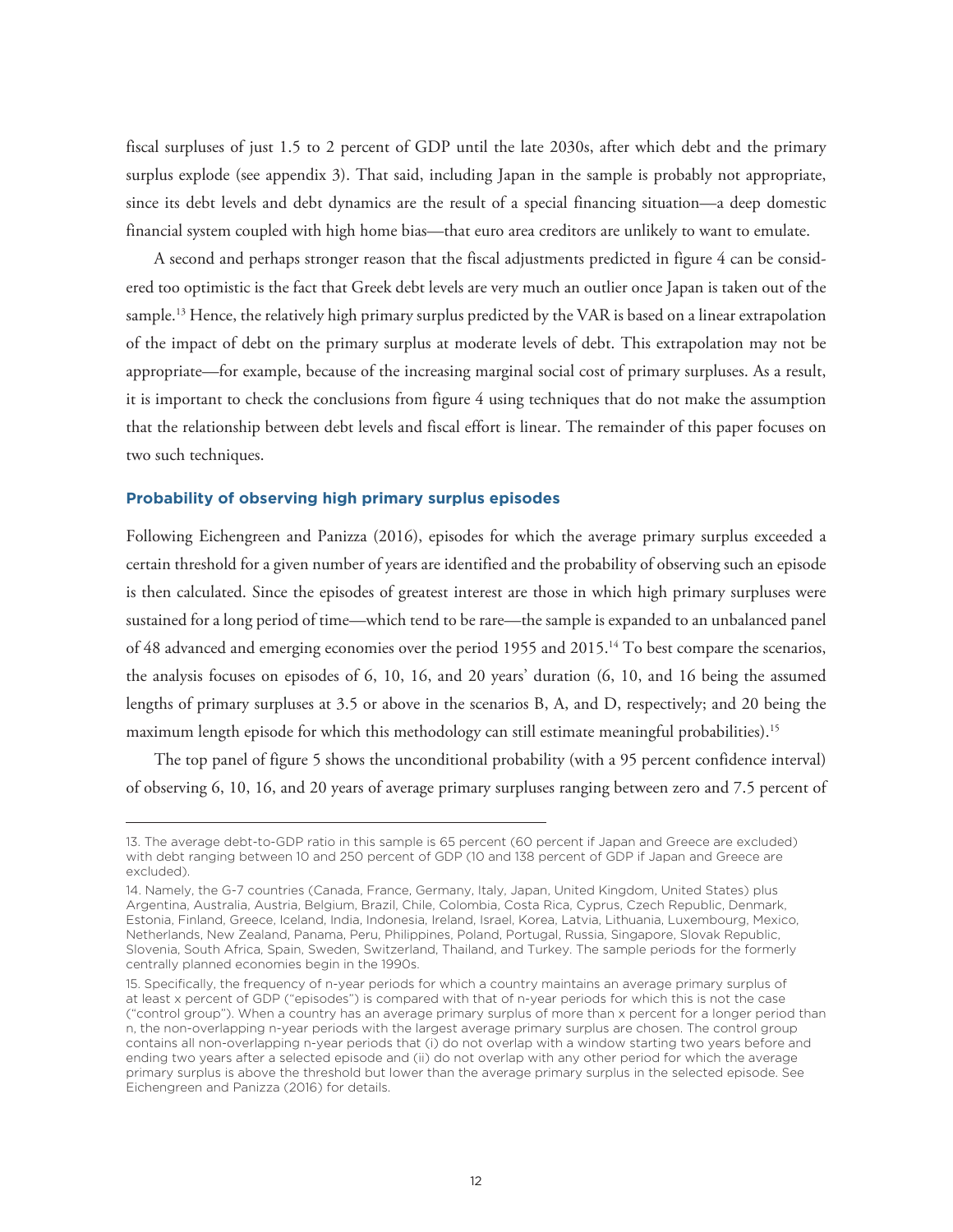GDP. For instance, there is a 40 percent probability of observing a primary surplus of at least 1 percent of GDP for at least 6 years, while the probability of observing a 5 percent primary surplus for at least 6 years is lower than 10 percent. The figure also shows that the likelihood of observing a 3.5 percent primary surplus for at least 16 years is very small (4 percent, to be precise, only just significantly greater than zero). The probability of observing a 3.5 percent primary surplus for at least 10 years is hardly bigger, while it rises to just under 8 percent if the episode length is reduced to 6 years—twice as high, but still small.

However, these probabilities may not be very meaningful because they do not take into account any country characteristics that might influence the probability of observing a primary surplus episode of a certain length. Given the relationship between debt and fiscal effort suggested by the VAR, one should at least account for the effect of debt levels. This can be done by defining a set of dummy variables for each episode length and primary surplus threshold, regressing these dummy variables on the debt-to-GDP ratio at the beginning of the episode, and using the estimates to predict the probability of observing the episode conditional on Greece's debt-to-GDP ratio. The results are shown in the bottom half of figure 5, which presents probabilities for the same events as in the top half, conditional on a debt-to-GDP ratio of 180 percent. The probability of observing an extended episode involving a high primary surplus is now much higher. For instance, the point estimate of observing a 6- or 10-year 3 percent episode is now about 30 percent, and that of a 16-year episode about 20 percent (compared to just 4 percent for the unconditional probability).

Unfortunately, the conditional estimates have large error margins (because they are extrapolating probabilities for a level of debt that is rarely observed in the sample). This limits their usefulness, particularly for assessing episode probabilities at higher primary surplus levels. In particular, the probability of observing a 16-year episode with a primary surplus of 3.5 percent or higher is insignificantly different from zero (but could also be as high as 60 percent), while that of a 10- or 6-year episode is only barely statistically significant.

Hence, the results of this analysis are consistent with the view that scenario D is particularly unrealistic (point estimate of the conditional probability, 20 percent; unconditional probability, 4 percent), but too imprecise to draw firm conclusions. In particularly, the results are too imprecise to discriminate between scenarios D, A, and even B. Furthermore, since the longest episode for which a probability can be estimated is 20 years, this methodology reveals nothing about the realism of an extremely long episode with a moderate primary surplus, as assumed in the IMF's baseline scenario.

# **Probability of sustaining high primary balances once they have been reached**

To better compare the plausibility of the various scenarios in *relative* terms—particularly the four of the European Commission—it makes sense to focus on the main aspect in which these scenarios differ, namely, on how long a high primary surplus can be expected to be maintained above a certain level *once this level has*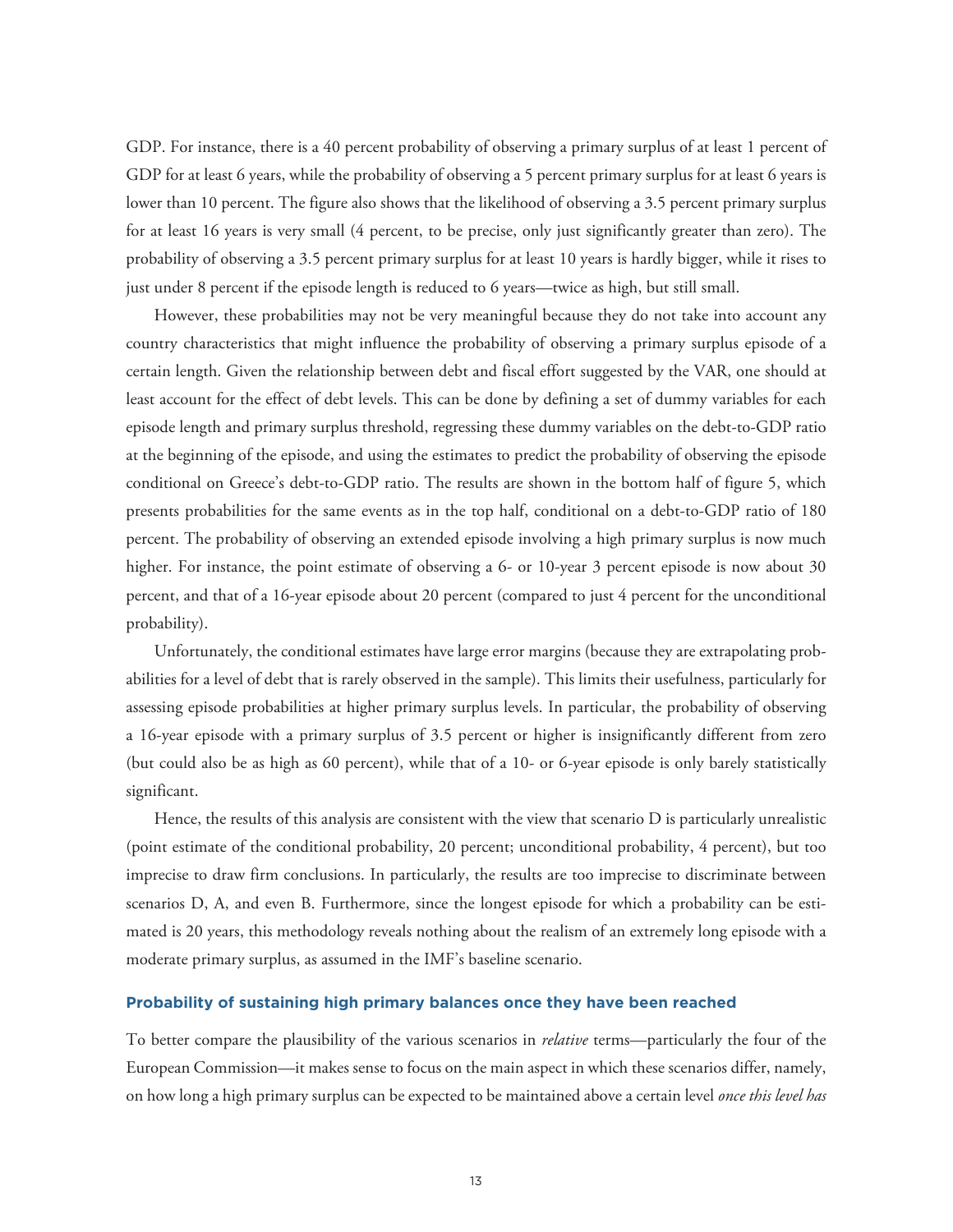*been reached*. There is a statistical approach, "survival analysis," that answers that question. Hence, in this approach, this analysis abstracts from the question of how realistic it is to achieve a given primary surplus to begin with, and instead concentrates on the main difference between scenarios A, B, C, and D—namely, the length of time over which that primary surplus is maintained.

Figure 6 gives the answer using a nonparametric technique (the "Kaplan-Meier estimator"), which summarizes the relative frequency of primary surplus periods (or "spells") using the same sample of countries used in the last section. To account for differences between high and low-debt countries, the sample is divided into countries that had debt below 60 percent of GDP and above 60 percent of GDP at the beginning of the period.16 Each plot describes the probability that a given primary balance exceeds a period of a certain length.

In addition to distinguishing between four levels of the primary balance (zero percent, 1.5 percent, 2.5 percent, and 3.5 percent of GDP), the plots use two alternative definitions of what defines a "period." In the top four charts, a period ends when the primary balance dips below the pre-specified level for the first time (even if it subsequently immediately recovers). The bottom four charts use a less stringent definition: Here, the high primary balance period ends only once the *average* primary balance, evaluated over the entire period, drops below the threshold level. For example, by the first definition, Italy had a period with primary balances exceeding 2.5 percentage points from 1995 until 2000, after which primary balances dropped below 2.5 percent, followed by a second period of just one year, 2007, when the primary balance returned to about 3 percent. By the second definition, it had just one long primary surplus period in excess of 2.5 percent from 1995 until 2008, with an average primary balance of 2.75 percent.

Figure 6 exhibits three regularities that one would expect based on the discussion so far. First, higher primary balance periods tend to be shorter, on average, than lower primary balance periods. For example, according to the more stringent definition of what constitutes such a period (top two rows), about 20 percent of primary balance (PB) > 1.5 percent periods in high-debt countries survive after 10 years, while virtually no PB > 3.5 percent periods survive for so long. Second, the survival rates are higher when the less stringent definition of a high primary balance period is used. For example, while virtually no PB > 3.5 percent periods survive in high-debt countries after 10 years based on the more stringent definition, at least one third of PB > 3.5 percent episodes survive beyond 10 years if this is measured by the *average* over the period rather than in each and every year. Finally, the charts show that high-debt countries tend to sustain high primary balance periods for longer than lower debt countries. This is the survival analysis counterpart to the result found in the regression analysis that higher debt leads to higher primary balances.

<sup>16.</sup> This threshold was chosen because a significantly higher threshold would have resulted in too few observations in the "high debt" category.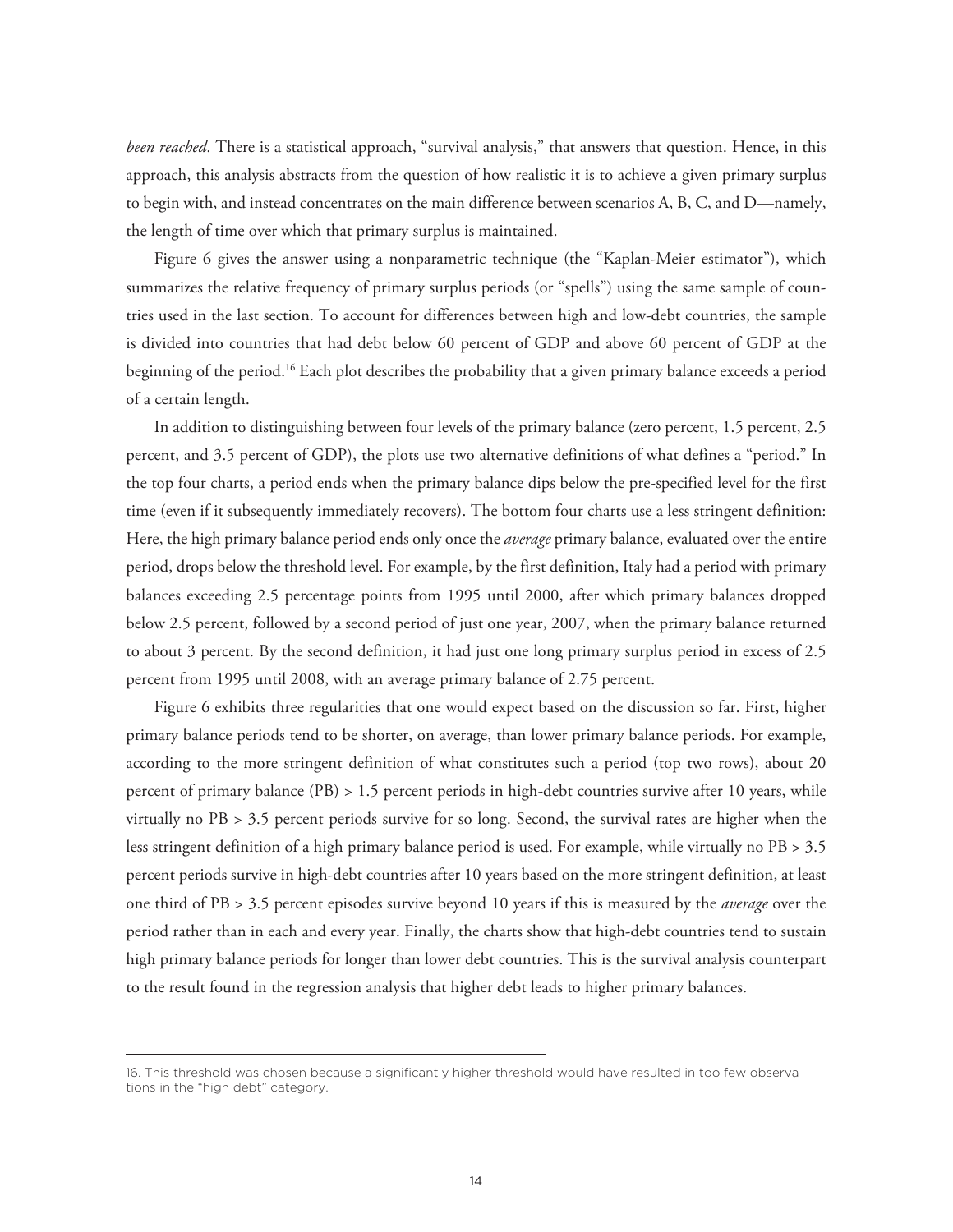Consider now what the plots suggest about how realistic some of the scenarios in table 1 are. Scenario D assumes that a 3.5 percent primary surplus, once reached, is maintained for 16 years. According to the plots, the frequency with which this has happened in the past (conditional on attaining the 3.5 level in the first place) is zero in the stringent definition and 15 to 20 percent in the average-based definition (for high-debt countries). Scenario A, which envisages a 10-year period with a 3.5 percent surplus, fares a bit better in the average definition (for high-debt countries) but not in the stringent definition. Scenario B begins to look more realistic: The probability of seeing a 3.5 percent primary surplus sustained for six years in a high-debt country, based on the average criterion, is about 50 percent, while the probability of seeing it sustained in every year is 25 percent. But scenario B also assumes that the average primary surplus stays at 2.5 percent for 20 years and above 1.5 percent for over 40 years. According to figure 6, this happened only in 25 percent of periods even in the high debt cases. So even scenario B must be regarded as very ambitious—not only for assuming that a 3.5 percent surplus, once reached, can be sustained at that level for five more years, but also because it assumes that the surplus will stay high for a very long time after that. This applies to an even greater extent to scenario A, which assumes that the average surplus stays above 3 percent for 21 years and above 2.5 percent for 33 years (until 2051).

 It is also interesting what the survival time plots have to say about historical precedents for the two *less* ambitious scenarios C (surplus reaches 3.5 percent in 2018 and then immediately starts declining until it reaches 1.5 percent after 10 years) and I (surplus never reaches 3.5 percent but instead "flatlines" at 1.5 percent for a very long time). Scenario C is more ambitious than I in that it assumes both a higher peak surplus and a higher average surplus—for example, it implies an average surplus of about 2.5 percent between 2018 and 2028, as opposed to just 1.5 percent in scenario I. That said, the lower panel of the figure shows that the probability of maintaining an average surplus of 2.5 percent for 10 years, conditional on having reached at least 2.5 percent, is only slightly lower than the corresponding conditional probability of maintaining a 1.5 percent average surplus for at least 10 years on average. The intuition behind this is that adjustment episodes in which the primary balance exceeds 1.5 percent in high-debt countries typically involve a significant "overshooting" of that level for a few years; hence, episodes for which the primary balance exceeds 2.5 percent and 1.5 percent tend to overlap.

The principal message of figure 6 is that international evidence does not support an adjustment path that envisages a primary surplus of above 3.5 percent for more than three to four years on a continuous basis and for more than seven years on an average basis. Before embracing this conclusion, however, it is important to address a possible problem.<sup>17</sup> The data underlying figure 6 may include episodes in which primary balances were reduced because debt reduction objectives had essentially been achieved. But for the purposes of the present analysis, those episodes should be excluded, since they may result in an overly pessi-

<sup>17.</sup> We are grateful to Olivier Blanchard for pointing this out.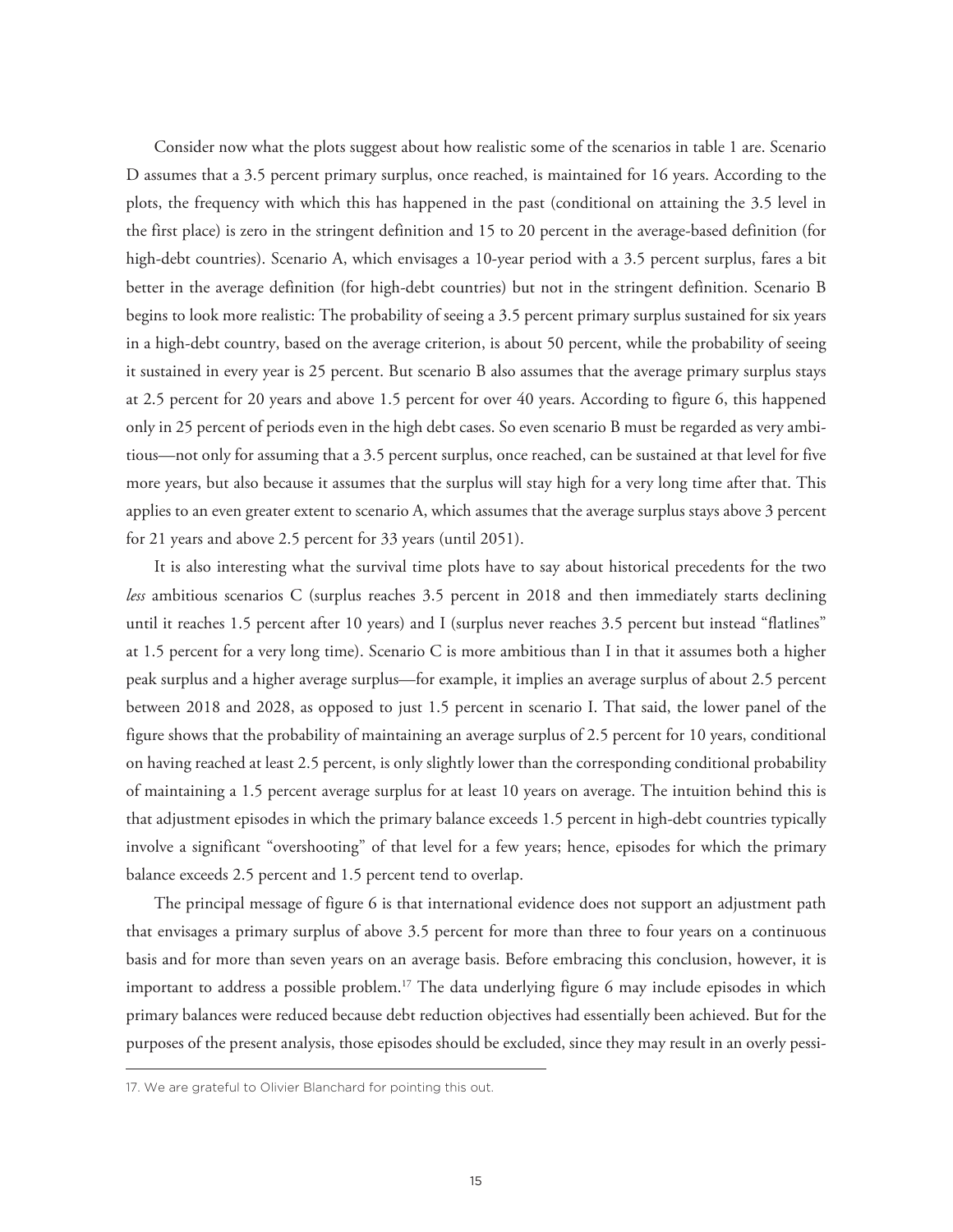mistic picture of how long governments can hold primary balances when they matter for debt sustainability. To use an analogy, if one is trying to find out how far individuals can reasonably be expected to run, one should exclude observations where an individual stopped running because she had reached her destination.

To address this potential issue, all episodes in which primary balances were maintained above 3.5 percent for at least one year on a continuous basis are examined. Out of the 85 such episodes in the dataset, 31 started with debt above 60 percent of GDP. These episodes were checked to determine whether (1) the debt-to-GDP ratio declined at all during the episode, (2) the debt-to-GDP ratio continued to decline or remained stable after the primary balance dropped below 3.5 percent, (3) the primary balance remained below 3.5 percent of GDP for at least two years after the episode ended, and (4) the level of debt after the end of an episode was less than 100 percent of GDP. If all four criteria were satisfied, it was considered plausible that the episode ended because the debt stabilization aims of the government had been achieved, and it was therefore eliminated from the sample (see appendix 3 for a justification and some examples). This was the case for 12 of the 31 episodes. The survival analysis was then repeated for the remaining 19 episodes—that is, the set of episodes starting with debt at or above 60 percent of GDP that ended "too early" from a debt stabilization perspective.

In figure 7, the line that is closest to the origin (labeled "low-debt countries") is the same as the darker line in the plot in the second row and column of figure 6—that is, it describes the duration of episodes with primary balances in excess of 3.5 percent of GDP for countries with a debt-to-GDP ratio below 60 percent. The outer two lines describe the duration in the high debt sample, except that this time the high primary balance episodes that ended because debt had arguably fallen enough ("high-debt countries") are separated from those that ended "too early" ("high-debt countries; period ended too early"). As expected, the latter is shifted up from the former: High primary balance episodes that started from high debt and do not appear to have achieved their debt stabilization objective tended to last longer than episodes that ended when their stabilization objective was achieved.

However, the differences are fairly modest. The main finding is that the chances that a primary balance of 3.5 percent or higher can be sustained for at least four years now appear a bit higher—namely, 50 percent—than in figure 6. But the conclusions drawn previously from figure 6 are unaffected. In particular, the likelihood of sustaining a primary balance at or above 3.5 percent for 10 years in a row—as assumed in scenario A—is zero, even according to the most outward of the three lines in figure 7.

To conclude, the evidence shown in this section rejects the European Commission's scenarios A and D, which envisage maintaining a high (3.5 percent) primary surplus for an unrealistically long period. But the IMF's baseline scenario I also seems implausible, both because a maximum primary surplus of only 1.5 percent is unusually low for countries with debt as high as Greece and because of the very unusual shape of adjustment, in which the primary surplus never rises above 1.5 percent but is sustained at that level for a very long time.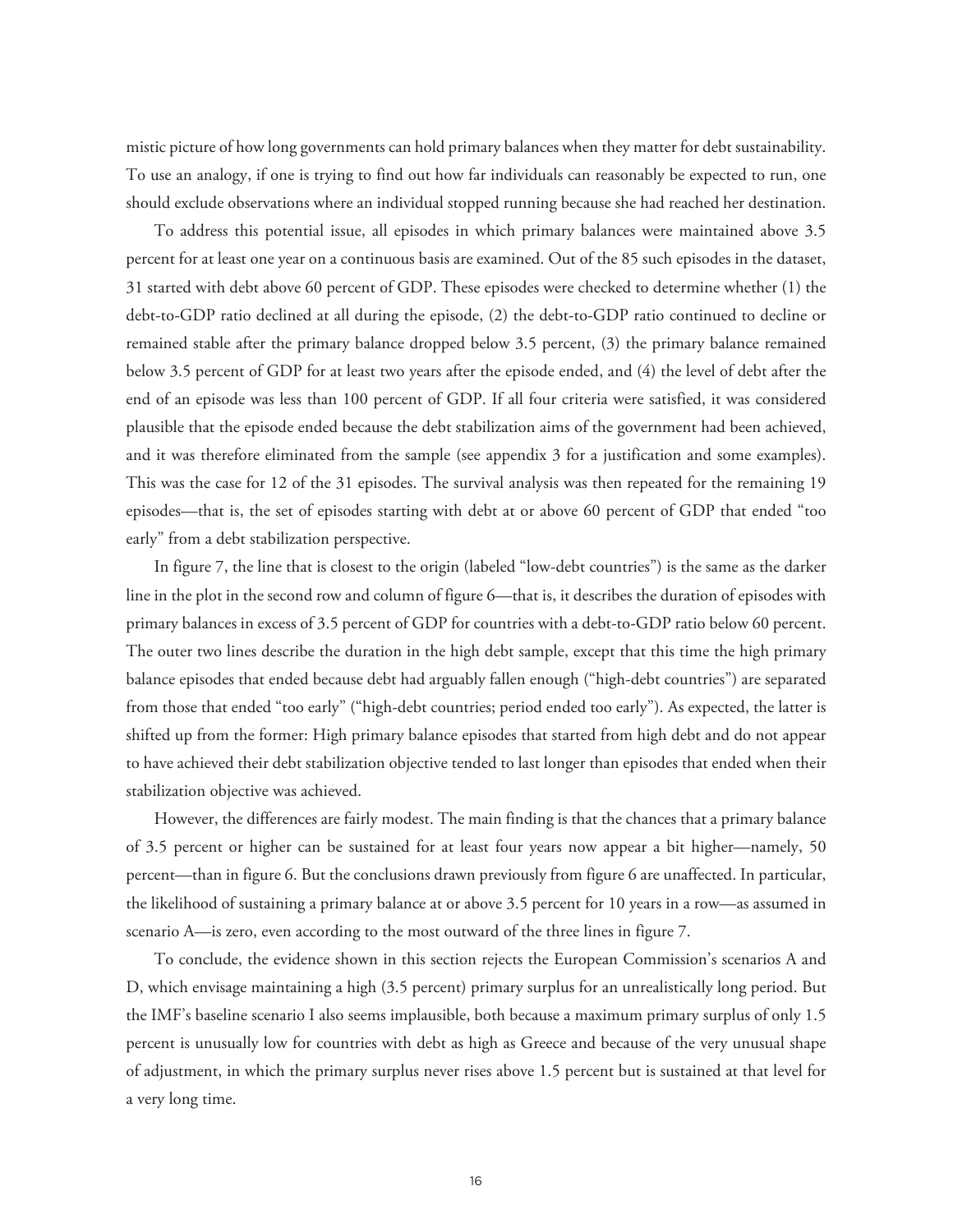The European Commission's scenarios B and C look more plausible in that the assumed time path—a few years of significant fiscal effort that subsequently tails off—is quite typical of other high-debt countries in the past. But even these scenarios have elements that are unrealistic based on the international comparison: the speed with which the 3.5 percent target is attained, and particularly the assumption that the primary surplus will remain high (albeit on a declining path) for a long time and not drop below 1.5 percent. That said, it may be possible to argue that these long-run assumptions are somewhat more plausible in the Greek context because of EU fiscal rules—particularly the 3 percent nominal deficit limit, which implies that member states with interest bills in excess of 3 percent must run primary surpluses. While violations of the 3 percent target have been commonplace, the European Union's excessive deficit procedure makes it harder for members to run fiscal deficits in excess of 3 percent on a sustained basis than for the average country in the sample.

# **IV. EVALUATING DEBT RELIEF MEASURES**

The implications of the previous section are clear: The only scenarios in which Greece's debt might be sustainable are rejected. The more plausible scenarios—C and to a lesser extent B—are those that imply that Greece's debt is unsustainable. The remainder of this paper addresses the question of whether this lack of sustainability can be addressed by using measures consistent with the Eurogroup statement of May 25, 2016 (box 3). The analysis proceeds in two steps. First, only measures that are directly mentioned or described in general terms in the statement are considered (other than the "short term measures" that have already been implemented; see ESM 2017). Where these measures are insufficient, the analysis considers additional measures—provided these do not step outside the political boundaries delineated by the Eurogroup, namely, that "nominal haircuts are excluded, and that all measures taken will be in line with existing EU law and the ESM and EFSF legal frameworks."

In addition to answering the question whether these measures can make debt sustainable in scenarios B and C, two new scenarios are considered.

**Scenario N1** distills some of the broad lessons from the previous sections: (1) Although getting to a 3.5 percent primary surplus is not implausible for a high-debt country such as Greece, it may take longer than assumed in the present program (basis: VAR-based conditional forecast); (2) the maximum period that one can reasonably assume the primary surplus of 3.5 percent to be sustained is about four years (basis: survival analysis); (3) it is unrealistic to expect a primary surplus of more than 2.5 percent for more than 10 to 15 years on a period average basis (basis: survival analysis). The following scenario roughly respects these lessons: The primary surplus gradually rises from about 1 percent in 2016 to 3.5 percent in 2021, stays at that level for four years, and then falls by 0.25 percentage point per year to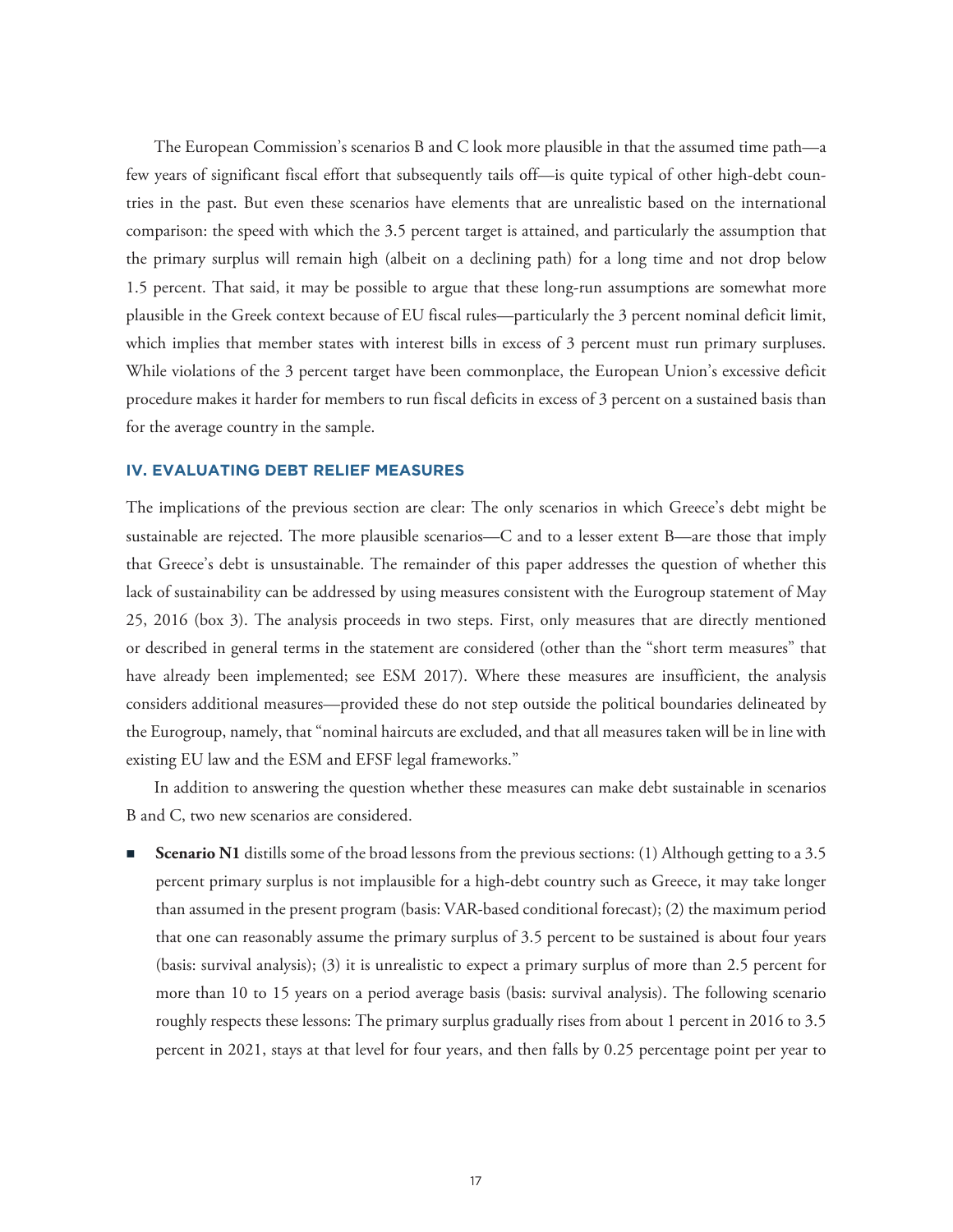reach 2.5 percent in 2028. It subsequently falls more slowly (at just 0.1 percentage point of GDP per year) until it reaches 1 percent in 2043.18

 **Scenario N2** is "in between" scenarios B and C in the medium term and follows scenario N1 in the long term. It assumes that Greece attains a primary surplus of 3.5 percent of GDP by 2018 and stays there for three years. After 2020, it begins falling at a rate of 0.2 percentage point per year, reaching 1.5 percent in 2030, stays at that level until 2038, and subsequently declines until reaching 1 percent in 2043.

Growth, inflation, and privatization assumptions in both of the new scenarios are the same as in scenarios B and C.

# **Evaluating the debt relief measures listed in the Eurogroup statement**

The measures described in the Eurogroup statement (box 3) are operationalized as follows:

- 1. "Abolish the step-up interest rate margin related to the debt buy-back tranche of the 2nd Greek programme as of 2018." This involves lowering the EFSF interest rates by 200 basis points on a loan tranche amounting to  $£11.3$  billion.
- 2. "Use of 2014 SMP profits from the ESM segregated account and the restoration of the transfer of ANFA and SMP profits to Greece."<sup>19</sup> The maximum volume of this transfer amounts to about  $\epsilon$ 7.7 billion. This paper assumes that this is disbursed in seven equal tranches of €1.1 billion per year after the successful conclusion of the ongoing program, i.e. from 2019 onwards.
- 3. "Early partial repayment of existing official loans to Greece by utilizing unused resources within the ESM programme." This paper assumes that the IMF is repaid in full, using cheaper ESM funds, at the end of the ongoing program (namely, about  $E12$  billion).
- 4. "EFSF reprofiling and capping and deferral of interest payments." This is the most important component of the potential debt relief and is implemented using a combination of three instruments:
	- a. An outward shift of the amortization profile by *T* years (that is, amortizations due in year *t* become amortizations due in year *t* + *T*).
	- b. Actual amortizations are fixed as share *s* of GDP in each year (for example, 1 percent). If amortizations due exceed this amount, they are rolled over by one year. If amortizations due fall short of this amount, this triggers early repayment of future amortizations.

<sup>18.</sup> Specifically, the primary surplus is assumed to fall by 0.25 percentage point per year until reaching 2.5 percent in 2028, and then continue falling by 0.1 percentage point per year until reaching 1 percent.

<sup>19.</sup> ANFA (Agreement on Net Financial Assets) and SMP ("Securities and Market Programme") were two channels through which the ECB and other members of the Eurosystem acquired Greek government bonds that were not restructured in 2012 and on which the Eurosystem continues to earn interest.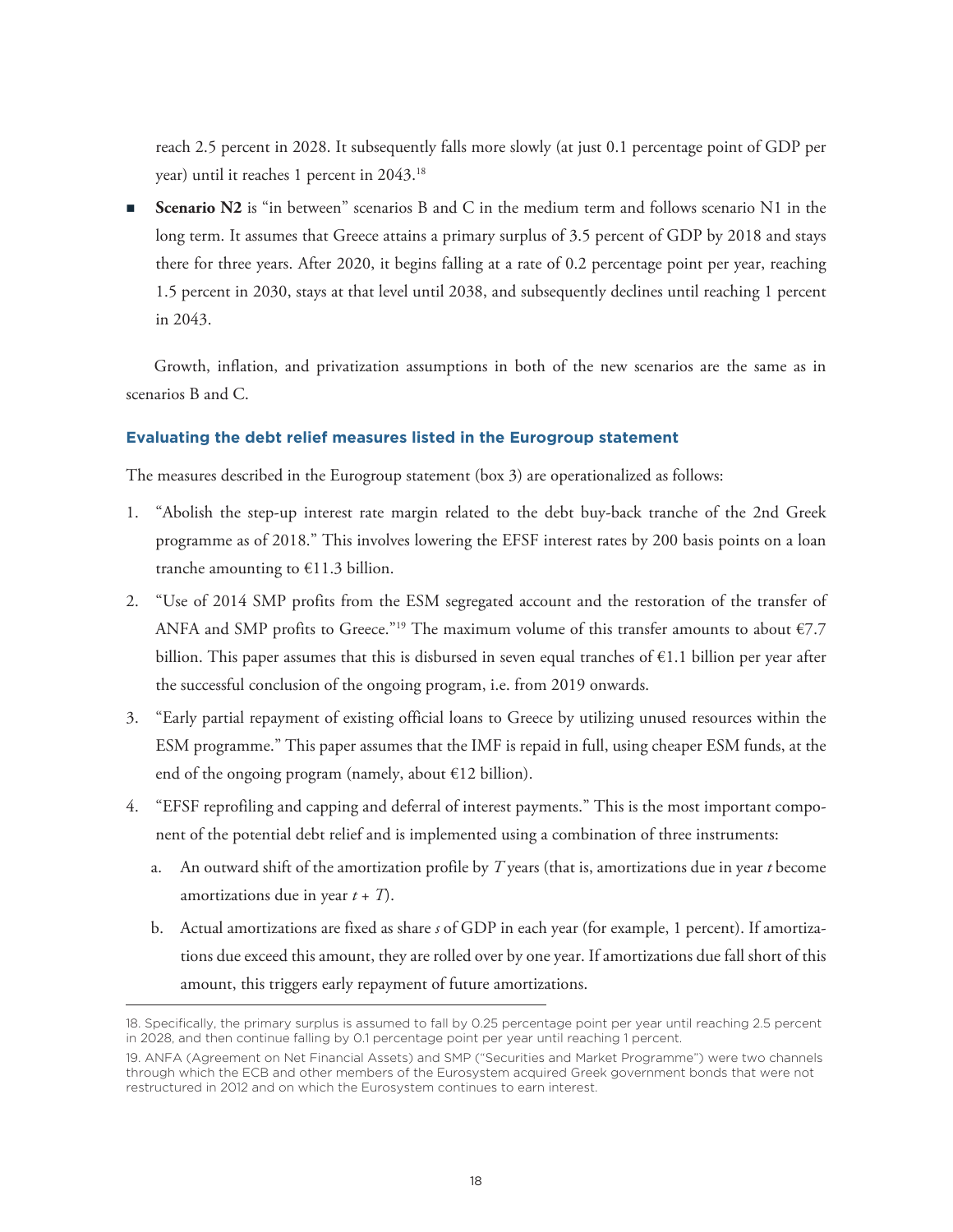c. Interest payments are capped at *p* percent of the outstanding debt until 2050. When interest payments due exceed *p*, the remainder is capitalized (rolled into principal), which is repaid from 2050 onwards. Setting  $p = 0$  amounts to a full deferral of interest until 2050.

This is just one example of how "EFSF reprofiling and capping and deferral of interest payments" could be implemented. However, it is a versatile and useful example for two reasons. First, it involves three parameters that can be set separately, implying substantial flexibility for finding a combination of parameters that will keep gross financing needs below 20 percent and the debt-to-GDP ratio on a declining path. If there is no combination of the three parameters that will make the debt sustainable—for a given set of assumptions about the primary surplus path and growth, as in the first section—it is highly unlikely that other ways of implementing "EFSF reprofiling and capping and deferral of interest payments" would fare better. Second, this implementation has some desirable insurance properties, which increase the robustness of a restructuring to a variety of shocks. In particular, point 4.b above is a form of insurance against GDP shocks, while 4.c amounts to insurance against interest rate shocks. The EFSF provides this insurance and is then free to fund itself in the market in whatever way minimizes its funding costs.<sup>20</sup>

The objective is to find a set of parameters *T* (shifting of maturities), *s* (annual amortization of EFSF debt in percent of GDP), and *p* (maximum interest payments as a percent of outstanding debt) which, with the debt relief measures listed in points 1 through 3 above, will achieve sustainable debt with reasonably high probability. *T* is relevant mainly because it impacts the amortization profile in the first years of EFSF repayments. To smooth the amortization profile, *T* is set equal to 6 years; this means that EFSF repayments start in 2029, by which time shorter public liabilities (in the "other" category; see figure 1) have amortized. Given this choice of *T*, the interest deferral parameter *p* and the annual amortization *s* is then set so that gross financing needs stay below 20 percent and debt-to-GDP remains on a declining path with at least 60 percent probability.

Figure 8 shows that this objective can be achieved for scenarios B and N1—but not quite for scenarios N2 and C—by making full use of the interest rate deferral parameter ( $p = 0$ ) and choosing annual amortizations *s* at a sufficiently low percentage of GDP. In scenarios B and N1, this leads to a 60 percent probability of gross financing needs < 20 percent, while the probability that debt remains on a declining path is slightly higher than 60 percent for scenario B and just below 60 percent for scenario N1. In scenarios N2 and C,

<sup>20.</sup> A technical caveat may apply. A condition set by the Eurogroup is that any debt relief measures should "be in line with the ESM and EFSF legal frameworks." One aspect of these frameworks is that "each loan tranche has its own specified repayment, or maturity, date." (See "ESM lending toolkit," answer to the question "How are ESM loans repaid?," available at https://www.esm.europa.eu/assistance/lending-toolkit#lending\_toolkit [accessed March 23, 2017]. https://www.esm.europa.eu/assistance/lending-toolkit) An open-ended rollover rule such as specified in 4.b would presumably violate this condition. However, this could be addressed by simulating the maximum period for which such rollovers might be necessary—as this paper will do—and then set an upper time limit after which rollovers stop, and the remaining principal is repaid over a fixed maximum maturity.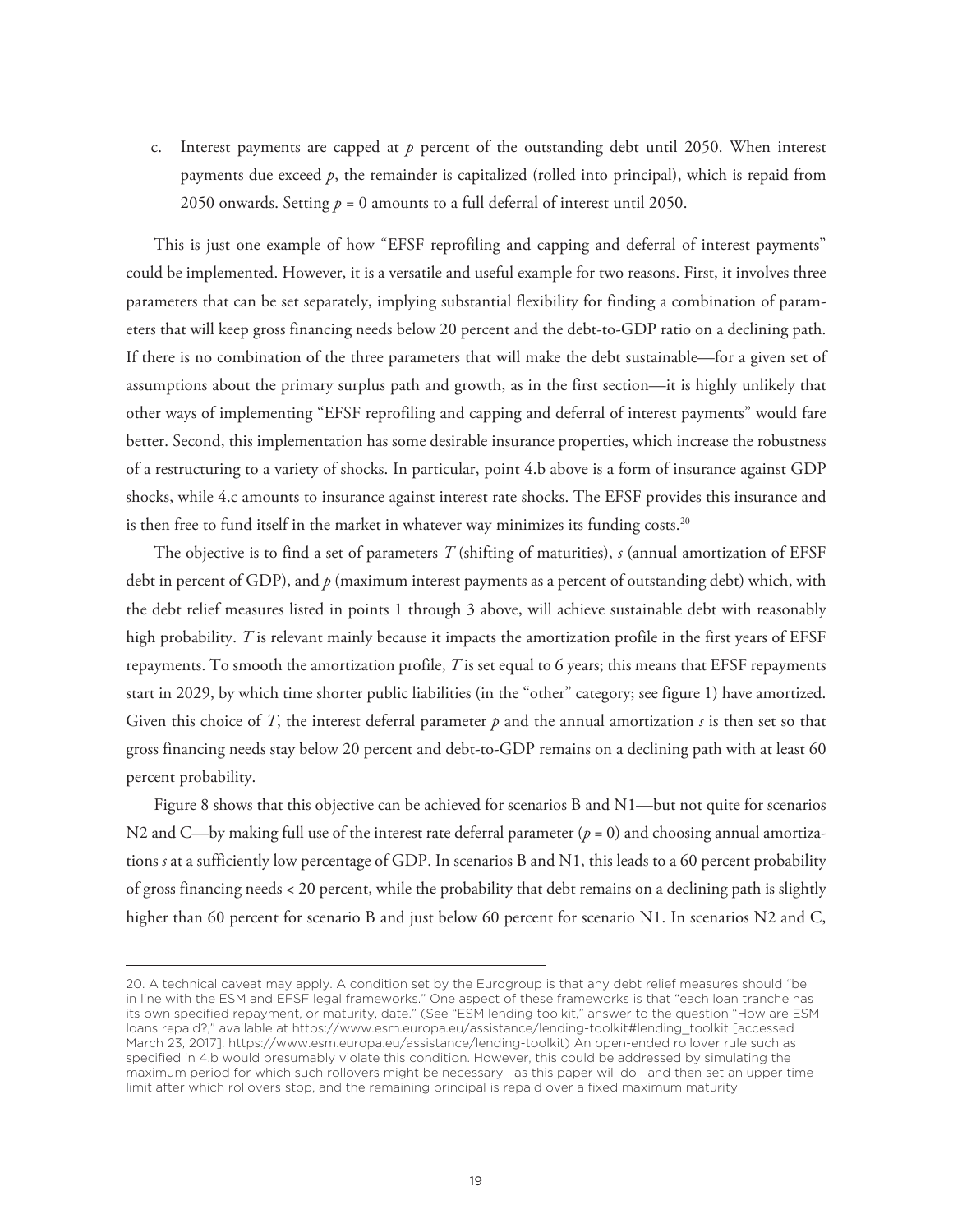the probability of maintaining a declining debt-to-GDP ratio is above 50 percent but below 60 percent. In that sense, debt is sustainable in these scenarios but not with high probability.

Perhaps these results could be considered good enough—but there is a hitch. The consequence of granting very low amortization rates and further interest deferrals is not only that Greece will continue to owe money to the EFSF for a very long time but also that Greece's debts to the EFSF will continue to grow as long as interest is deferred. The left chart of figure 9 shows what this would look like in the case of scenario N2, with annual amortization at 0.2 percent of GDP and full interest deferral. Starting from its current level of about  $\epsilon$ 131 billion, Greece's debts to the EFSF would more than double to about  $\epsilon$ 278 billion in 2050, when interest deferral is assumed to end, and then begin a slow decline, but the outstanding amount in 2080 would still be higher than it is today. Although interest deferrals are part of the arsenal of debt relief measures described by the Eurogroup, an increase in exposure of this size—equivalent to new large-scale lending by the EFSF—is politically implausible.

A more palatable repayment profile might look like the right-hand chart in figure 9, with a monotonic, albeit slow, decline in exposure to Greece. However, a repayment profile of this type—giving up on or strongly limiting the use of interest rate deferrals—is inconsistent with restoring debt sustainability in scenarios N1, N2, and C. Of the scenarios considered in this section, debt could be made sustainable without resorting to extensive interest rate deferrals only for scenario B, and only just. But the previous section showed that the probability of sustained fiscal adjustment as assumed in scenario B is only about 25 percent on average in advanced and emerging-market countries (figures 6 and 7). If scenario B is deemed too ambitious for Greece, the Eurogroup would either need to agree to additional measures beyond those that were explicitly listed in the statement or delay Greece's return to capital markets.

#### **Additional measures not mentioned in, but consistent with, the Eurogroup statement**

Additional debt relief measures could go in two directions: broadening the scope of debt relief to other official creditors and lowering interest rates within the constraints set by the Eurogroup, which preclude EFSF lending below funding costs.

As the IMF (2017) has pointed out, two additional lenders—other than the IMF itself, whose preferred creditor status is recognized in the ESM treaty—could grant extra debt relief to Greece: the bilateral Greek Loan Facility, which was used to finance Greece's first adjustment program, and the ESM, Greece's current lender. The former is owed about  $\epsilon$ 53 billon by Greece, while the ESM's net disbursements amount to about €30 billion so far. However, the terms of ESM lending to Greece are already highly concessional (10-basis point margin over funding costs, with repayments beginning in 2034 and continuing to 2062).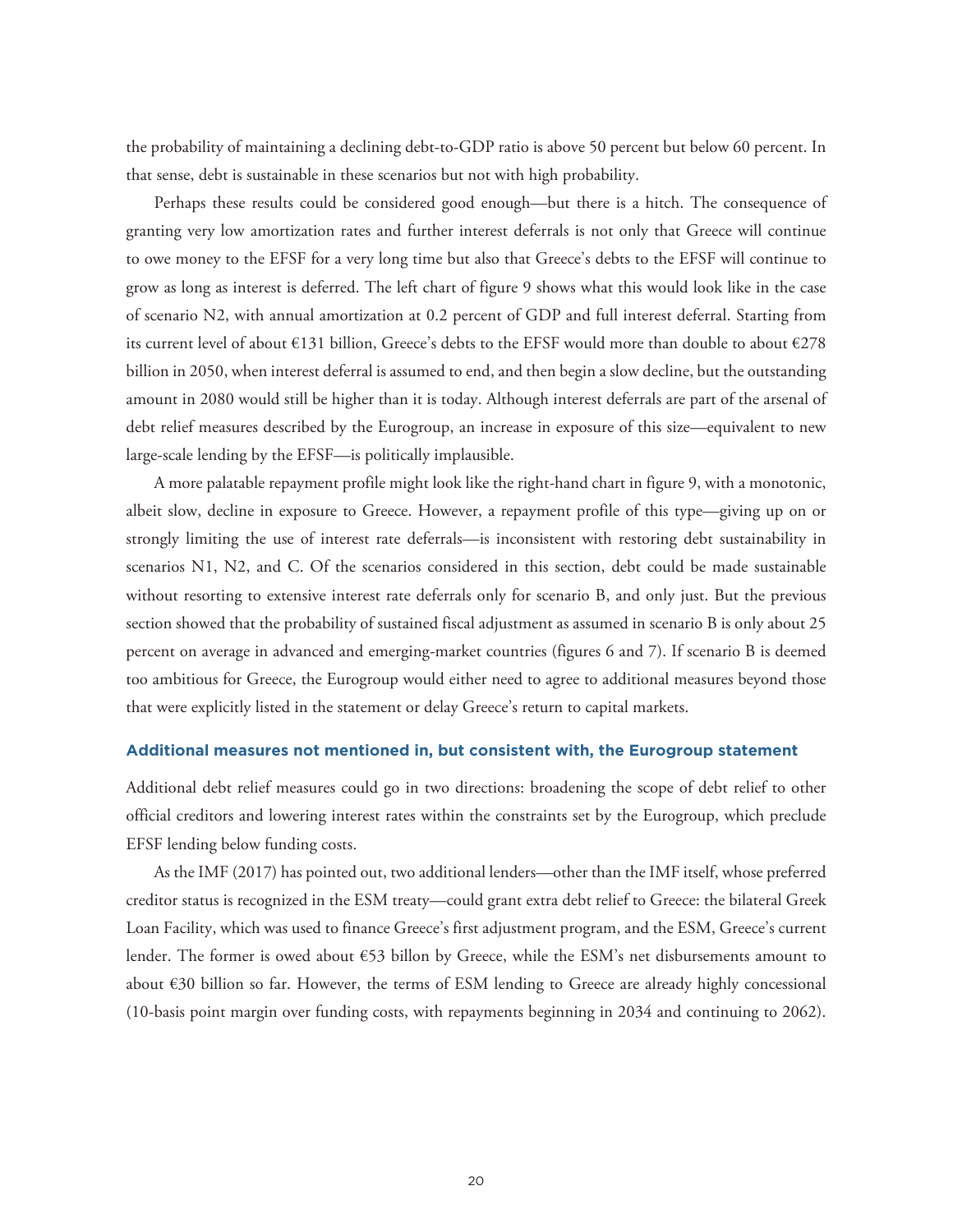Furthermore, bailing in the ESM may raise questions about the legality of any further—and possibly past— ESM lending to Greece.<sup>21</sup>

Restructuring the Greek Loan Facility is hence a better possibility for extra debt relief. GLF restructuring could take the form of lengthening maturities, reducing the GLF lending margin of presently 50 basis points over the 3-month Euro Interbank Offered Rate (Euribor), and possibly early repayment of GLF lending funded by the ESM, whose margin over funding costs is just 10 basis points.

The IMF (2017) has also asked for further EFSF and ESM interest rate relief, specifically, fixing "interest rates on all EFSF and ESM loans at low levels for 30 years, not exceeding 1½ percent." Since the cost of the EFSF's existing funding portfolio is about 1.3 to 1.4 percent (with a lending margin of zero), what the IMF appears to have in mind is for the EFSF and ESM to lock in currently low interest rates by issuing very long bonds. Whether this is possible in the required volumes using market-based operations is not clear: A 30-year bond issued by the ESM in late January yielded 1.76 percent, above the range suggested by the IMF. That said, some reduction in the future funding costs currently assumed by the EFSF is probably feasible. This can be inferred from the fact that the presently assumed EFSF funding costs rise significantly above those implied by German government bond futures (see box 1). Hence, the EFSF appears to be taking a conservative view of its future average funding costs.

Figure 10 shows the combined impact of these measures. The top row shows the point of departure, namely gross financing needs and debt-to-GDP ratios after applying all measures analyzed in the previous section but excluding interest deferrals and with EFSF amortization set at a very low annual rate (0.2 percent of GDP). This is the same set of conditions that produced the gently downward sloping path of EFSF outstanding loans to Greece seen earlier in the right-hand chart in figure 9. However, the fan charts in the top row of figure 10 show that notwithstanding the very low EFSF amortization rate, Greece's debts would not be sustainable: Gross financing needs would eventually exceed 20 percent, and while the debt ratio is downward sloping, it becomes stuck at about 90 percent of GDP and explodes with just under 50 percent probability.

Consider next the (additional) impact of lower EFSF funding cost assumptions. These are constructed as a weighted average of the cost of the EFSF current funding portfolio (which slowly declines over time) and the cost of funding the EFSF future financing needs ("marginal funding cost"). The latter is projected using German 6-year bund futures for the first 10 years plus a margin of 20 basis points (see box 1). After 2027, the futures curve as a guide post is abandoned, since this shows a notable flattening that would imply bund yields that remain permanently below the ECB's inflation target. Instead, marginal funding costs are

<sup>21.</sup> The ESM can only lend to countries with sustainable debts. The sustainability of Greek debt was doubtful even at the beginning of the third program (European Commission 2015). The case for the ESM to continue lending at the time arguably rested on the presumption that Greece's debt sustainability could be restored, if needed, by restructuring official loans to Greece other than those of the ESM itself.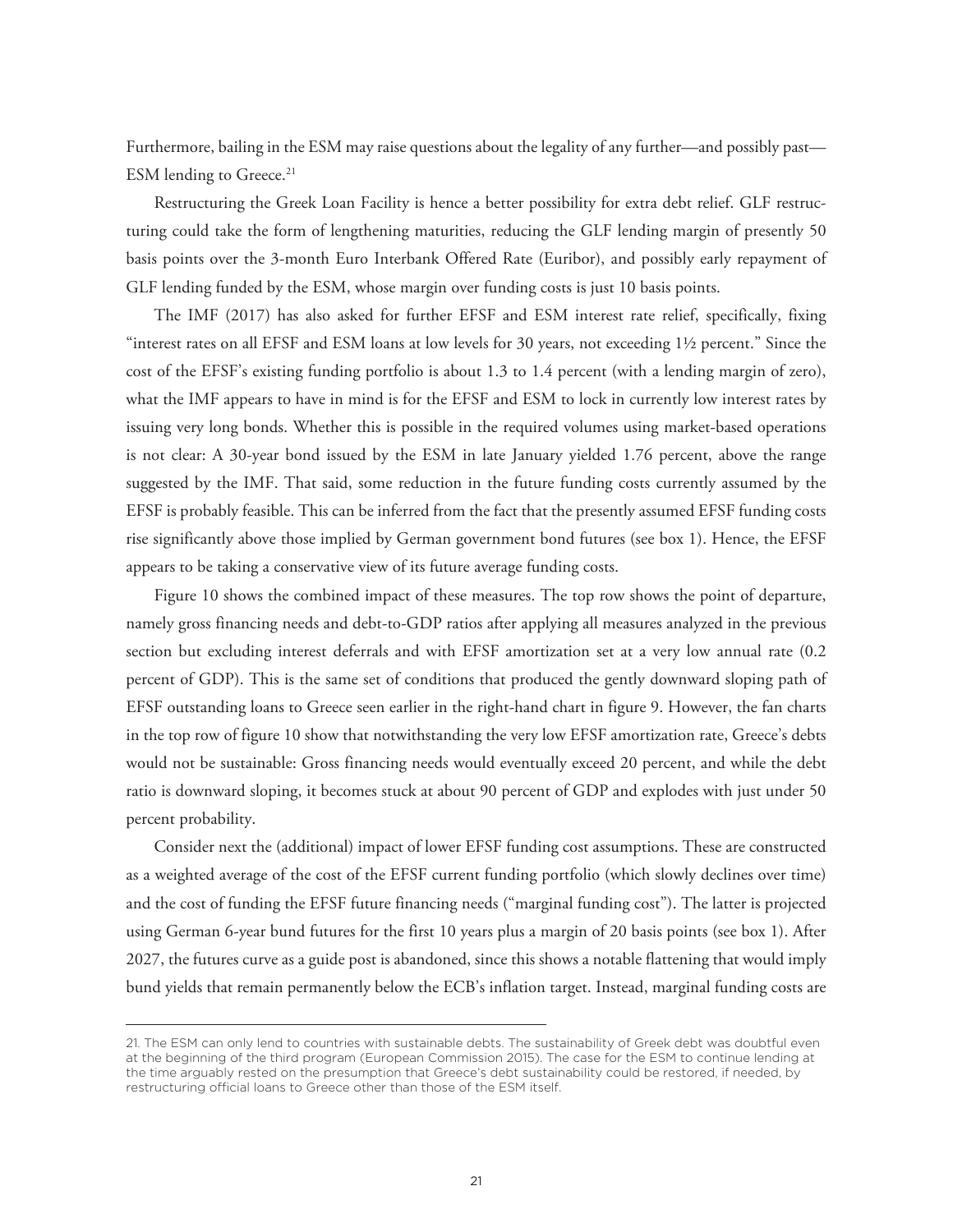assumed to continue rising in small increments of 10 basis points per year. This leads to a projected EFSF interest rate between 2 and 3 percent from 2025 onward, quite a bit higher than demanded by the IMF but about 80 basis points lower on average than the rate that was previously assumed. As the second row of figure 10 shows, the impact of this reduction on Greek debt sustainability is considerable: Gross financing needs are now projected to max out at just under 16 percent (median), and the debt ratio falls more steeply. That said, the probabilities that gross financing needs exceed 20 percent and the debt ratio becomes explosive is still relatively high, between 40 and 50 percent.

The bottom row of figure 10 shows the additional impact of restructuring the Greek Loan Facility, as follows: Repayments start eight years later than planned (first amortization in 2028 rather than 2020, to reduce the bunching of amortizations between 2020 and 2027), are subsequently stretched out over 20 more years (last amortization in 2069 rather than 2041 as currently planned), and the margin is reduced to 10 basis points from 50. As the figure shows, this leads to a moderate additional improvement in the debt dynamics, with maximum gross financing needs dropping by a little over 2 percentage points to just under 14 percent and the 2050 debt ratio by 6 percentage points, from 83 percent to 77 percent.

#### **Delaying Greece's return to bond markets**

Restoring Greek debt sustainability is complicated by the aim to end ESM support in 2018 at a time when the risk premiums (spreads) demanded by private creditors are still very high. The need for extra debt relief, extra austerity, or both could be reduced if Greece's return to capital markets were delayed until spreads are significantly reduced.22 Such a delay is not presently under discussion: Both creditors and Greece are intent on ending the current program relationship—a source of friction for almost seven years now—in 2018. However, delaying Greece's return to capital markets would maximize the impact of a given amount of debt relief in net present value terms—or alternatively, minimize the need for debt relief for a given amount of fiscal adjustment in Greece.

To give a sense of the fiscal and/or financing resources that a delayed return to capital markets would save, consider a thought experiment, starting with the benchmark restructuring assumed in the top row of figure 10—that is, full use of the Eurogroup measures without resorting to EFSF interest rate deferrals to avoid the large increase in EFSF exposure shown in the left-hand chart of figure 9. As seen in figure 10, this package of measures is not enough to restore Greece to debt sustainability. The question is how many years and what volume of additional ESM financing it would take to get the Greek debt dynamics to look roughly like either the third row in figure 8, in which a large deferral of EFSF interest achieves extra debt relief, or the last row of figure 10, reflecting all additional measures considered in the last subsection

<sup>22.</sup> We thank Daniel Gros for encouraging us to analyze this option.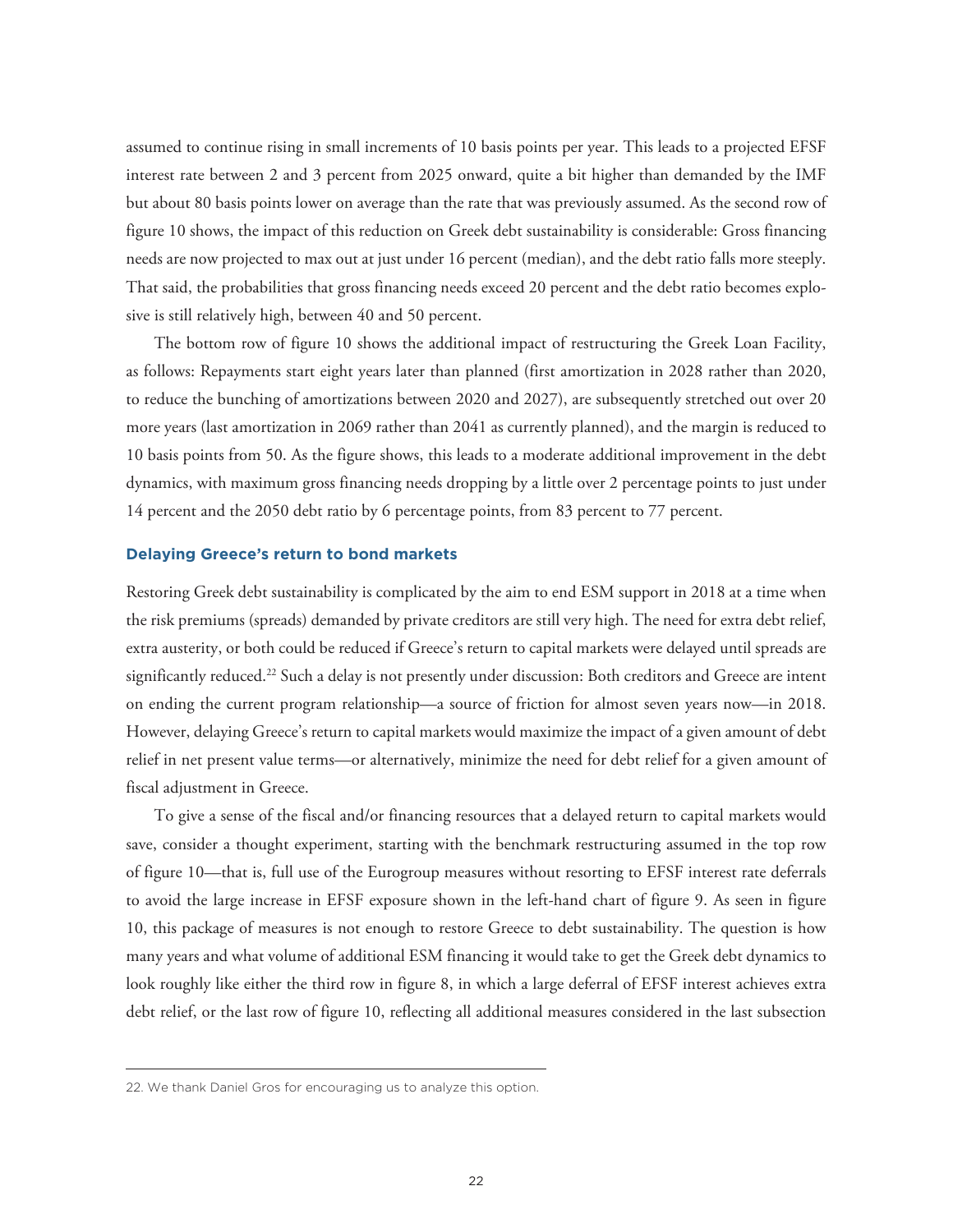but no EFSF interest deferral. These sets of measures had an approximately equivalent impact on Greek sustainability.

To answer the question, the debt sustainability analyses are repeated using the same assumptions as in the top row of figure 10, except that for *N* years after 2018, the ESM rather than the private bond market is assumed to cover Greece's gross financing needs. The repayment profile of additional ESM disbursements after 2018 is assumed to be identical to that in the current program, i.e. amortization begins after 19 years and ends after 47 years. *N* is adjusted such that both the deterministic paths of gross financing needs and the debt-to-GDP ratio are roughly the same as in the bottom row of figure 10.23 The resulting official amortization profile is shown in the left-hand chart of figure 11. The main result is that it would take an extra 14 years (up to and including 2032) and about €100 billion in additional ESM financing to achieve the equivalent of the GLF restructuring and lower EFSF interest rates discussed in the last section.

This seems a tall order. However, the approach would be far less onerous, in terms of required additional official financing, than the approach implicit in the May 2016 Eurogroup statement. To see this, compare the left chart of figure 11 with the left chart of figure 9. The latter shows the path of EFSF exposure to Greece implied by allowing Greece to re-access capital markets in 2018 while using EFSF maturity extensions and interest rate deferrals to make the Greek debt sustainable. While total outstanding ESM and EFSF credit rises to a maximum of  $E272$  billion in figure 11, peak exposure of the official sector is even higher in the left chart of figure 9—almost €278 billion for the EFSF alone. Furthermore, peak exposure in figure 9 is reached much later (in 2050 rather than 2032) and takes much longer to decline. In figure 11, total official exposure is down to about €50 billion by 2080, while in the left chart of figure 11, it would still be over  $E210$  billion at the same point in time.

The right chart of figure 11 gives a sense of why delaying the return of Greece to debt markets may be a good idea. The figure compares projected private interest rates, computed as the sum of ESM marginal funding rates and a spread linked to the debt-to-GDP ratio (see box 1), with projected ESM lending rates, assumed to equal ESM average funding costs plus a fixed 10-basis point markup. The difference between the two interest rates is initially very large (over 450 basis points). Over time, the difference declines, both because the spread over marginal funding costs declines and because average ESM funding costs slowly increase because of the risk-free interest rate rise. When assumed ESM involvement in Greece ends in 2032, the difference between private and official rates is down to about 180 basis points.<sup>24</sup> Until then, Greece

<sup>23.</sup> The precise numbers are as follows. The bottom row of figure 10 implies a maximum deterministic GFN of 13.7 percent and a debt-to-GDP ratio declining to 94.1 percent in 2035, 76.9 percent in 2050, and 64.2 percent in 2065. An extra 14 years of reliance on official finance, requiring €101.5 billion in additional ESM financing, would imply maximum gross financing needs of 13.5 percent and a debt-to-GDP ratio falling to 94.7 percent in 2035, 78.9 percent in 2050, and 66.9 percent in 2065.

<sup>24.</sup> A possible objection to this approach is that the preferred creditor status of the ESM would create an offsetting effect, as new private creditors would in effect be subordinated (see Xafa 2014), leading risk premia to fall by less than what is assumed in figure 11. There are three responses to this objection. First, even if this prediction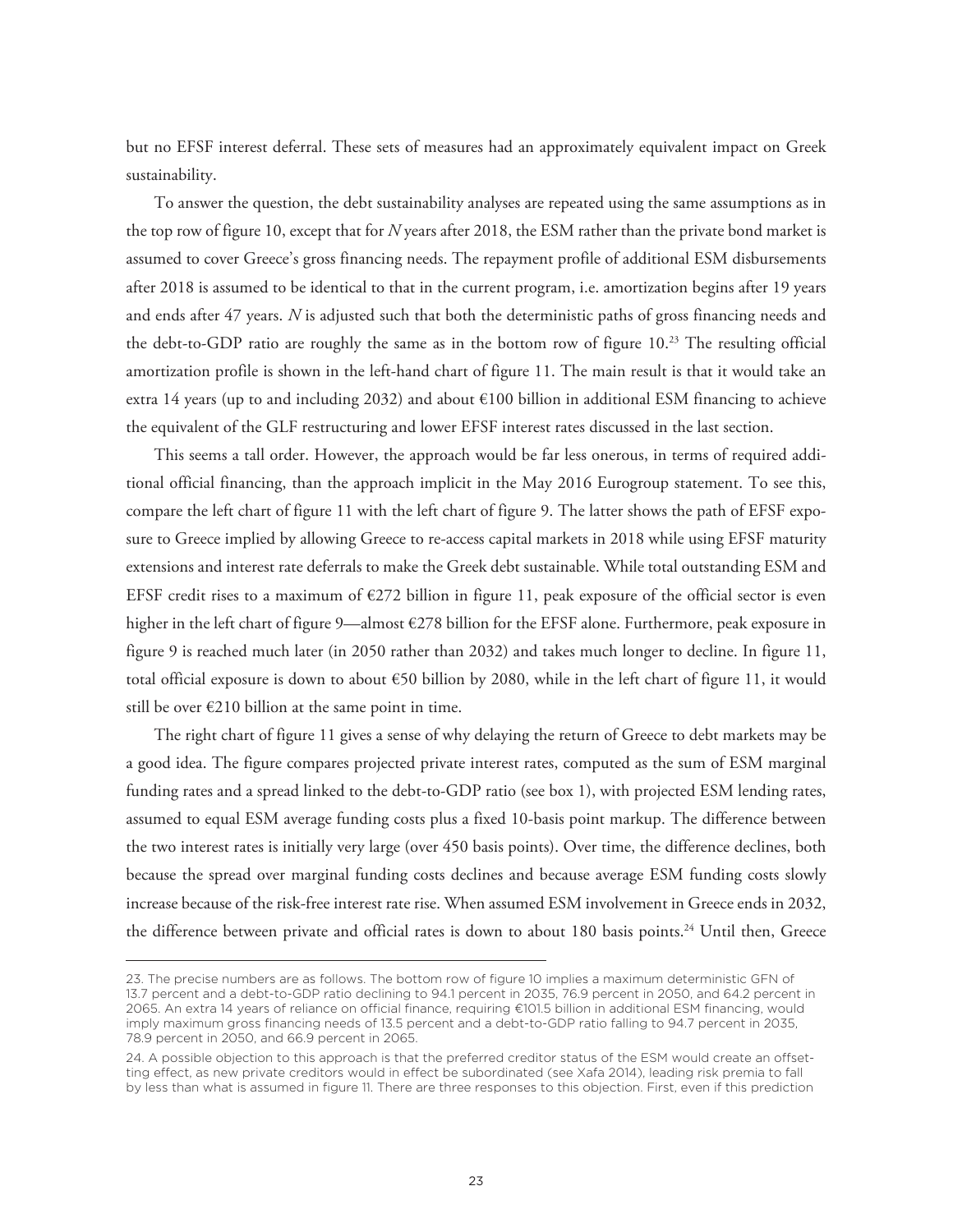would continue to pay low official interest rates on new borrowing, implying a much flatter path of gross financing requirements and hence less need for debt relief in the form of EFSF interest rate deferrals and maturity extensions.

# **V. CONCLUSION**

This paper set out to answer the question of whether Greece needs more official debt relief—and if so, how much more, and how this could be delivered. The analysis yields three main results.

First, Greece does indeed need substantial debt relief beyond what has already been extended in past years (including through an extensive package of interest rate reductions, deferrals, and maturity extensions decided in late 2012, as well as the "short term measures" recently adopted by the ESM). While there are combinations of ambitious fiscal adjustment and reforms that would make additional debt relief unnecessary and examples of countries that have successfully undertaken such adjustments in the past, the analysis here shows that these examples are rare. Based on the typical (average) behavior of advanced and emerging-market countries with high levels of debt, the additional fiscal adjustment that can be expected of Greece will fall far short of what is required to restore debt sustainability without additional debt relief. Furthermore, even the "typical" amount of additional fiscal adjustment may be a lot to expect from a country that has lost approximately one quarter of its output and adjusted its primary balance by approximately 10 percentage points since the 2009 financial crisis, and in which unemployment still stands well above 20 percent.

The second main result of the paper is that the arsenal of "medium- and long-term" debt relief measures put on the table by the Eurogroup in May 2016 could be sufficient to restore debt sustainability, but only if these measures are taken to an extreme. This means accepting an extremely long maturity extension of EFSF debts. In addition, it requires either substantial additional interest rate deferrals, or locking in significantly lower funding costs and hence lower interest rates than the EFSF currently expects, or a combination of both. While these measures are feasible within the red lines described by the Eurogroup, they are likely to be politically and/or technically difficult. Unless the EFSF manages to eke out substantial extra interest relief through creative long-term funding operations, its exposure to Greece will likely have to rise, possibly for

were to turn out to be correct, it is still true that in the period prior to exiting the ESM program, Greece and its creditors can save substantial resources by not resorting to expensive private borrowing. As far as the period after exiting the ESM program is concerned, private borrowing needs would be relatively modest until about 2045, at which point ESM exposure would be rapidly declining. Second, Greece's new bonds outstanding would not be subordinated to the EFSF, which would have over €100 billion in exposure to Greece until about 2060. Third, while the methodology for projecting private spreads does not consider the possible effects of subordination, it also does not consider confidence effects due to an increasingly long track record of good fiscal performance, since spreads are assumed to depend linearly on current debt levels (see first section of this paper). These confidence effects would tend to predict faster declines in private interest rates.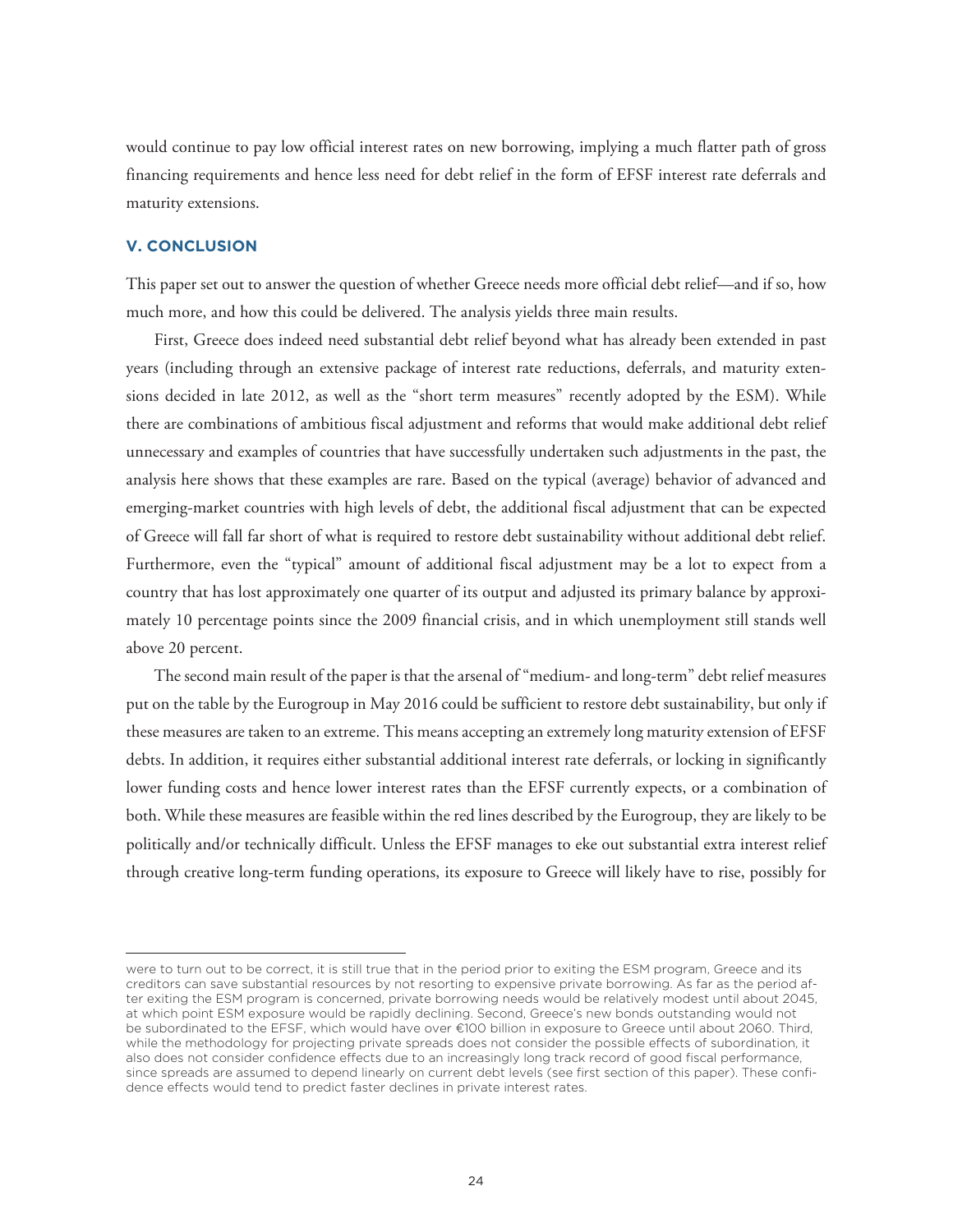decades, before it starts falling. A private sector creditor would not accept this type of restructuring because it gives the debtor country a strong incentive to default (or at least renegotiate) when the debt is at its peak.<sup>25</sup>

Third, one way out of this dilemma would be to delay Greece's return to capital markets, continuing to finance Greece through ESM programs until its private sector spreads are much lower than they are now. By removing the need to spend fiscal resources on persuading reluctant private creditors to hold additional Greek bonds, this approach would lower the total need for debt relief and/or fiscal effort required to restore Greece to debt sustainability. While it would lead to a significant increase in official creditor exposure to Greece—requiring perhaps €100 billion of extra ESM financing—this is less than the rise in EFSF exposure that would be required in the Eurogroup's approach, which aims to return Greece to private capital markets in 2018 while relying mainly on EFSF maturity extensions and interest rate deferrals for debt relief. Ironically, total official exposure to Greece would decline faster if ESM financing were to continue than if it were to end in 2018.

From an efficiency perspective, and to safeguard the total resources of the public sector, extending ESM financing of Greece to avoid expensive borrowing from private sources would hence clearly be sensible. But it is not currently the intention of the Eurogroup, and it would be deeply unpopular both in Greece and in the creditor countries. However, continued ESM support could perhaps be made politically feasible by making it a condition of debt relief, and persuading the European public that it is the least expensive approach to restoring Greece's debt sustainability.

This paper leaves two important questions unanswered.

The first is on the timing of debt relief. A plausible argument is that a firm commitment to debt relief should happen as soon as possible to reduce the threat of a new creditor-debtor confrontation that could trigger Greece's exit from the euro area, restore investor and depositor confidence in Greece, and allow a recovery that is in the interests of both Greece and its creditors. There is also a counterargument, however, namely that the threat of Grexit could be essential to maintain incentives for reform and adjustment in Greece. This argument cannot easily be dismissed. There is little doubt that it was the experience of July 2015 that brought the present Greek government back to the negotiating table and created the political basis for the current program.

Even if this argument is correct, however, keeping the sword of Grexit dangling as a disciplining device would help reduce debt levels only so long as Greece is being financed with cheap official funds. If, however, Greece returns to capital markets, any beneficial incentives of this approach would likely be offset by the risk premiums that private lenders would charge to a country whose euro membership remains at risk.

<sup>25.</sup> A strategic default or renegotiation of this nature is less plausible among countries that are linked through multiple relationships and common interests. In such a setting, the most important determinant of default risk is the pain that a democratically elected government must inflict on its voters to remain current on its debt service. This is related to debt service—interest plus annual amortizations—as a share of GDP, not to the stock of outstanding debt.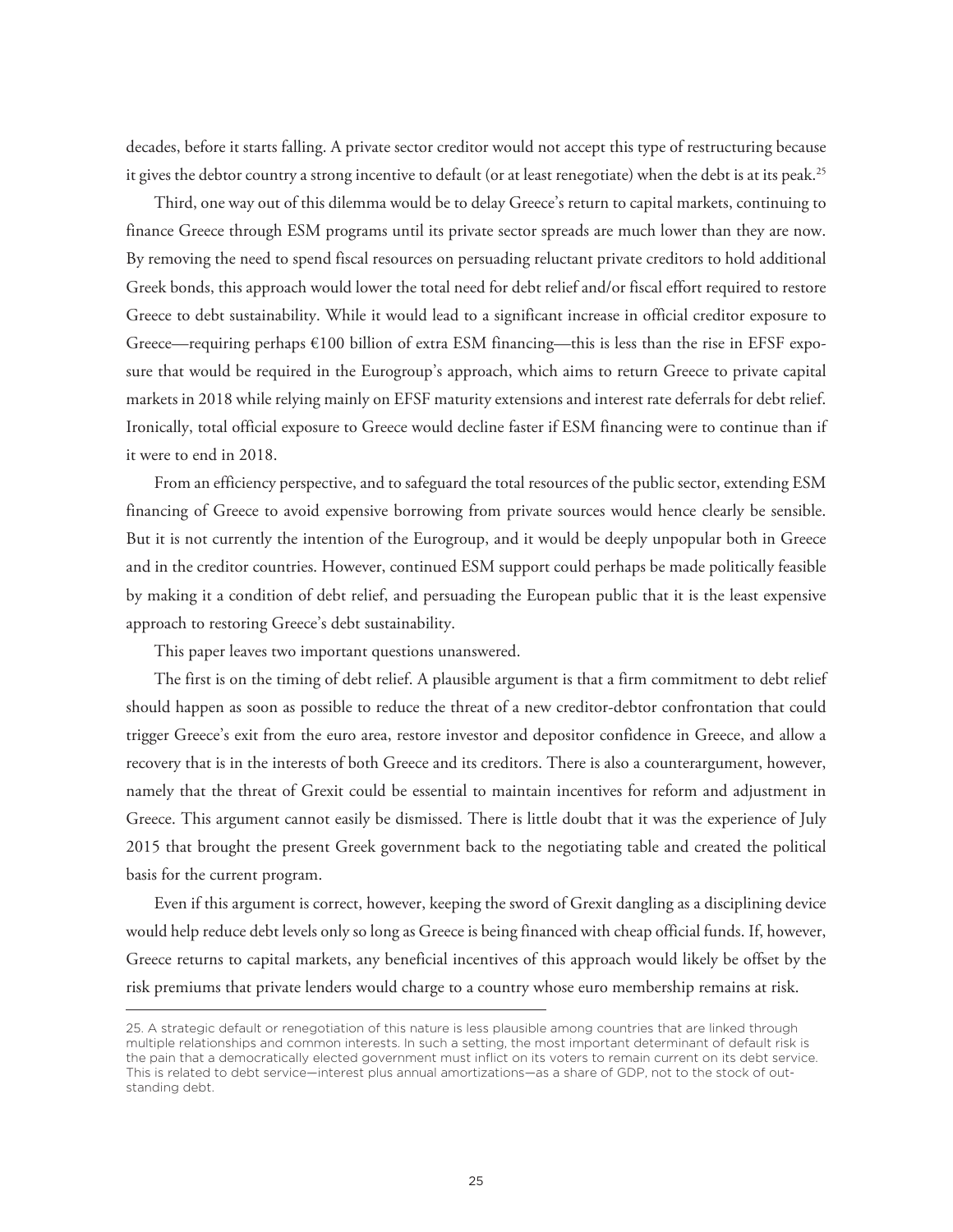It follows that if the objective is to allow Greece to return to capital markets in the second half of 2018, the question of how much debt relief Greece can expect must be credibly answered first. Delaying a clear answer to the debt relief question beyond 2018 is feasible only if the creditors are prepared to extend ESM financing beyond 2018. And feasible does not necessarily mean optimal: In the context of continued ESM financing, the best approach to rekindle growth may well be to combine some upfront debt relief in 2018 with promises of additional debt relief if Greece complies with agreed policies and refrains from expensive borrowing from the private sector.

This leads to the final and most difficult question: How can debt relief be structured to sustain incentives for reforms and a realistic amount of fiscal adjustment after Grexit is no longer a threat? Answering this question is beyond the scope of this paper, but it is not the first time that it has come up in the context of official debt relief. There may be something to be learned, in particular, from the design of the Heavily Indebted Poor Countries Initiative, which tried to blend debt relief with further reform. For example, if there is no further ESM program after 2018, debt relief could be delivered conditional on a set of "postprogram" structural or fiscal benchmarks defined and monitored over a 3- to 5-year period. An agreement on which benchmarks this might entail and the debt relief measures that they would trigger might allow both sides to declare political victory and allow a sustainable return to capital markets.

#### © Peterson Institute for International Economics. All rights reserved.

This publication has been subjected to a prepublication peer review intended to ensure analytical quality. The views expressed are those of the authors. This publication is part of the overall program of the Peterson Institute for International Economics, as endorsed by its Board of Directors, but it does not necessarily reflect the views of individual members of the Board or of the Institute's staff or management. The Peterson Institute for International Economics is a private nonpartisan, nonprofit institution for rigorous, intellectually open, and indepth study and discussion of international economic policy. Its purpose is to identify and analyze important issues to make globalization beneficial and sustainable for the people of the United States and the world, and then to develop and communicate practical new approaches for dealing with them. Its work is funded by a highly diverse group of philanthropic foundations, private corporations, and interested individuals, as well as income on its capital fund. About 35 percent of the Institute's resources in its latest fiscal year were provided by contributors from outside the United States. A list of all financial supporters is posted at https://piie.com/sites/default/files/supporters.pdf.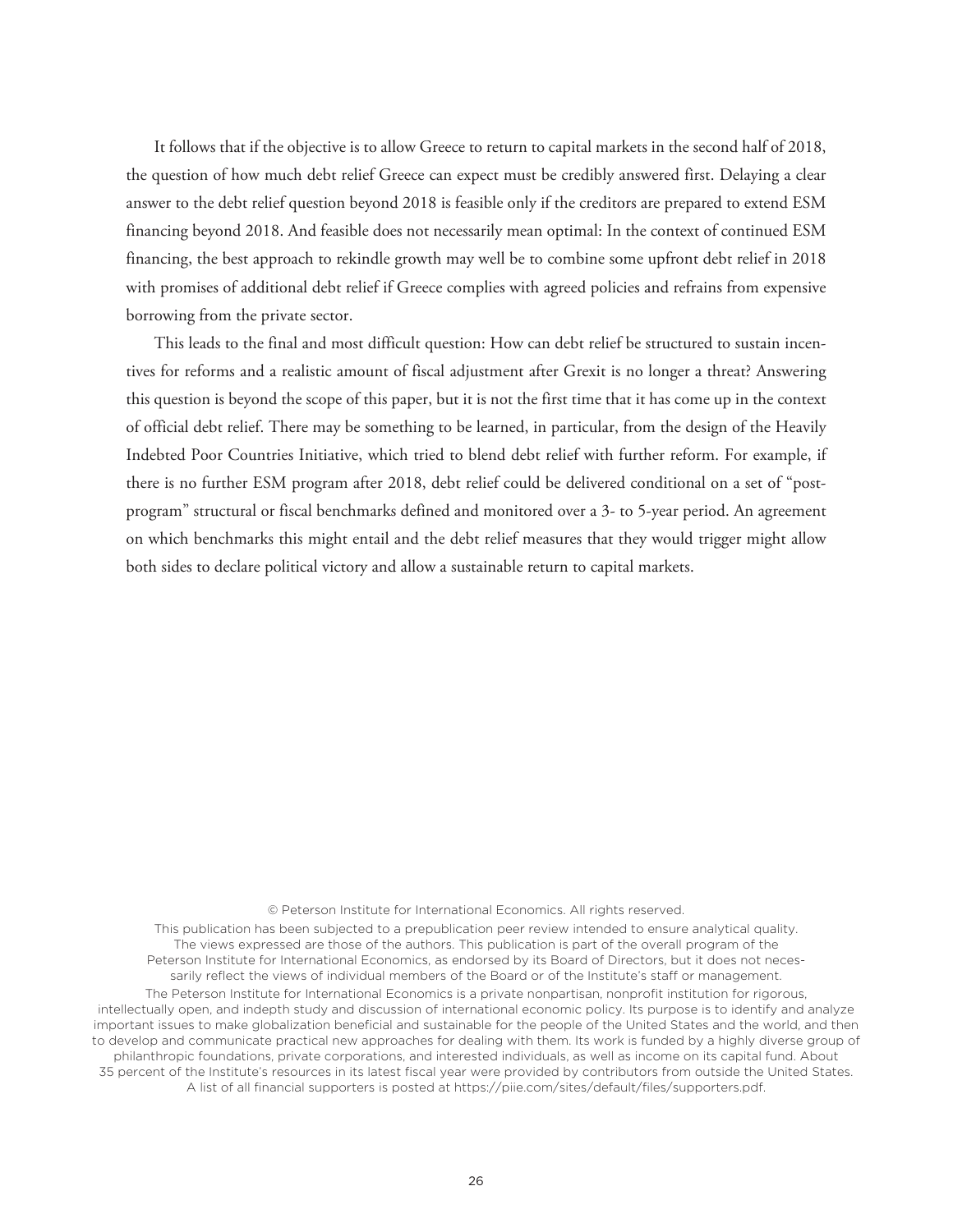#### **REFERENCES**

Cline, William R. 2013. *Debt Restructuring and Economic Prospects in Greece*. PIIE Policy Brief PB 13-3. Washington: Peterson Institute for International Economics.

Cline, William R. 2015a. *Hold Your Nose and Offer Greece Debt Relief Conditioned on Reform*. PIIE RealTime Economic Issues Watch, July 9. Washington: Peterson Institute for International Economics. Available at https:// piie.com/blogs/realtime-economic-issues-watch/hold-your-nose-and-offer-greece-debt-relief-conditioned-reform (accessed on March 28, 2017).

Cline, William R. 2015b. *From Populist Destabilization to Reform and Possible Debt Relief in Greece*. PIIE Policy Brief PB 15-12. Washington: Peterson Institute for International Economics.

Eichengreen, Barry, and Ugo Panizza. 2016. A surplus of ambition: can Europe rely on large primary surpluses to solve its debt problem? *Economic Policy* 31, no. 85: 5–49.

European Commission. 2015. *Debt sustainability analysis*. Note submitted in conjunction with the request for approval of Greece's third adjustment program. August. Available at https://ec.europa.eu/info/sites/info/files/ ecfin\_debt\_sustainability\_analysis\_en.pdf (accessed on March 28, 2017).

European Commission. 2016. *Compliance Report: The Third Economic Adjustment Programme for Greece*. First Review, June. Brussels, Belgium.

Eurogroup. 2016a. *Eurogroup Statement on Greece*. Press Release 277/16, May 25. Brussels, Belgium.

Eurogroup. 2016b. *Eurogroup Statement on Greece*. Press Release 723/16, December 5. Brussels, Belgium.

ESM (European Stability Mechanism). 2017. *ESM and EFSF approve short-term debt relief measures for Greece*. Press release no. 1/2017, 23 January. Luxembourg.

IMF (International Monetary Fund). 2013. *Staff Guidance Note for Public Debt Sustainability Analysis in Market-Access Countries*. May 9. Washington.

IMF (International Monetary Fund). 2015a. *Greece: Preliminary Draft Debt Sustainability Analysis*. Country Report No. 15/165. June 26. Washington.

IMF (International Monetary Fund). 2015b. *Greece: An Update of IMF Staff's Preliminary Public Debt Sustainability Analysis*. Country Report No. 15/186. July 14. Washington.

IMF (International Monetary Fund). 2016. *Preliminary Debt Sustainability Analysis – Updated Estimates and Further Considerations. Country Report No. 16/130*. May 23. Washington.

IMF (International Monetary Fund). 2017. *Greece: 2017 Article IV Consultation-Press Release; Staff Report; and Statement by the Executive Director for Greece*. Country Report No. 17/40. February 7. Washington.

Laubach, Thomas. 2009. New Evidence on the Interest Rate Effects of Budget Deficits and Debt. *Journal of the European Economic Association* 7, no. 4 (June): 858–85.

Mauro, Paolo, Rafael Romeu, Ariel Binder, and Asad Zaman. 2013. A Modern History of Fiscal Prudence and Profligacy. *Journal of Monetary Economics* 76 (November): 55–70.

Obstfeld, Maurice, and Poul Thomsen. 2016. *The IMF is Not Asking Greece for More Austerity*. IMF Blog: Insights and Analysis on Economics and Finance. Washington: International Monetary Fund. Available at https://blog-imfdirect. imf.org/2016/12/12/the-imf-is-not-asking-greece-for-more-austerity/ (accessed on March 28, 2017).

Regling, Klaus. 2017. Greek debt levels are no longer cause for alarm. *Financial Times*, February 9.

Schumacher, Julian, and Beatrice Weder di Mauro. 2015. Diagnosing Greek debt sustainability: Why is it so hard? *Brookings Papers on Economic Activity,* Fall 2015. Washington: Brookings Institution.

Xafa, Miranda. 2014. *Sovereign debt crisis management: lessons from the 2012 Greek debt restructuring.* CIGI papers no. 33, June. Waterloo, Canada: Centre for International Governance Innovation.

Zettelmeyer, Jeromin, Christoph Trebesch, and Mitu Gulati. 2013. The Greek Debt Restructuring: An Autopsy, *Economic Policy* 28, no. 75: 513–63.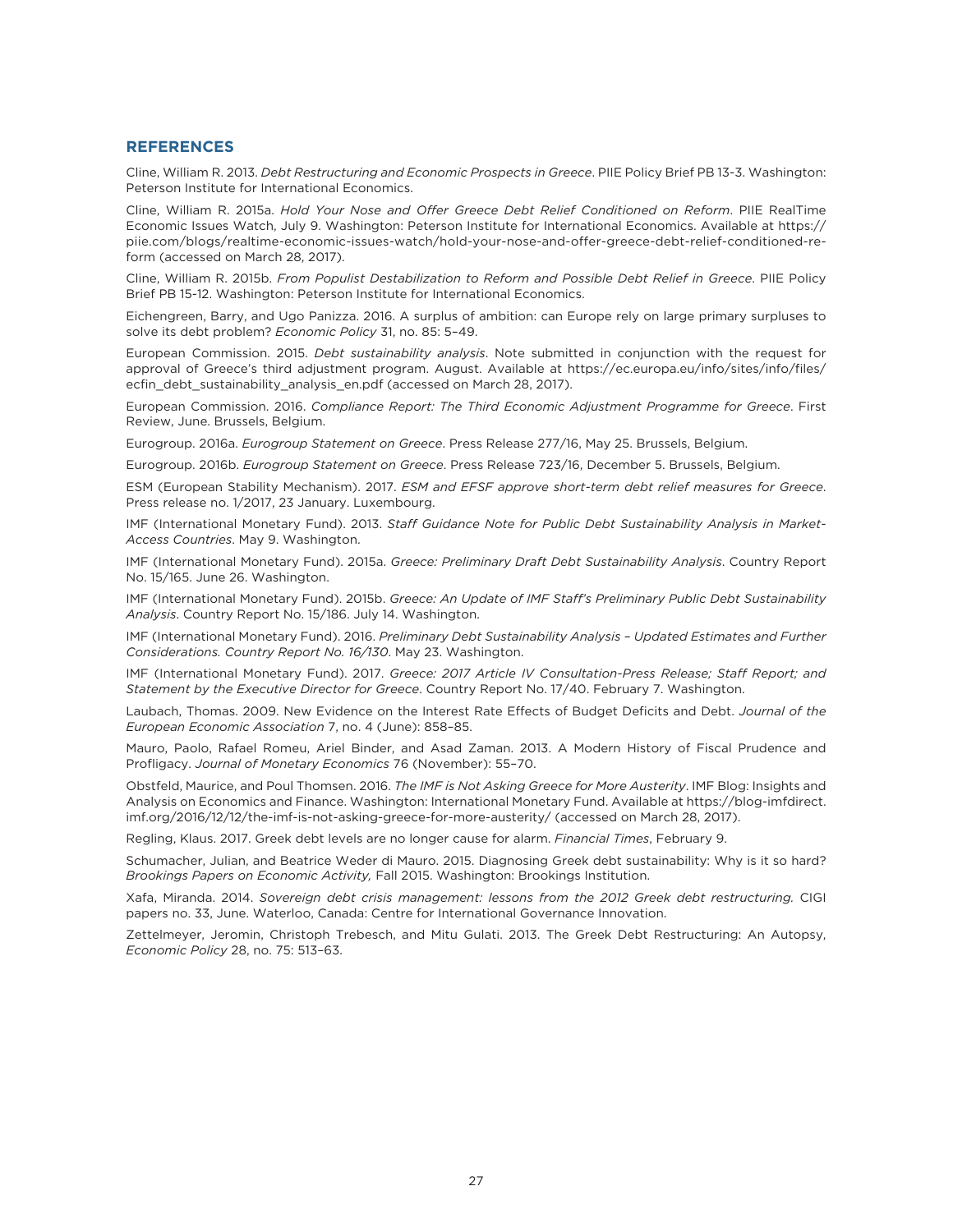

**Figure 1 Greece's current annual amortization profile, 2017–62**

EFSF = European Financial Stability Facility; ESM = European Stability Mechanism; GLF = Greek Loan Facility; IMF = International Monetary Fund; ECB = European Central Bank

Note: "Other" is a residual category encompassing loans by the Bank of Greece, other domestic loans, special purpose and bilateral loans, other external loans, and repurchase agreements.

Sources: ESM/EFSF, IMF, and Hellenic Republic Public Debt Bulletin No. 80, December 2015.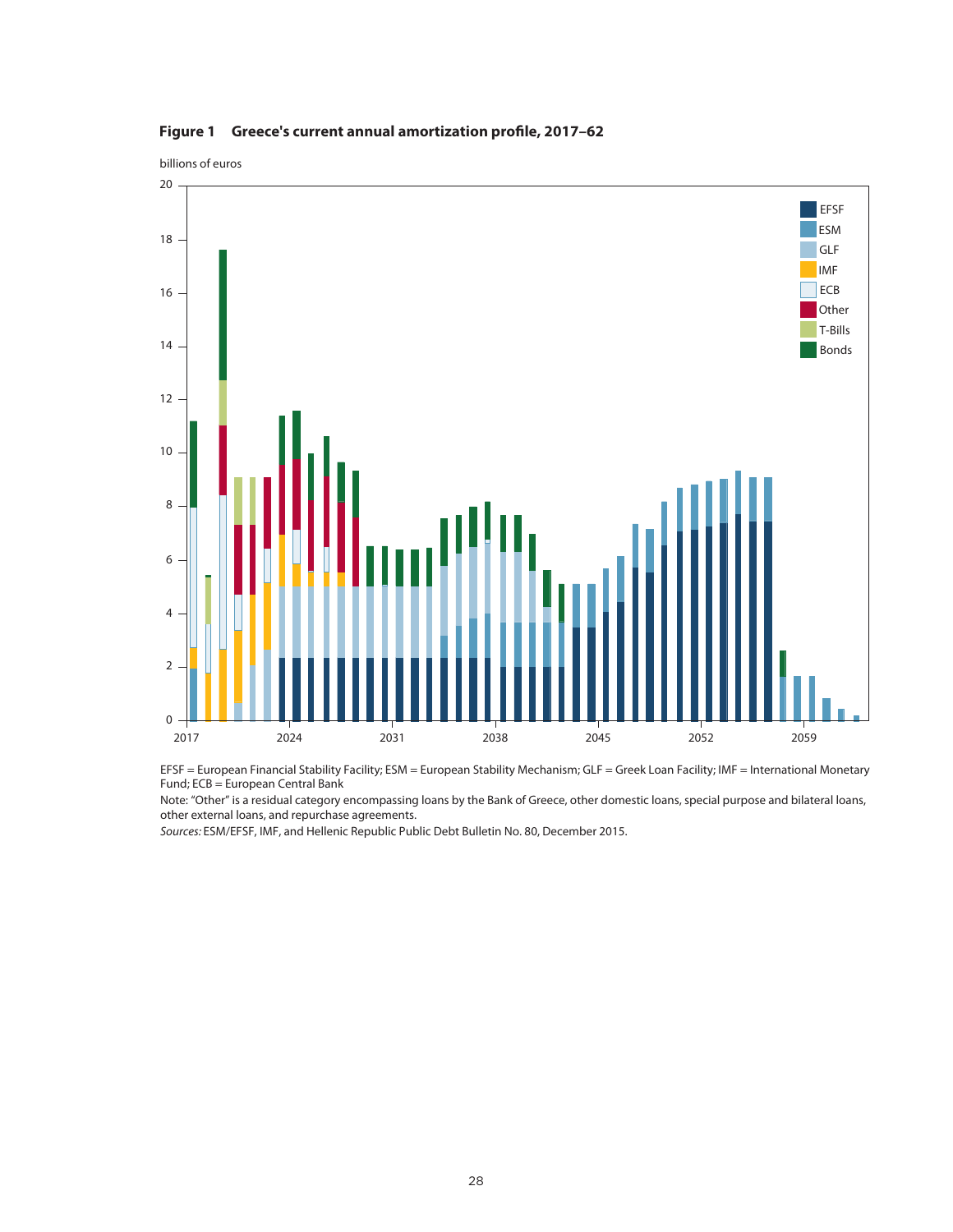|                 | $\frac{1}{2}$ , the state of the contract $\frac{1}{2}$ , $\frac{1}{2}$ , $\frac{1}{2}$ , $\frac{1}{2}$ , $\frac{1}{2}$ , $\frac{1}{2}$ , $\frac{1}{2}$ , $\frac{1}{2}$ , $\frac{1}{2}$ , $\frac{1}{2}$ , $\frac{1}{2}$ , $\frac{1}{2}$ , $\frac{1}{2}$ , $\frac{1}{2}$ , $\frac{1}{2}$ , $\frac$ |      |      |      |      |      |      |      |      |      |      |      |      |
|-----------------|---------------------------------------------------------------------------------------------------------------------------------------------------------------------------------------------------------------------------------------------------------------------------------------------------|------|------|------|------|------|------|------|------|------|------|------|------|
| <b>Scenario</b> |                                                                                                                                                                                                                                                                                                   | 2016 | 2017 | 2018 | 2021 | 2024 | 2027 | 2030 | 2035 | 2040 | 2045 | 2050 | 2060 |
| A               | Real growth                                                                                                                                                                                                                                                                                       | 0.40 | 2.68 | 3.11 | 1.97 | 1.50 | 1.50 | 1.25 | 1.25 | 1.25 | 1.25 | 1.25 | 1.25 |
|                 | Primary balance                                                                                                                                                                                                                                                                                   | 0.90 | 1.75 | 3.50 | 3.50 | 3.50 | 3.50 | 3.20 | 2.50 | 1.50 | 1.50 | 1.50 | 1.50 |
| В               | Real growth                                                                                                                                                                                                                                                                                       | 0.40 | 2.68 | 3.11 | 1.72 | 1.25 | 1.25 | 1.25 | 1.25 | 1.25 | 1.25 | 1.25 | 1.25 |
|                 | Primary balance                                                                                                                                                                                                                                                                                   | 0.90 | 1.75 | 3.50 | 3.50 | 3.30 | 2.70 | 2.10 | 1.50 | 1.50 | 1.50 | 1.50 | 1.50 |
| C               | Real growth                                                                                                                                                                                                                                                                                       | 0.40 | 2.68 | 3.11 | 1.72 | 1.25 | 1.25 | 1.25 | 1.25 | 1.25 | 1.25 | 1.25 | 1.25 |
|                 | Primary balance                                                                                                                                                                                                                                                                                   | 0.90 | 1.75 | 3.50 | 2.90 | 2.30 | 1.70 | 1.50 | 1.50 | 1.50 | 1.50 | 1.50 | 1.50 |
| п               | Real growth                                                                                                                                                                                                                                                                                       | 0.40 | 2.70 | 2.60 | 1.50 | 1.00 | 1.00 | 1.00 | 1.00 | 1.00 | 1.00 | 1.00 | 1.00 |
|                 | Primary balance                                                                                                                                                                                                                                                                                   | 0.90 | 0.30 | 1.50 | 1.50 | 1.50 | 1.50 | 1.50 | 1.50 | 1.50 | 1.50 | 1.50 | 1.50 |
| D               | Real growth                                                                                                                                                                                                                                                                                       | 0.40 | 2.68 | 3.11 | 2.22 | 1.75 | 1.75 | 1.50 | 1.50 | 1.50 | 1.50 | 1.50 | 1.50 |
|                 | Primary balance                                                                                                                                                                                                                                                                                   | 0.90 | 1.75 | 3.50 | 3.50 | 3.50 | 3.50 | 3.50 | 2.75 | 1.50 | 1.50 | 1.50 | 1.50 |

**Table 1 Greece: Alternative scenarios for growth and the primary surplus** (real growth in percentage year-on-year change in GDP, primary surplus in percent of GDP)

Note: The table shows assumed paths for real growth and the primary surplus for five alternative scenarios. 2016 preliminary outcomes and scenario I are taken from IMF 2017. From 2017 onward, scenarios A, B, C, and D are taken from European Commission 2016.

Sources: IMF 2017 and European Commission 2016.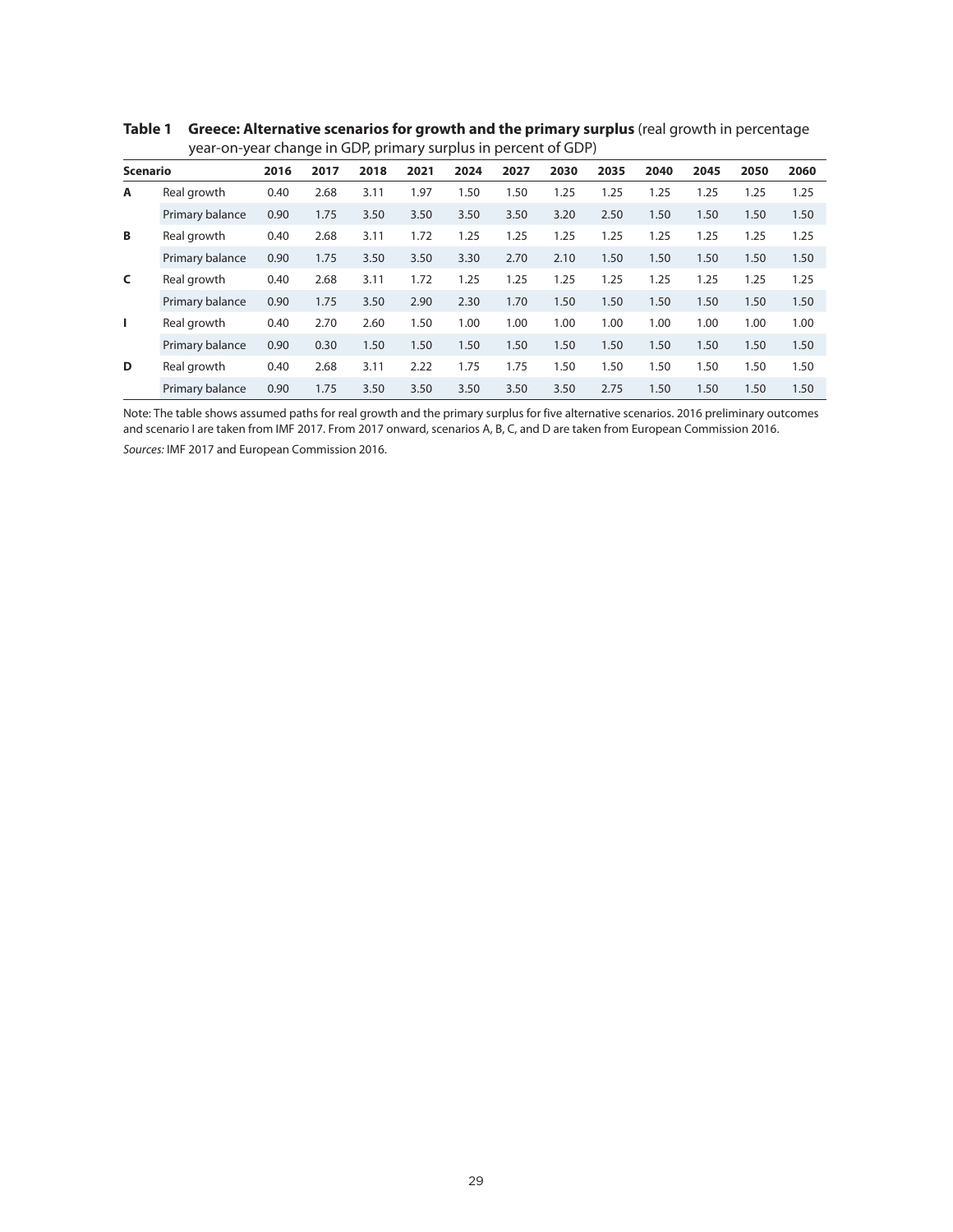#### **Box 1 Additional debt sustainability analysis assumptions**

The following additional assumptions are made when projecting the gross financing needs and debt paths:

- 1. In all scenarios except I, a new €5 billion IMF-supported program for Greece is assumed agreed in 2017 and fully disbursed in 2017 and 2018 (the €5 billion was cited in the German media<sup>1</sup>). For scenario I, a new IMF-supported program is not assumed. Amortizations of the new IMF loan are assumed to begin in 2020 and end in 2028, and the rate of change is 3.5 percent.
- 2. The most recent (February 2017) official amortization and interest rate profile is assumed, after application of the "short term measures" taken by the ESM in January 2017 to smooth Greece's repayment profile and lower interest rate risk (see ESM 2017). Greece's €2 billion repayment to the ESM following a bank asset sale on February 20, 2017, is also taken into account. This is reflected in the amortization profile of the ESM as well as in privatization proceeds.
- 3. In line with the terms of official lending arrangements in place, interest rates on official European loans are assumed to equal the 3-month Euribor + 50 basis points for the Greek Loan Facility (GLF), funding costs plus 10 basis points for the ESM and funding costs plus zero for the EFSF. A projection of EFSF funding costs, envisaging a rise from 1.3 percent this year to 3.3 percent by 2034 was kindly made available by the EFSF. Euribor is projected using the futures curve until 2027, with a slow continued rise to 2.76 percent by 2037. ESM funding costs are projected as a weighted average of the average funding cost and maturity structure of the current funding portfolio and a projection of marginal funding costs, assumed to equal the 6-year German bund futures curve until 2027 plus a 20-basis point spread. The latter is based on a linear regression (January 2013 to January 2017) of monthly ESM funding costs on an average of the German yield curve that is calibrated, in each month, to have the same maturity as the ESM funding portfolio (this regression leads to a coefficient of about 1 and a constant of about 0.2). The 6-year German bund is chosen for projection purposes because the average residual maturity of the ESM funding portfolio has been around six years for some time. After 2027, ESM marginal funding costs are assumed to continue rising until reaching 3 percent by 2042.
- 4. Greece is assumed to regain capital market access in the second half of 2018. No official financing is disbursed after 2018. New sovereign bonds are assumed to be issued to private borrowers at an average maturity of 5.5 years (for smoothness, half of the new issues are assumed to be 5-year bonds and the rest 6-year bonds).
- 5. Interest rates charged by private creditors are assumed to equal official "risk free" interest rates, which are assumed to equal ESM marginal funding costs, plus a spread based on Laubach (2009). Specifically, a 4-basis point spread is assumed for each percentage point that the Greek debt-to-GDP ratio exceeds the Maastricht treaty debt ratio of 60 percent of GDP. This parametrization predicts a borrowing spread of around 4.5 percentage points when Greece is assumed to re-access bond markets in late 2018 and 2019, which is about in line with Greece's borrowing spread when it last re-accessed capital markets, in July 2014, at a time when fiscal adjustment was perceived to be on track and program exit was in sight. The IMF follows the same approach in its debt sustainability analysis, with one exception: While the IMF constrains the spread not to exceed 4.5 percent, this paper does not impose such a limit but instead constrains bond yields to be no higher than 20 percent, as a tight ex ante restriction on the spread would prevent meaningful Monte Carlo simulations (see box 2). The simulations are not very sensitive to the level of the cap. For example, a cap of 10 percent would not change any of the conclusions of the paper.
- 6. The Treasury bill stock is reduced to the precrisis level and partly replaced by the new medium-term bonds between 2018 to 2021 (reduction by €1.7 billion each year).

<sup>1. &</sup>quot;IWF will sich nur mit geringer Summe an Griechenland-Rettung beteiligen," *Der Spiegel*, February 18, 2017.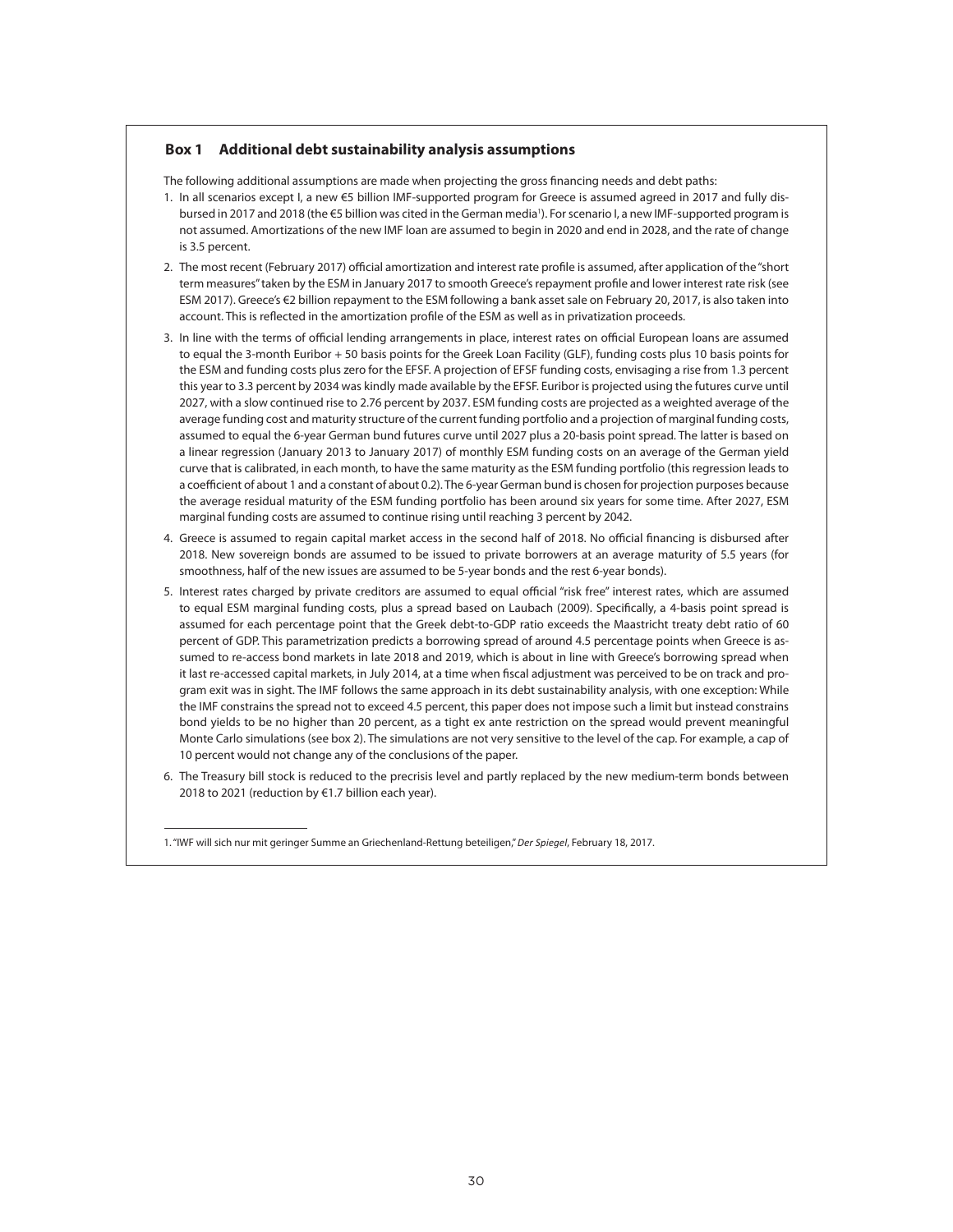





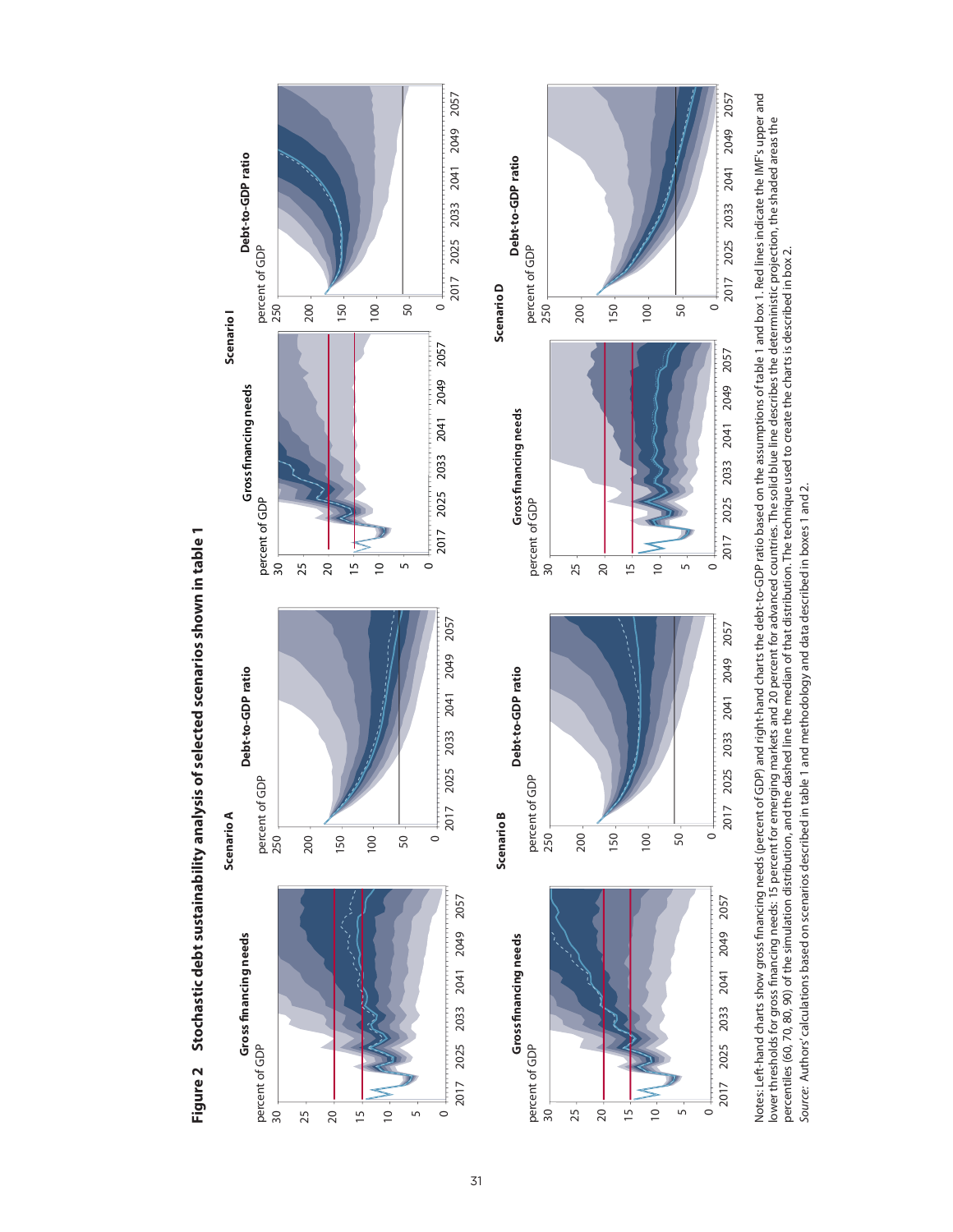#### **Box 2 Technical assumptions underlying the Monte Carlo simulations**

The Monte Carlo simulations underlying figure 2 attempt to capture uncertainty in the evolution of the four variables that influence the GFN and debt-to-GDP paths and are outside the direct control of Greece: real growth, inflation, the European risk-free rate, and the risk premium. Uncertainty surrounding the risk-free rate, which influences both official and future private borrowing rates, is simulated from 2017 onward. Uncertainty regarding the remaining variables is simulated from 2019 onward, after the end of the program period.

Uncertainty around the expected path of the **risk-free rate** was simulated by drawing 1,500 random shocks, for each period, from a normal distribution with a standard deviation of 1.46. The latter is the standard deviation of the German government bond rate published in the IMF's International Financial Statistics for 1997–2015. Uncertainty for the **risk premium** was simulated using a standard deviation of 1.06, taken from Laubach (2009) to ensure consistency with the approach used to determine the interest rate path (box 1). The risk premium is restricted to be non-negative. Bond rates are restricted not to exceed 20 percent, on the assumption that Greece would lose market access before borrowing at over 20 percent.

For **growth and inflation**, this analysis first estimates a bivariate panel vector autoregression (VAR) of order 2 in the annual percent change in GDP and the annual percent change in the GDP deflator on a 19-year dataset from 1997<sup>1</sup> until 2015, on a sample of all pre-2004 euro members (for robustness, an alternative estimation was undertaken based on data from all pre-2004 EU members, with similar results). The use of a VAR has the advantage that it captures the correlation between growth and inflation shocks. The VAR was identified ordering growth first (i.e. assuming that real growth is independent of contemporaneous inflation, but not vice versa). For each of the scenarios depicted in figure 2, the regression constants of the structural form coefficients were recalibrated to generate the steady state values of growth (between 1.25 and 1.5 percent) and inflation (2 percent for scenarios A, B, C, and D; 1.7 percent for scenario I) that are assumed for Greece.

Subsequently, 1,500 growth and inflation shocks are drawn, assumed to be distributed normally, using the estimated standard deviation of the VAR structural errors (2.31 for the growth equation and 0.96 for the inflation equation). Growth and inflation paths were then computed recursively, using past values of growth and inflation, the structural coefficients of the VAR, and the realized contemporaneous shocks.

The resulting paths can then be combined with known or assumed information about the composition of the initial debt stock, the evolution of amortizations, the primary surplus, privatizations, and the timing of market re-access to generate 1,500 paths each for interest payments to various official creditors, interest payments to private borrowers, nominal output, gross financing needs, and the debt-to-GDP ratio. The percentiles of the empirical distribution of the latter at each point in time are then used to draw figure 2.

Note that although the interest rate shocks that generate these paths are uncorrelated with the inflation and growth shocks, the estimated or assumed structure through which the shocks are propagated (i.e. the coefficients of the VAR and the Laubach rule) generates correlations between these variables that have the expected signs. A negative shock to growth or inflation will raise the debt-to-GDP ratio, which induces a higher expected interest rate via the Laubach rule. That said, the simulation model does not allow for causality in the other direction (from higher interest rates and higher debt to lower growth), since the dynamics of growth and inflation are guided by the scenario assumptions, which are independent of the debt path. For this reason, the fan charts in figure 2 are likely to underestimate both downside and upside risks.

1. The year in which Exchange Rate Mechanism II was created and the formal transition toward the euro began.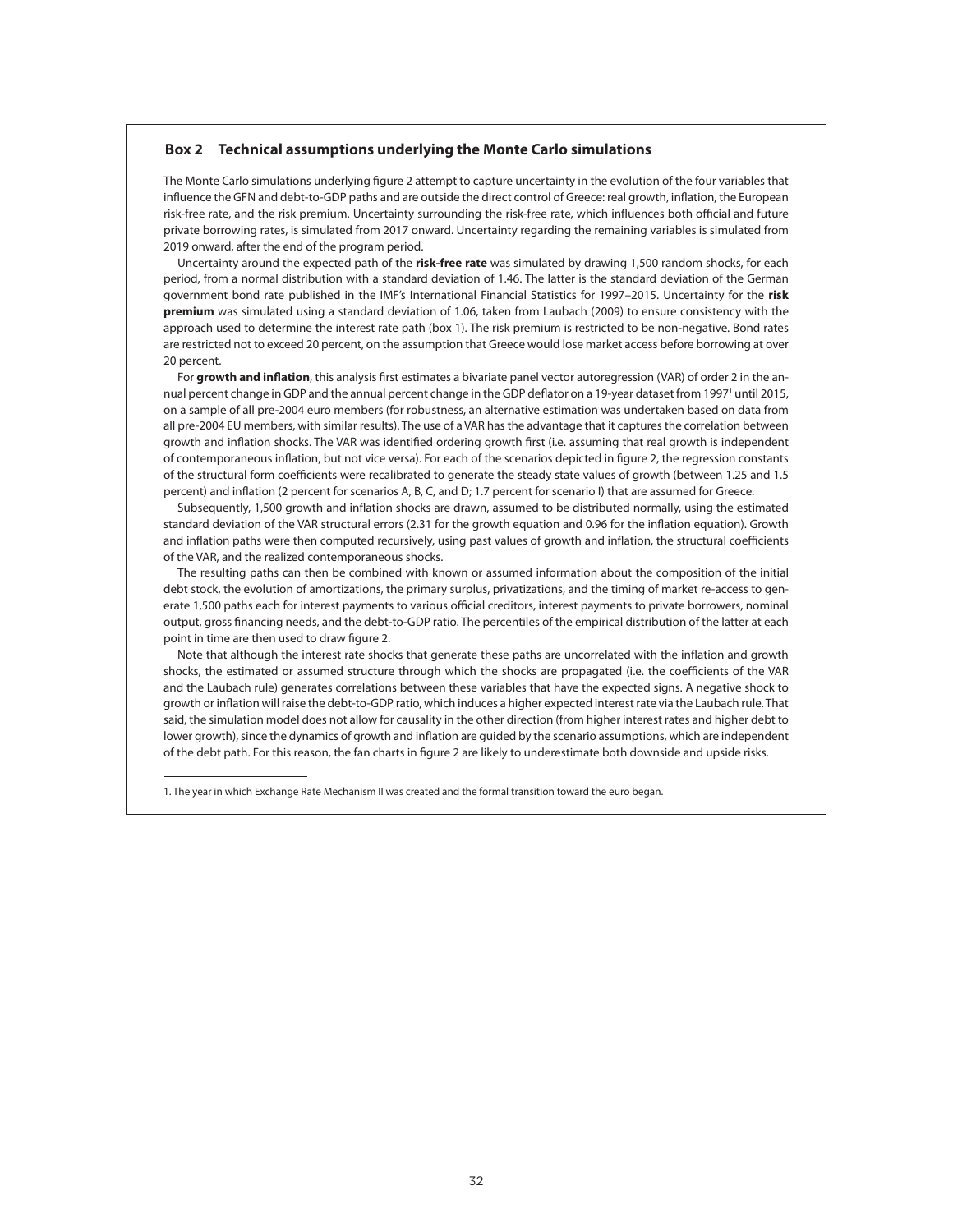

percent of GDP



IMF = International Monetary Fund

Note: "Other" is a residual category encompassing loans by the Bank of Greece, other domestic loans, special purpose and bilateral loans, other external loans, and repurchase agreements.

Sources: Figure 1 and authors' calculations.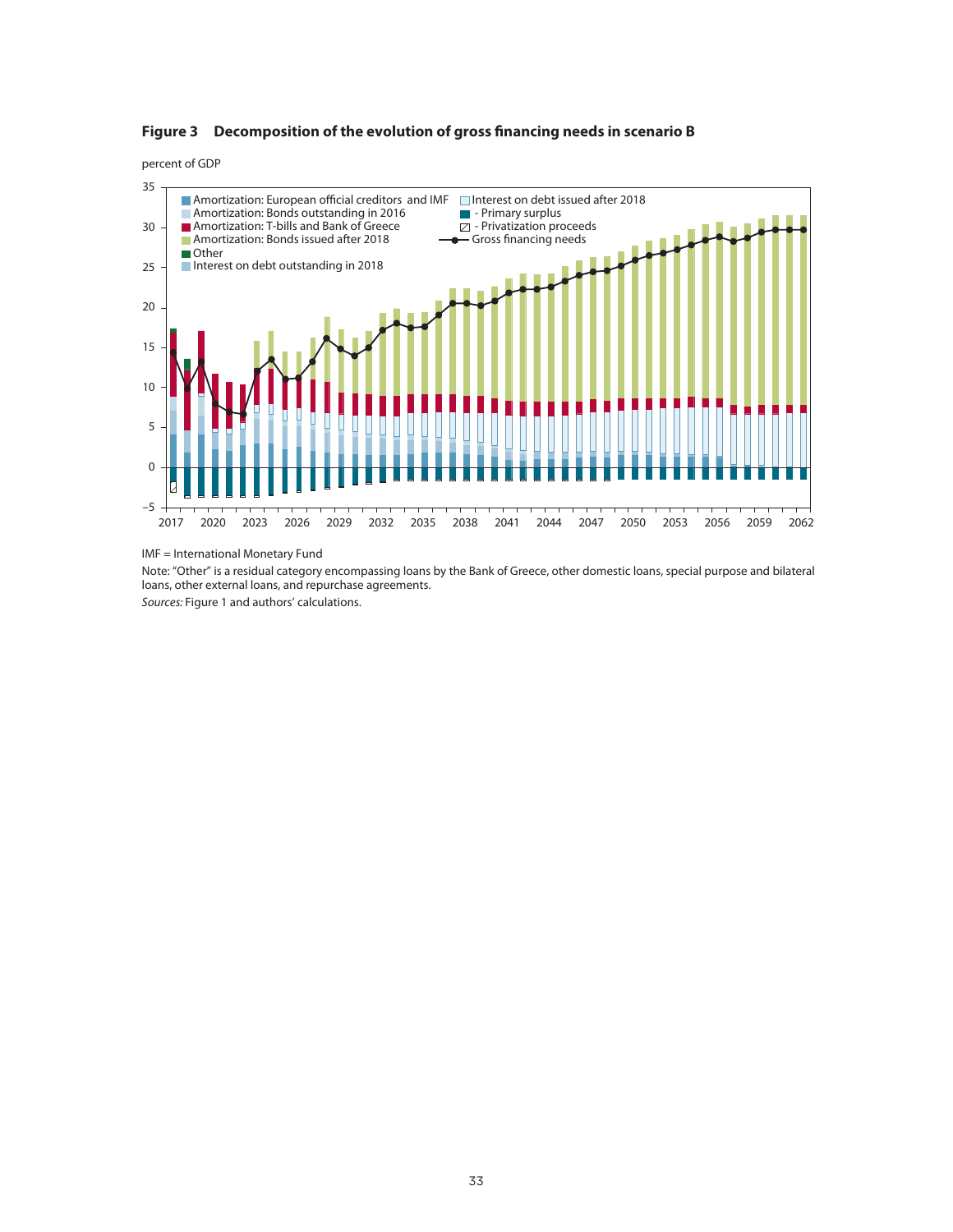

#### **Figure 4 Primary surplus paths: VAR-based conditional forecasts versus assumptions**

Note: Solid black line in each chart shows the projected evolution of the Greek primary surplus conditional on the real growth projections shown in scenarios A, B, D and I, respectively, of table 1. Inflation assumed to return to 2 percent of GDP after 6 years (i.e., in 2022) in all scenarios, as described in box 1. Dashed orange line shows primary surplus evolution per scenario assumptions. Shaded areas represent 60 percent (darkest), 70 percent, 80 percent, and 90 percent (lightest) confidence intervals around the central forecast. Sample excludes Japan and Ireland.

Source: Authors' analysis and table 1.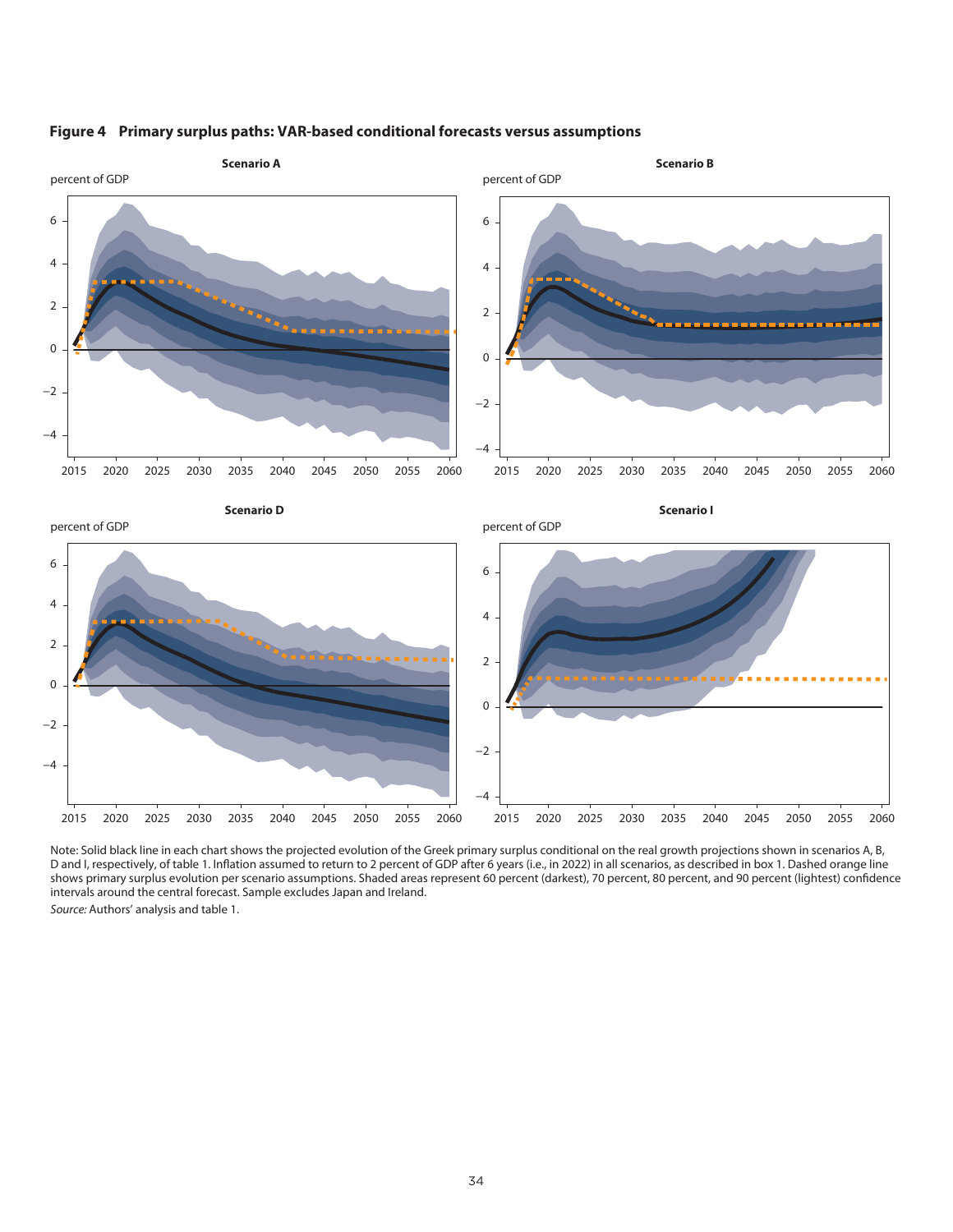

**Figure 5 Probability of observing long-lived primary surpluses**

Note: Charts show the probabilities (with a 95 percent confidence interval) of observing an average primary surplus above the threshold specified in the horizontal axis for 6, 10, 16, and 20 years. The top panel plots unconditional probabilities and the bottom panel plots probabilities conditional on having debt-to-GDP ratio equal to 180 percent of GDP. Sources: Authors' analysis based on Eichengreen and Panizza (2016).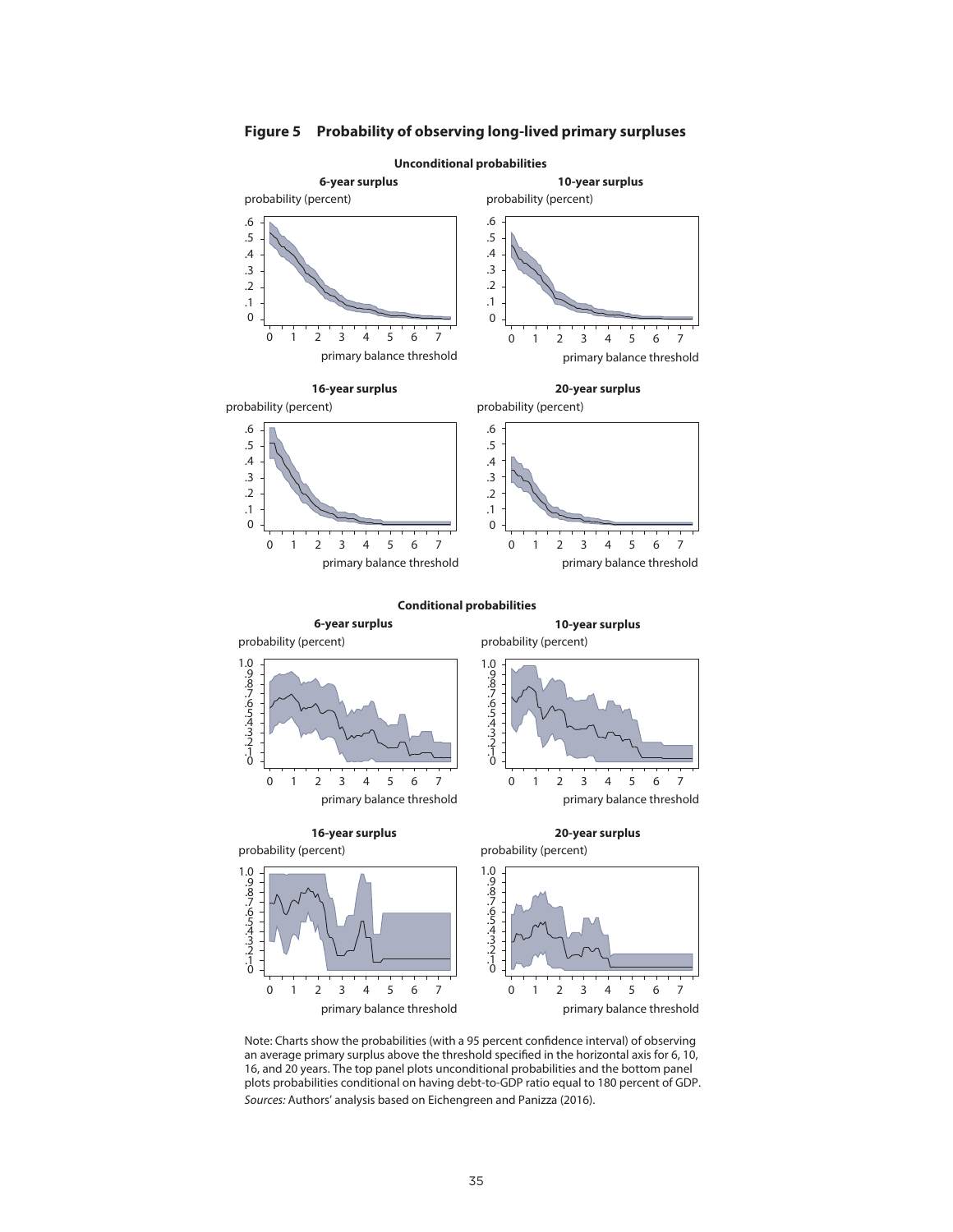#### **Figure 6 Distribution of "survival times" conditional on reaching a given primary surplus**



Note: Figures show Kaplan-Meier plots for "survival times" of various primary surplus levels conditional on reaching those levels in the first place. In the top four charts the end of a period is defined as the first year at which the primary balance is lower than the indicated level. At the bottom, the end is defined as the first year beyond which the average primary balance over the whole period is below the indicated level. Low debt/high debt countries are defined as having debt below/above 60 percent of GDP at the beginning of the period. Source: Authors' analysis.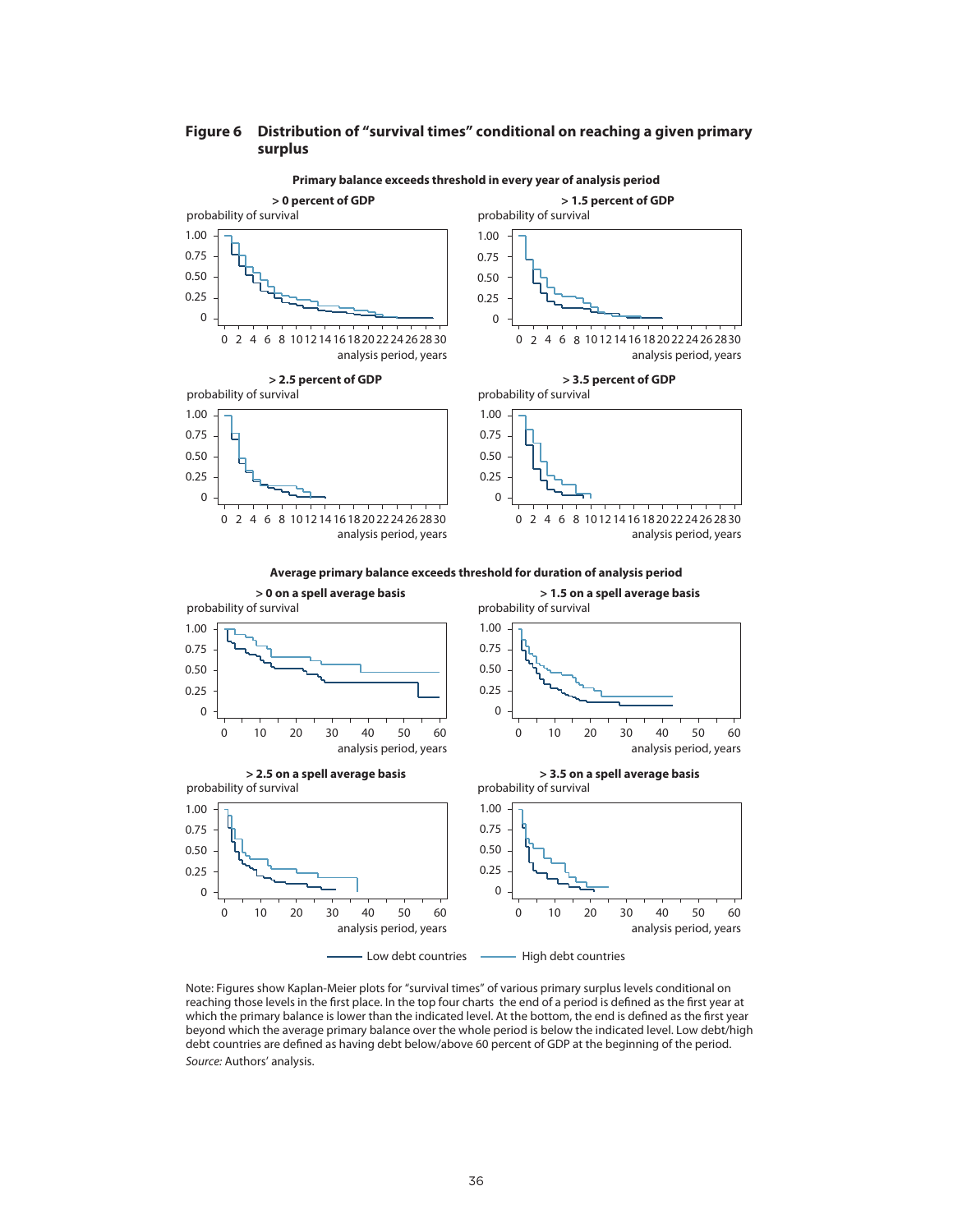# **Figure 7 Distribution of survival times for high primary balance episodes that ended "too early"**



**Primary balance > 3.5 percent of GDP in every year**

Note: Low debt/high debt countries are defined as having debt below/above 60 percent of GDP at the beginning of the period.

Source: Authors' analysis.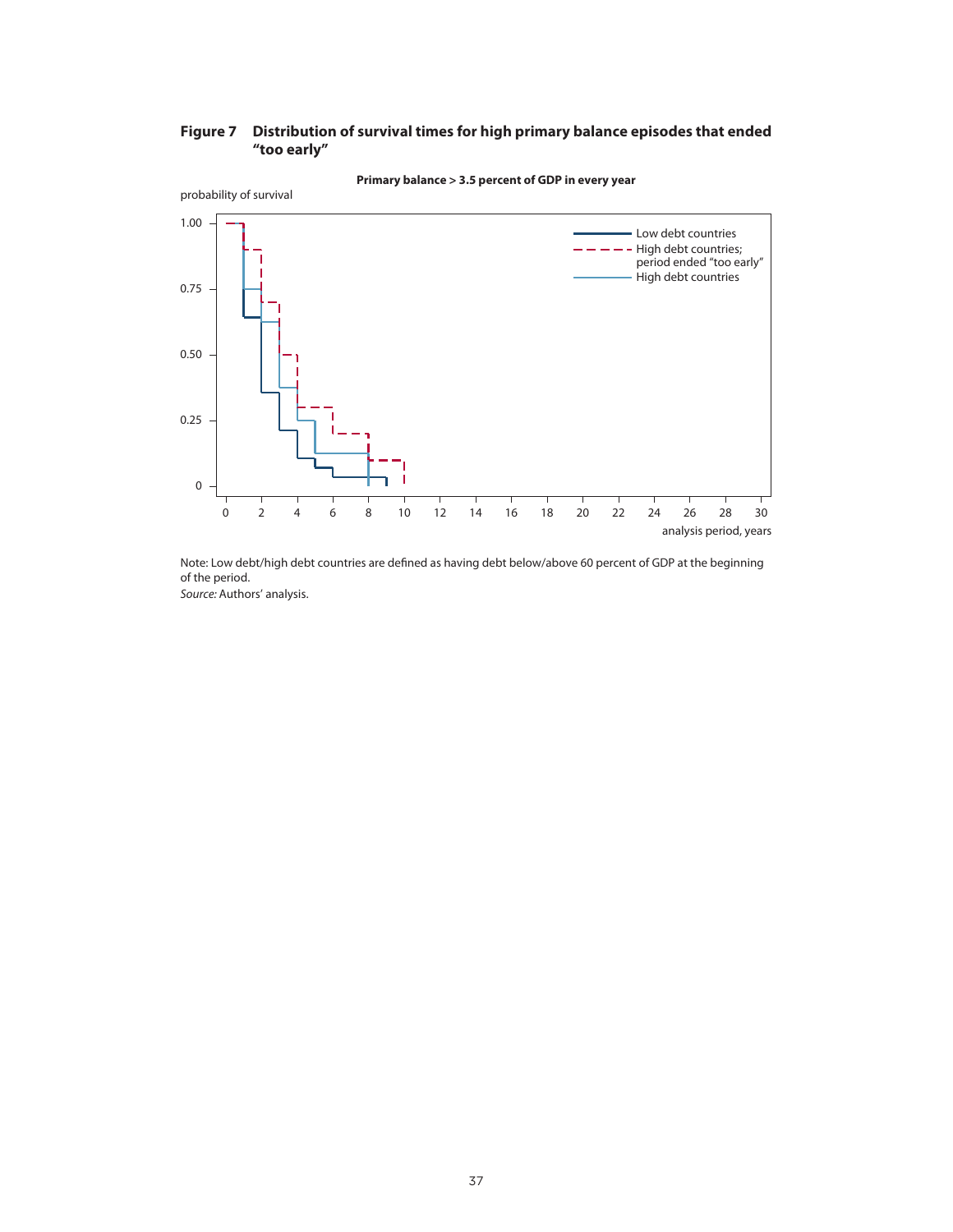#### **Box 3 Extract from Eurogroup statement on Greece of May 25, 2016**

For the medium term, the Eurogroup expects to implement a possible second set of measures following the successful implementation of the ESM programme. These measures will be implemented if an update of the debt sustainability analysis produced by the institutions at the end of the programme shows they are needed to meet the agreed GFN benchmark, subject to a positive assessment from the institutions and the Eurogroup on programme implementation.

- Abolish the step-up interest rate margin related to the debt buy-back tranche of the 2nd Greek programme as of 2018.
- Use of 2014 SMP profits from the ESM segregated account and the restoration of the transfer of ANFA and SMP profits to Greece (as of budget year 2017) to the ESM segregated account as an ESM internal buffer to reduce future gross financing needs.
- Liability management—early partial repayment of existing official loans to Greece by utilizing unused resources within the ESM programme to reduce interest rate costs and to extend maturities. Due account will be taken of exceptionally high burden of some Member States.
- If necessary, some targeted EFSF reprofiling (e.g. extension of the weighted average maturities, re-profiling of the EFSF amortization as well as capping and deferral of interest payments) to the extent needed to keep GFN under the agreed benchmark in order to give comfort to the IMF and without incurring any additional costs for former programme countries or to the EFSF.

For the long-term, the Eurogroup is confident that the implementation of this agreement on the main features for debt measures, together with a successful implementation of the Greek ESM programme and the fulfillment of the primary surplus targets as mentioned above, will bring Greece's public debt back on a sustainable path over the medium to long run and will facilitate a gradual return to market financing. At the same time, the Eurogroup agrees on a contingency mechanism on debt which would be activated after the ESM programme to ensure debt sustainability in the long run in case a more adverse scenario were to materialize. The Eurogroup would consider the activation of the mechanism provided additional debt measures are needed to meet the GFN benchmark defined above and would be subject to a decision by the Eurogroup confirming that Greece complies with the requirements under the SGP. Such mechanism could entail measures such as a further EFSF reprofiling and capping and deferral of interest payments.

Source: Eurogroup 2016a, available at http://www.consilium.europa.eu/en/press/press-releases/2016/05/24-eurogroup-statement-greece/ (accessed on March 23, 2017).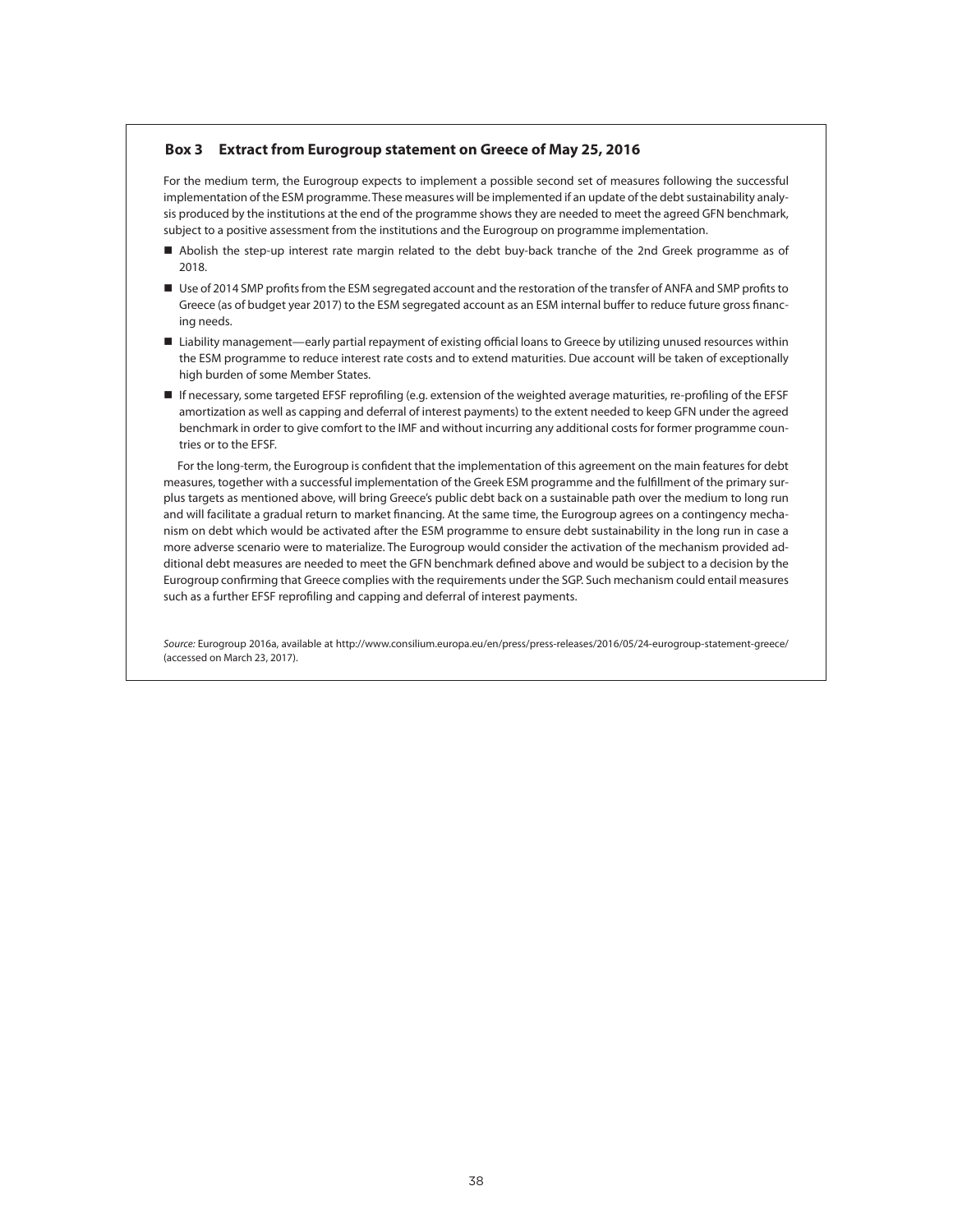2057 2017 2025 2033 2041 2049 2057 2041 2049 Debt-to-GDP ratio Debt-to-GDP ratio **Gross financing needs Debt-to-GDP ratio Gross financing needs Debt-to-GDP ratio** 2033 2025 percent of GDP  $\overline{250}$ percent of GDP percent of GDP percent of GDP 2017 s = 0.2 percent s = 0.2 percent **= 0.2 percent = 0.2 percent** Scenario N2 200 150 100 50 250 200 150 100 50 **Scenario N2** Scenario C  $\circ$ **Scenario C** 2057 2017 2025 2033 2041 2049 2057 2049 **Gross financing needs** Gross financing needs 2041 Figure 8 Stochastic debt sustainability analysis after application of Eurogroup debt relief measures **Figure 8 Stochastic debt sustainability analysis after application of Eurogroup debt relief measures** 2033 percent of GDP<br> $\frac{30}{1}$ percent of GDP<br> $\frac{30}{1}$ 2025 percent of GDP percent of GDP 2017 25 20 15  $\overline{a}$ 25 20 15  $\overline{c}$ სე տ  $\circ$ 2057 2017 2025 2033 2041 2049 2057 2017 2025 2033 2041 2049 Debt-to-GDP ratio **Gross financing needs Debt-to-GDP ratio** Debt-to-GDP ratio **Gross financing needs Debt-to-GDP ratio**percent of GDP<br> $250$ percent of GDP percent of GDP percent of GDP s=0.5 percent s = 0.5 percent **= 0.5 percent = 0.5 percent** 200  $\circ$ 250 150 100 50 200 150 100 50 **Scenario B Scenario N1 Scenario N1 Scenario B** 2057 2017 2025 2033 2041 2049 2057 2049 Gross financing needs Gross financing needs 2041 2033  $\frac{percent\ of\ GDP}{30}$ 2017 2025 percent of GDP percent of GDP percent of GDP  $\overline{0}$ 20 15 25 30 25 20 15  $\approx$ տ  $\circ$ სე

s = annual amortization of European Financial Stability Facility debt in percent of GDP s = annual amortization of European Financial Stability Facility debt in percent of GDP

 $\circ$ 

2033

2017 2025

2041

2057

2049

 $\circ$ 

2057

scenarios, the amortization profile is shifted 6 years (7 = 6) and interest payments are deferred (p = 0 percent). Red lines indicate the IMF's upper and lower thresholds for gross financing needs: 15 percent<br>for emerging Notes: Figures show gross financing needs (percent of GDP, left) and the debt-to-GDP ratio (right) for various primary surplus and growth scenarios after the application of the debt relief measures. For all scenarios, the amortization profile is shifted 6 years (T = 6) and interest payments are deferred (p = 0 percent). Red lines indicate the IMF's upper and lower thresholds for gross financing needs: 15 percent for emerging markets and 20 percent for advanced countries. The solid blue line describes deterministic projection, the shaded areas the percentiles (60, 70, 80, 90) of the simulation distribution, and the Notes: Figures show gross financing needs (percent of GDP, left) and the debt-to-GDP ratio (right) for various primary surplus and growth scenarios after the application of the debt relief measures. For all dashed line the median of that distribution. The technique used to create the charts is described in box 2. dashed line the median of that distribution. The technique used to create the charts is described in box 2.

 $\circ$ 

2017 2025 2033

2041

2057

2049

 $\circ$ 

Source: Authors' calculations based on scenarios described in table 1 and the text and methodology Source: Authors' calculations based on scenarios described in table 1 and the text and methodology and data described in boxes 1 and 2. and data described in boxes 1 and 2.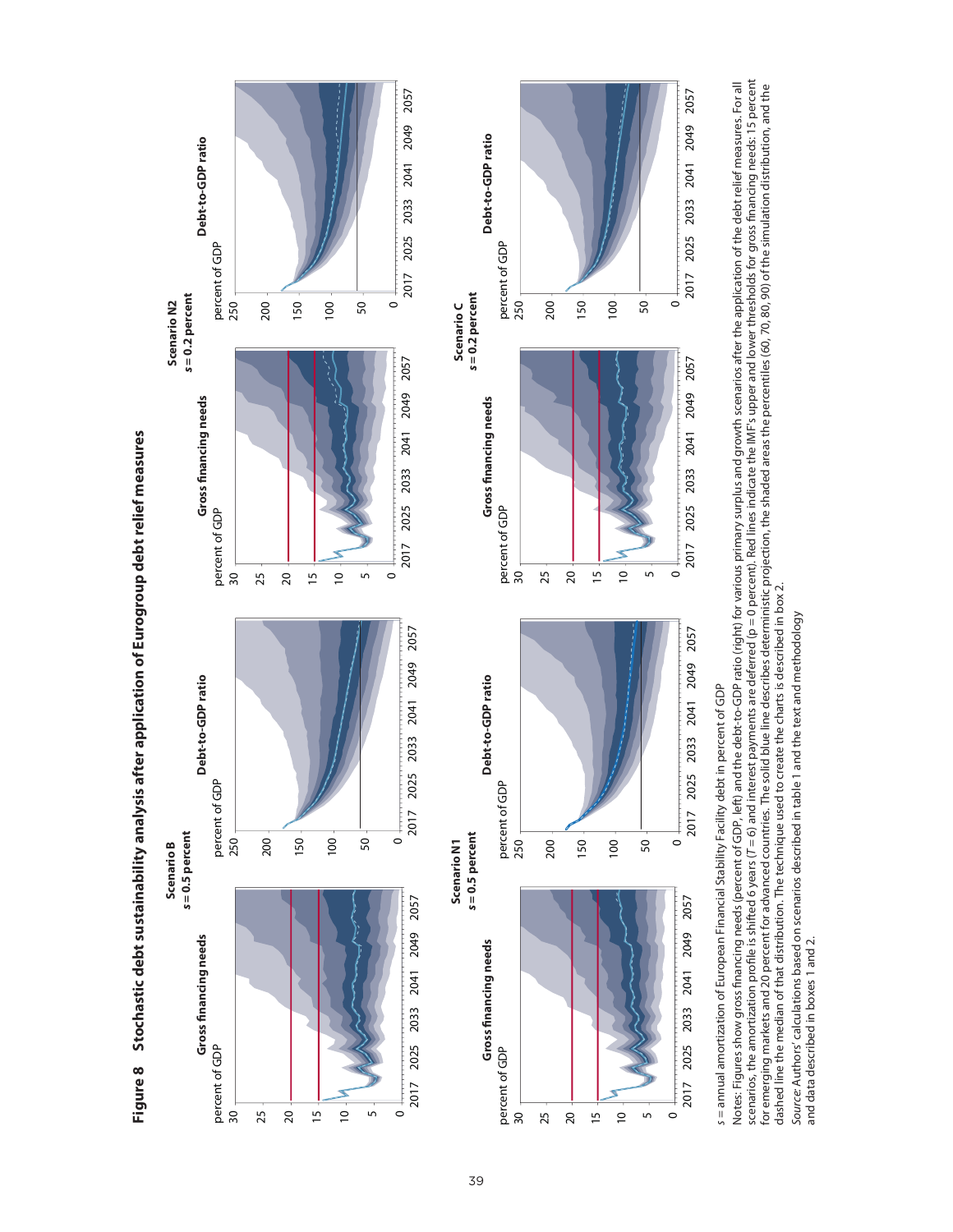

Figure 9 Amortizations to official creditors, 2017-81, scenario N2, after application of Eurogroup debt relief measures **Figure 9 Amortizations to official creditors, 2017–81, scenario N2, after application of Eurogroup debt relief measures**

EFSF = European Financial Stability Facility; ESM = European Stability Mechanism; GLF = Greek Loan Facility; IMF = International Monetary Fund; ECB = European Central Bank; SMP/ANFA = Securities Markets Program / EFSF = European Financial Stability, Facility, ESM = European Stability Mechanism; GLF = Greek Loan Facility; IMF = International Monetary Fund; ECB = European Central Bank; SMP/ANFA = Securities Markets Program / Agreement on Net Financial Assets Agreement on Net Financial Assets Notes: Both charts show the time profile of amortizations to official creditors after a debt restructuring including SMP/ANFA profit return, early IMF repayment, a shift of the EFSF maturity profile by 6 years (7 = 6), and EFSF amortization at 0.2 percent of GDP. The left-hand chart additionally assumes a full interest deferral on EFSF loans until 2050. Left-hand axes show amortization volumes and right-hand axes the level of EFSF outstanding Notes: Both charts show the time profile of amortizations to official creditors after a debt restructuring including SMP/ANFA profit return, early IMF repayment, a shift of the EFSF maturity profile by 6 years (7 = 6), an principal, both in billions of euros. "Other" is a residual category encompassing loans by the Bank of Greece, other domestic loans, special purpose and bilateral loans, other external loans, and repurchase agreements. Sources: Figure 1 and authors' calculations. Sources: Figure 1 and authors' calculations.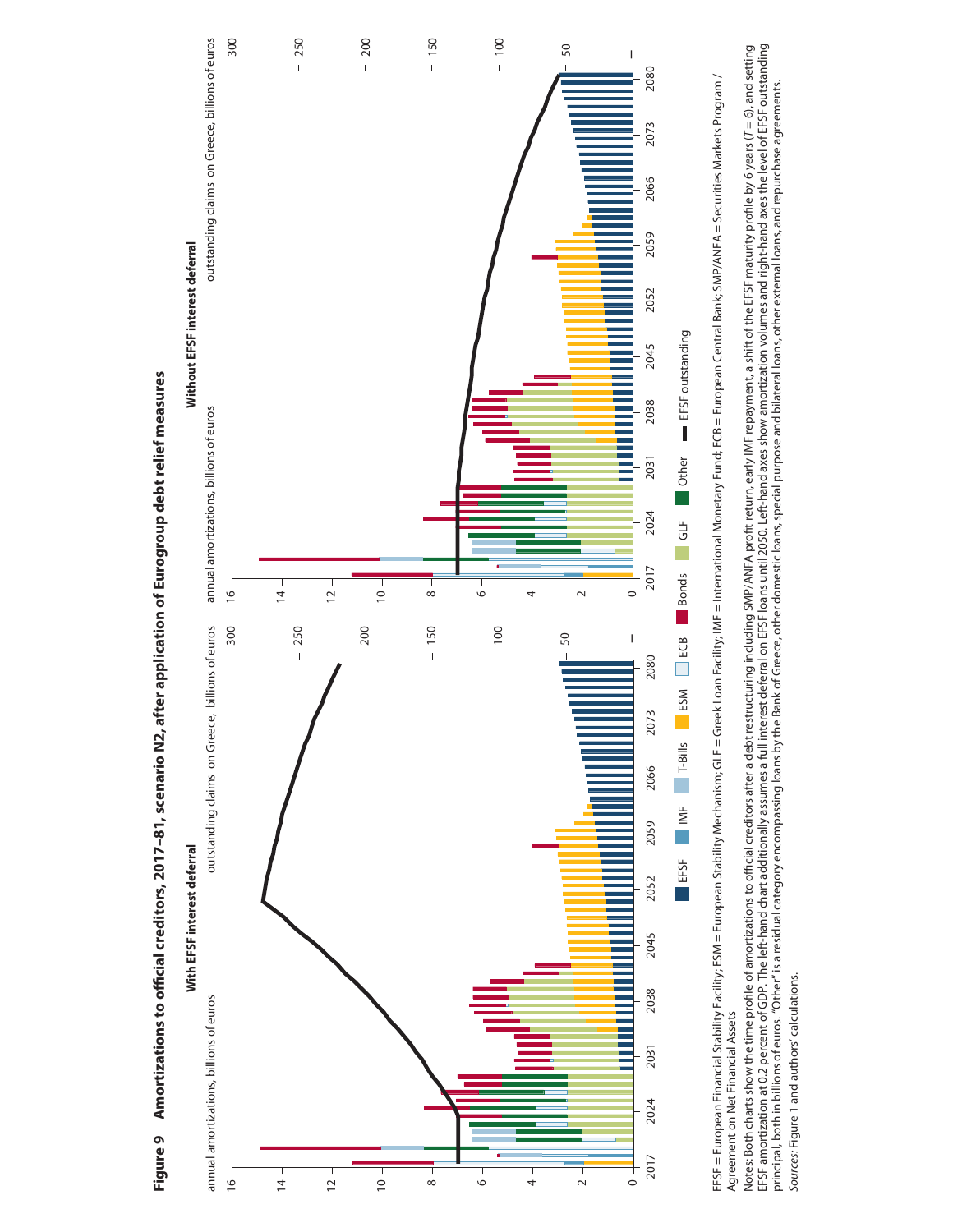

# **Figure 10 Stochastic debt sustainability analysis for scenario N2 after applying Eurogroup measures and additional debt relief measures (without interest deferrals)**



Note: Fan charts show gross financing needs (percent of GDP, left) and debt-to-GDP ratios (right) for various primary surplus and growth scenarios after the application of the debt relief measures. Red lines indicate the IMF's upper and lower thresholds for gross financing needs: 15 percent for emerging markets and 20 percent for advanced countries. The solid blue line describes the deterministic projection; the shaded areas the percentiles (60, 70, 80, 90) of the simulation distribution. The technique used to create the charts is described in box 2.

Source: Authors' calculations based on scenario N2 as described in the text and methodology and data described in boxes 1 and 2.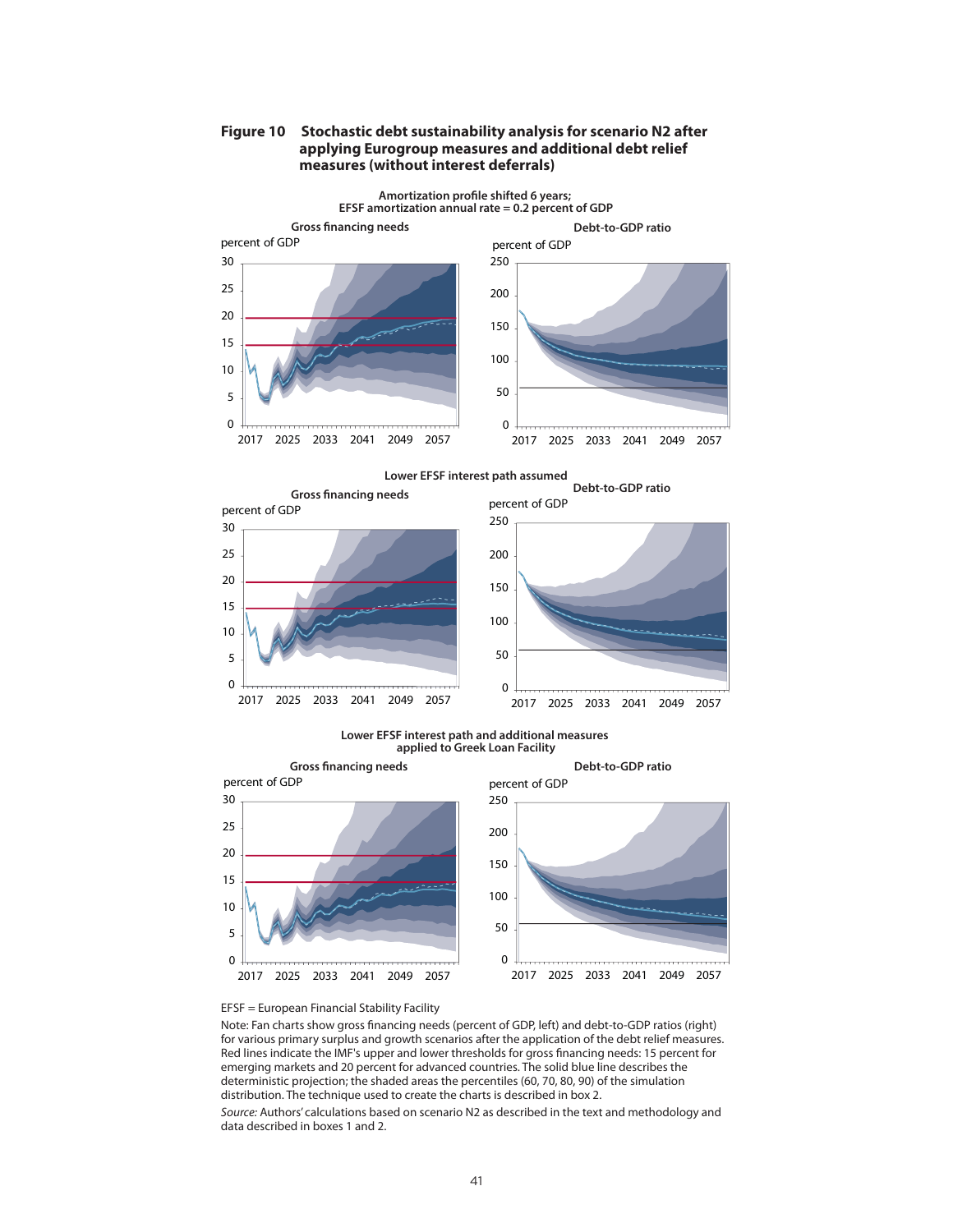

Figure 11 Implications of continued ESM financing of Greece beyond 2018, scenario N2 **Figure 11 Implications of continued ESM financing of Greece beyond 2018, scenario N2** EFSF = European Financial Stability Facility; ESM = European Stability Mechanism; GLF = Greek Loan Facility; IMF = International Monetary Fund; ECB = European Central Bank EFSF = European Financial Stability Facility; ESM = European Stability Mechanism; GLF = Greek Loan Facility; IMF = International Monetary Fund; ECB = European Central Bank

Note: The left chart shows the profile of amortizations (left axis) and credit outstanding (right axis) to official creditors after debt relief, including SMP/ANFA profit retum, early IMF repayment, shift of the EFSF matur profile by 6 years, EFSF amortization fixed at 0.2 percent of GDP, no deferral on EFSF interest, and reliance on ESM financing instead of capital market access until 2032. The right chart shows the path of private and ESM lending rates based on the assumptions of box 1. "Other" is a residual category encompassing loans by the Bank of Greece, other domestic loans, special purpose and bilateral loans, other external loans, and repurchase Note: The left chart shows the profile of amortizations (left axis) and credit outstanding (right axis) to official creditors after debt relief, including SMP/ANFA profit return, early IMF repayment, shift of the EFSF matu agreements. agreements.

Sources: Authors' calculations; figure 1 (ESM/EFSF, IMF, and Hellenic Republic Public Debt Bulletin No. 80, December 2015). Sources: Authors' calculations; figure 1 (ESM/EFSF, IMF, and Hellenic Republic Public Debt Bulletin No. 80, December 2015).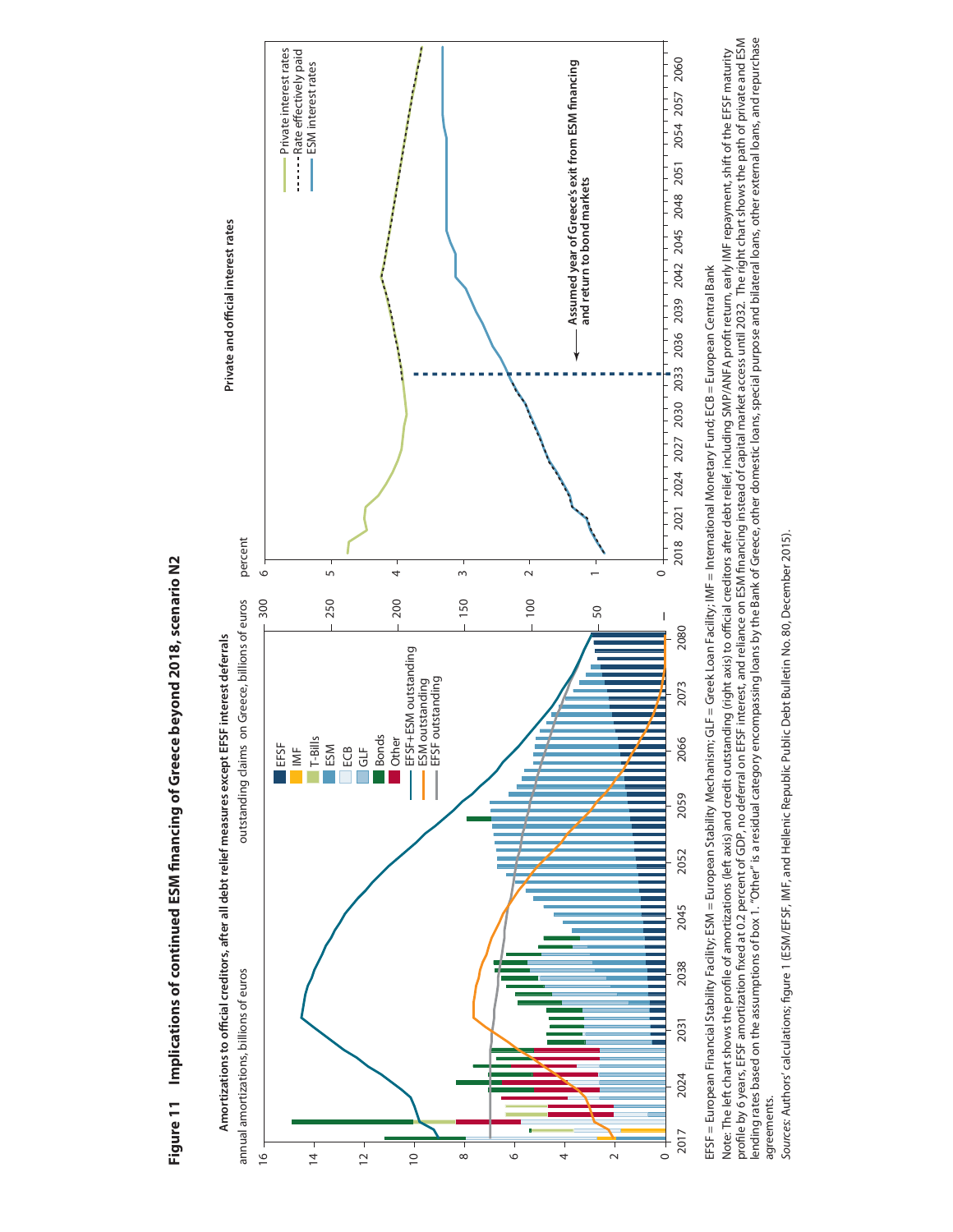#### **APPENDIX 1 SENSITIVITY ANALYSIS OF GREEK DEBT SUSTAINABILITY**

As an alternative to the Monte Carlo simulations represented in figure 2, this paper presents a sensitivity analysis that plots GFN and debt paths under specific alternative assumptions about real growth, inflation, and interest rates, while maintaining scenario assumptions for the primary surplus and privatization. To keep the discussion manageable, the analysis results for only two scenarios, A and D (see figures A1.1 and A1.2, respectively), are shown. These are chosen because they are "marginal," in the sense that A is the most optimistic scenario among those presented in table 1 that result in unsustainable debt or—as this analysis calls it—borderline sustainable debt (as indicated by the deterministic GFN and debt-to-GDP paths in figure 1), while D is the most pessimistic scenario among those that show debt to be sustainable. The question is how far one needs to change the real growth, inflation, or interest rate assumptions to change these conclusions.

The following real growth, inflation, and interest rate experiments are undertaken:

- With respect to real growth, the analysis explores the consequences of growth converging (after a transition phase, which ends in 2022) to long-term rates that are 1 percentage point below the scenario assumption (for example, 0.5 rather than 1.5), 0.5 below, 0.5 above, and 1 percentage point above the scenario assumption.
- With respect to inflation differentials, the analysis explores two alternative scenarios. The first assumes protracted real exchange rate adjustment, with an inflation differential of 1 percentage point with respect to the euro area (1 percent less inflation) from 2016 to 2021, with subsequent convergence to the euro area exchange rate by 2030 (variation A). The second represents a Balassa-Samuelson-like effect, for example, as a result of successful reform in the tradeable sectors. After catching up with euro area inflation, Greek inflation keeps rising until it reaches a 0.5 positive inflation differential in 2025, which stays until 2040 and then reduces back to zero by 2045 (variation B).
- With respect to interest rates on private debt, interest rates in a 4-percentage-point corridor around the baseline path of each scenario is examined.<sup>26</sup> A 2-percentage-point baseline implies interest rates of about 3 percent in 2018, which is a precrisis level. Two percentage points above result in 7 percent in 2018, a scenario of continuing uncertainty over Greek debt sustainability.

With respect to scenario A, the main conclusion from the sensitivity analysis is that debt would become clearly sustainable, given the assumed primary surplus path, if the parameter assumptions for growth, inflation, or interest rates were to turn out one notch better than in the scenario, that is, if long-term growth were a half percentage point higher, structural reforms were to induce a strong Balassa-Samuelson effect, or

<sup>26.</sup> Hence, feedback effects from debt to borrowing rates are ignored in these upper and lower paths for simplicity.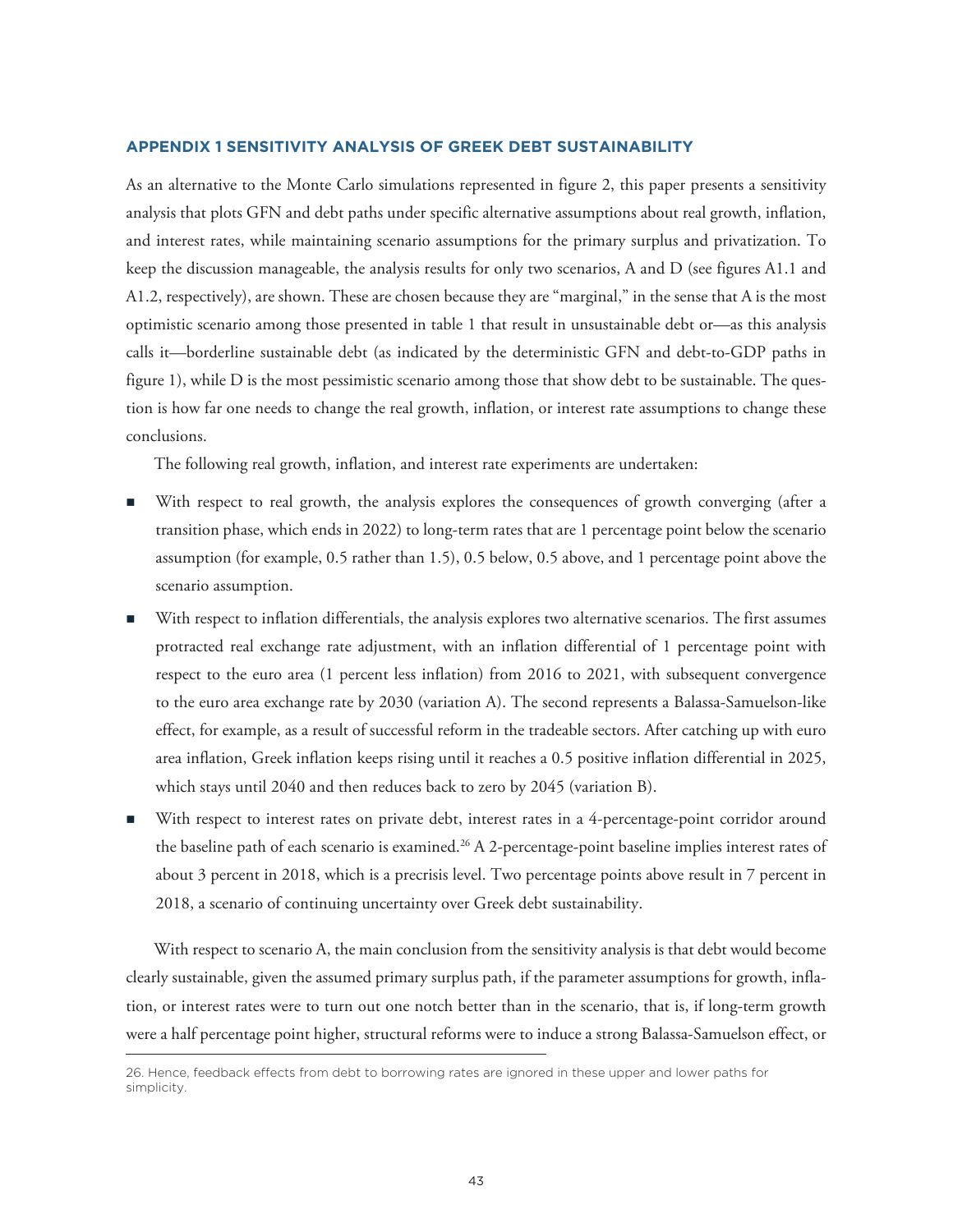private borrowing rates were one percentage point below the assumed baseline (figure A1.1). At the same time, debt would become clearly unsustainable if any of the parameters shown turns out one notch worse. In this sense, scenario A is clearly the borderline scenario between sustainability and unsustainability.

With respect to scenario D, figure A1.2 shows that the scenario is considerably more robust than scenario A, in the sense that a one notch deterioration of either growth, inflation, or interest parameters would not change the conclusion that debt is sustainable. Regarding private borrowing rates, even an increase by a full 2 percentage points does not bring maximum gross financing needs above the critical 20 percent line. Making debt unsustainable, given the assumed primary surplus path, would require quite a drastic (two notch) deterioration in growth, i.e. long-run growth lower by a full percentage point.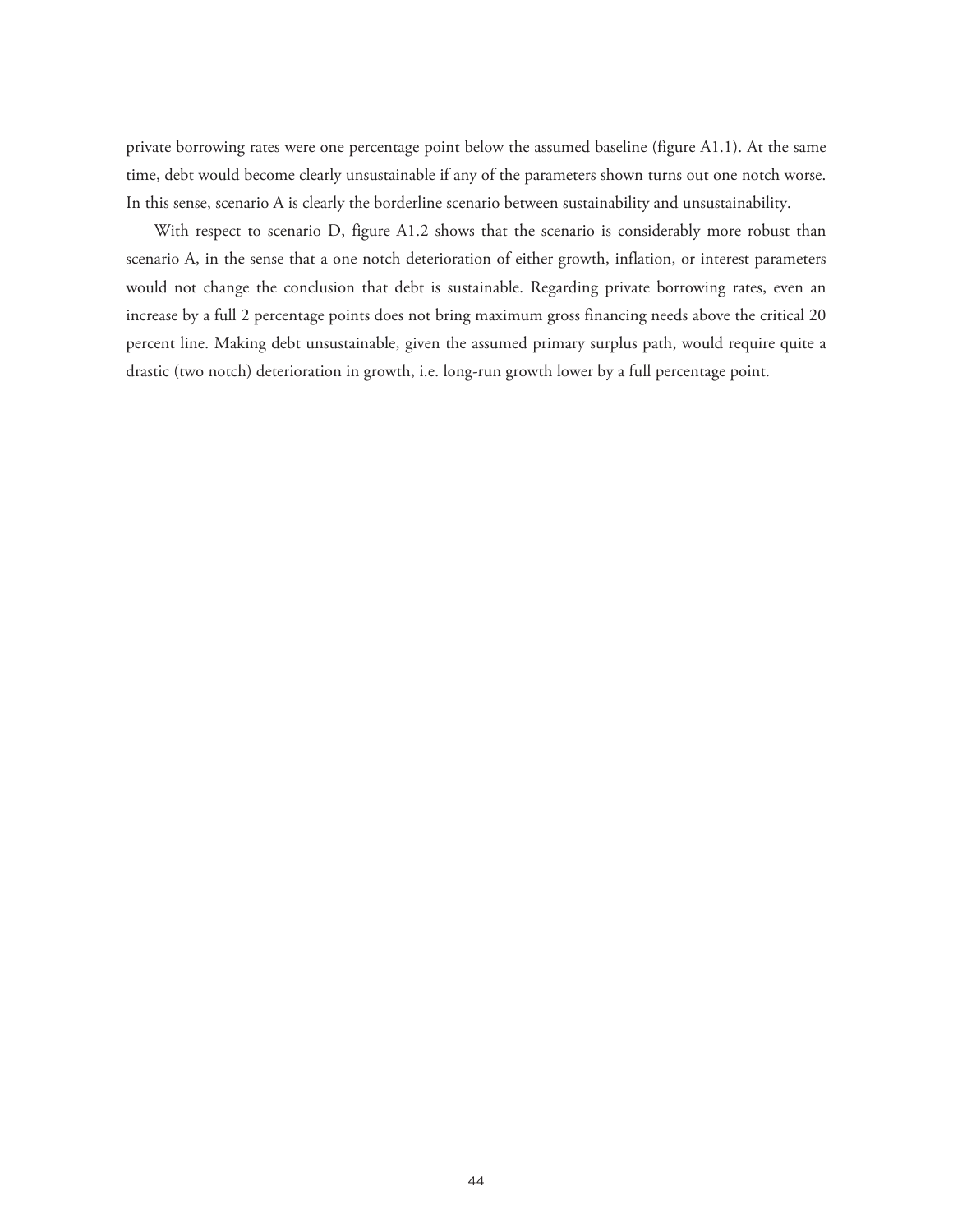

#### **Figure A1.1 Sensitivity analysis based on scenario A**

**Inflation differentials**





pp = percentage point

Source: Authors' calculations based on scenario A (see table 1) and methodology and data described in box 1 and text.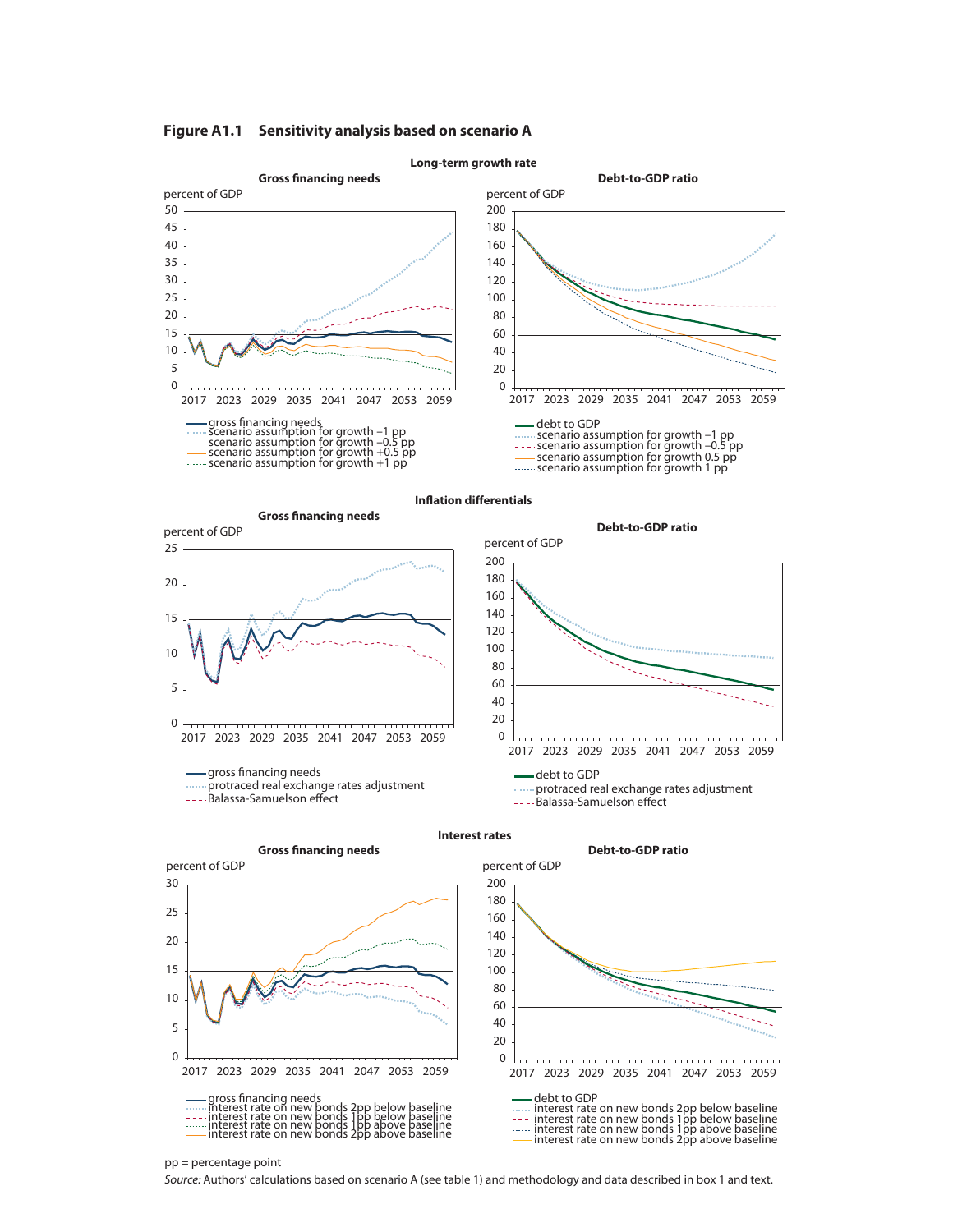**Long-term growth rate Gross financing needs Debt-to-GDP ratio**  $\Omega$  2017 2023 2029 2035 2041 2047 2053 2059 percent of GDP percent of GDP





**Inflation differentials**



**Interest rates**



**Gross financing needs Debt-to-GDP ratio**



#### pp = percentage point

Source: Authors' calculations based on scenario D (see table 1) and methodology and data described in box 1 and text.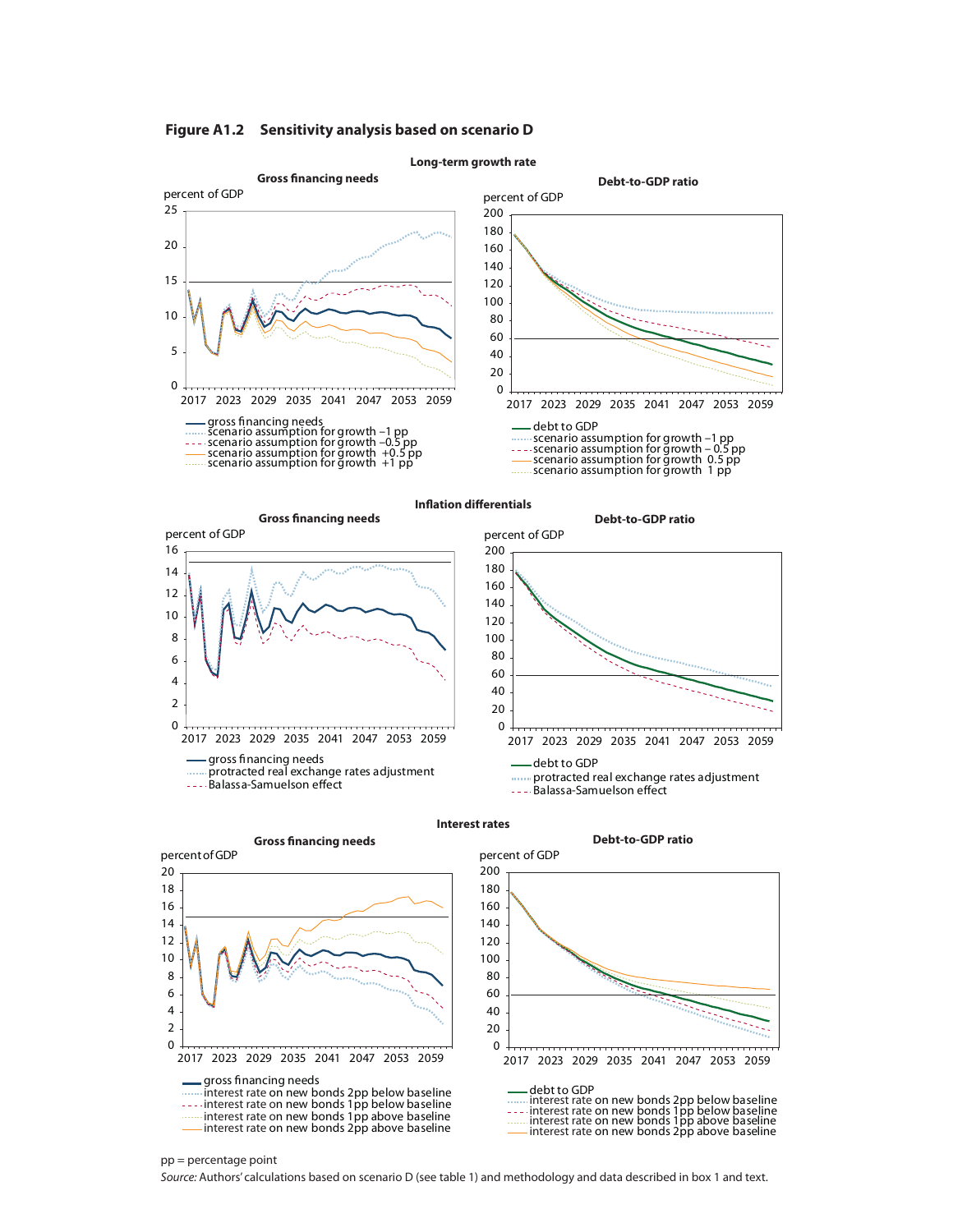#### **APPENDIX 2 VAR COEFFICIENTS AND IMPULSE RESPONSE FUNCTIONS**

As described in the text, this paper estimates a 4-variable panel VAR using annual data covering 17 advanced economies for the period 1980–2015. The VAR model includes two lags. Table A2.1 reports the point estimates of the model, and the 16 panels of figure A2.1 report the impulse response functions, identified using the following Cholesky ordering: real GDP growth, inflation, primary balance as a share of GDP, and debt as a share of GDP measured at the end of the year. This means that the end-of-year debt-to-GDP ratio is assumed to react to the realizations of all other variables during the same year, the primary balance as a share of GDP is assumed to react to real growth and inflation realizations in the same year but not to the debt ratio at the end of the year, inflation is assumed to react contemporaneously to real growth but not to the remaining variables, and real growth is assumed not to react contemporaneously to any of the other variables.

The top four panels of figure A2.1 describe how the four variables in the system react to a GDP growth shock. The results are as expected: Inflation increases, the primary balance increases, and the debt-to-GDP ratio decreases. The four panels in the second row of figure A2.1 describe the response to an inflation shock. The response of the primary balance (positive) and of the debt-to-GDP ratio (negative, albeit not significant) are as expected. The response of growth is negative, indicating that inflation shocks in this sample are mostly supply shocks. The third row looks at the effect of a primary balance shock. Also in this case the responses are as expected: growth, inflation, and debt decrease (albeit the effect on growth is not statistically significant and not long lasting). Finally, the bottom row looks at the effect of a shock to the debt-to-GDP ratio. The analysis finds no effect on growth, a small (and not statistically significant) effect on inflation, and a positive effect on the primary balance.

Experiments with alternative ordering (growth, primary balance, inflation, debt, and inflation; and growth, primary balance, and debt) obtained similar results.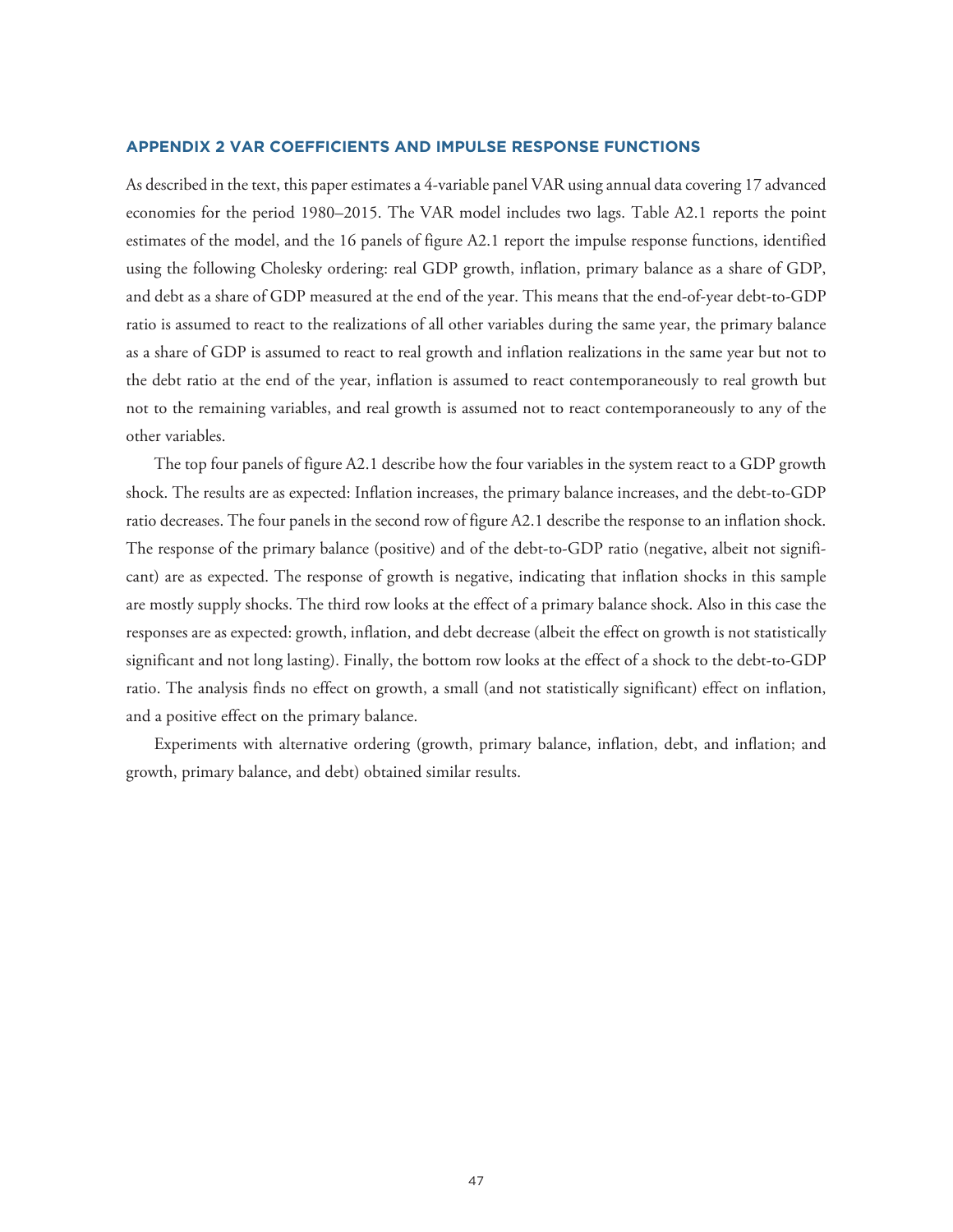|                           | (1)                    |                          | (2)                       |                          | (3)                                |                          | (4)                         |                          |  |
|---------------------------|------------------------|--------------------------|---------------------------|--------------------------|------------------------------------|--------------------------|-----------------------------|--------------------------|--|
|                           | <b>Growth equation</b> |                          | <b>Inflation equation</b> |                          | <b>Primary balance</b><br>equation |                          | <b>Debt-to-GDP equation</b> |                          |  |
|                           | <b>Coefficient</b>     | <b>Standard</b><br>error | <b>Coefficient</b>        | <b>Standard</b><br>error | <b>Coefficient</b>                 | <b>Standard</b><br>error | <b>Coefficient</b>          | <b>Standard</b><br>error |  |
| GRt-1                     | 0.53                   | 0.04                     | 0.15                      | 0.03                     | 0.15                               | 0.04                     | $-0.76$                     | 0.07                     |  |
| GRt-2                     | $-0.05$                | 0.05                     | 0.04                      | 0.04                     | 0.01                               | 0.04                     | 0.03                        | 0.07                     |  |
| INFLt-1                   | $-0.16$                | 0.05                     | 0.73                      | 0.04                     | $-0.02$                            | 0.05                     | $-0.15$                     | 0.09                     |  |
| INFLt-2                   | 0.14                   | 0.05                     | 0.14                      | 0.04                     | 0.00                               | 0.04                     | 0.19                        | 0.08                     |  |
| PBALt-1                   | $-0.03$                | 0.05                     | $-0.08$                   | 0.04                     | 0.90                               | 0.04                     | $-0.60$                     | 0.08                     |  |
| PBALt-2                   | 0.02                   | 0.05                     | 0.06                      | 0.04                     | $-0.14$                            | 0.05                     | $-0.08$                     | 0.09                     |  |
| DEBTt-1                   | 0.02                   | 0.03                     | 0.03                      | 0.02                     | 0.05                               | 0.02                     | 1.14                        | 0.04                     |  |
| DEBTt-2                   | $-0.02$                | 0.03                     | $-0.03$                   | 0.02                     | $-0.04$                            | 0.02                     | $-0.14$                     | 0.04                     |  |
| Constant                  | 1.33                   | 0.27                     | $-0.33$                   | 0.20                     | $-0.98$                            | 0.23                     | 2.15                        | 0.43                     |  |
| R <sup>2</sup>            | 0.26                   |                          |                           | 0.87                     |                                    | 0.72                     | 0.98                        |                          |  |
| Number of<br>observations | 578                    |                          |                           | 578                      |                                    | 578                      | 578                         |                          |  |

# **Table A2.1 VAR coefficient estimates**

GR = GDP growth (year-on-year percent change of GDP); INFL = inflation (percent change of the consumer price level, year-on-year); PBAL = primary fiscal balance (share of GDP); DEBT = debt-to-GDP ratio

Note: The table reports the reduced form coefficients and standard errors of a panel VAR that uses annual data covering 17 advanced economies (Australia, Austria, Belgium, Canada, Denmark, Finland, France, Germany, Greece, Italy, the Netherlands, Portugal, Spain, Sweden, Switzerland, the United Kingdom, and the United States) for the period 1980–2015.

Source: Authors' analysis.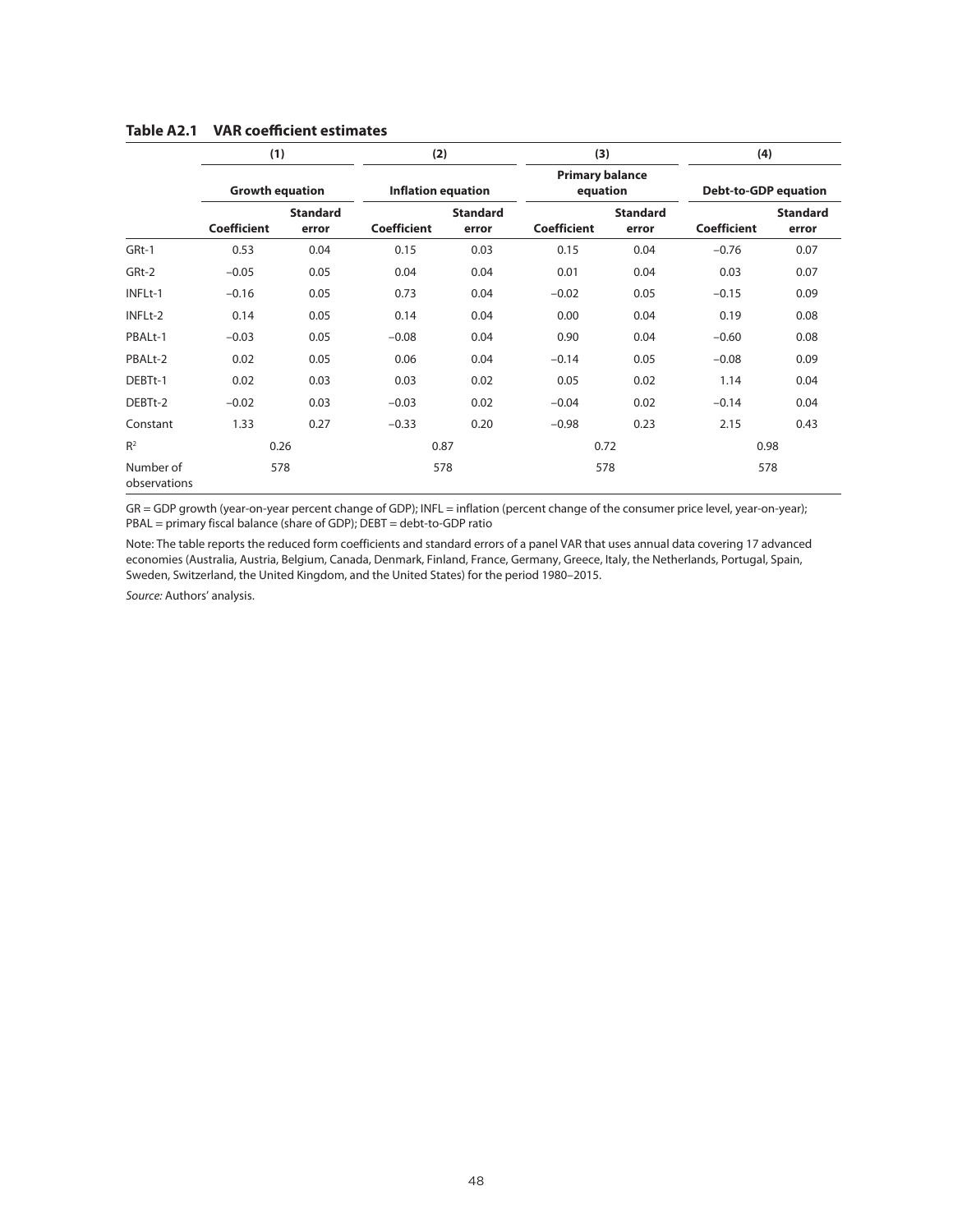#### **Figure A2.1 Impulse response functions**



Note: Figures describe the reaction of GDP growth (first column), inflation (second column) the primary fiscal balance (third column), and the debt-to-GDP ratio (fourth column); and the debt-to-GDP ratio to a standard deviation shock in growth (first row), inflation (second row), the primary balance (third row), and the debt-to-GDP ratio (last row), respectively. The impulse response functions are identified using a Cholesky decomposition with the ordering just described, based on the reduced form estimates reported in table A2.1. All confidence intervals at 90 percent. GDP growth is measured as year-on-year percent change of GDP; inflation as percent change of the consumer price level, year-on-year.

Source: Authors' analysis.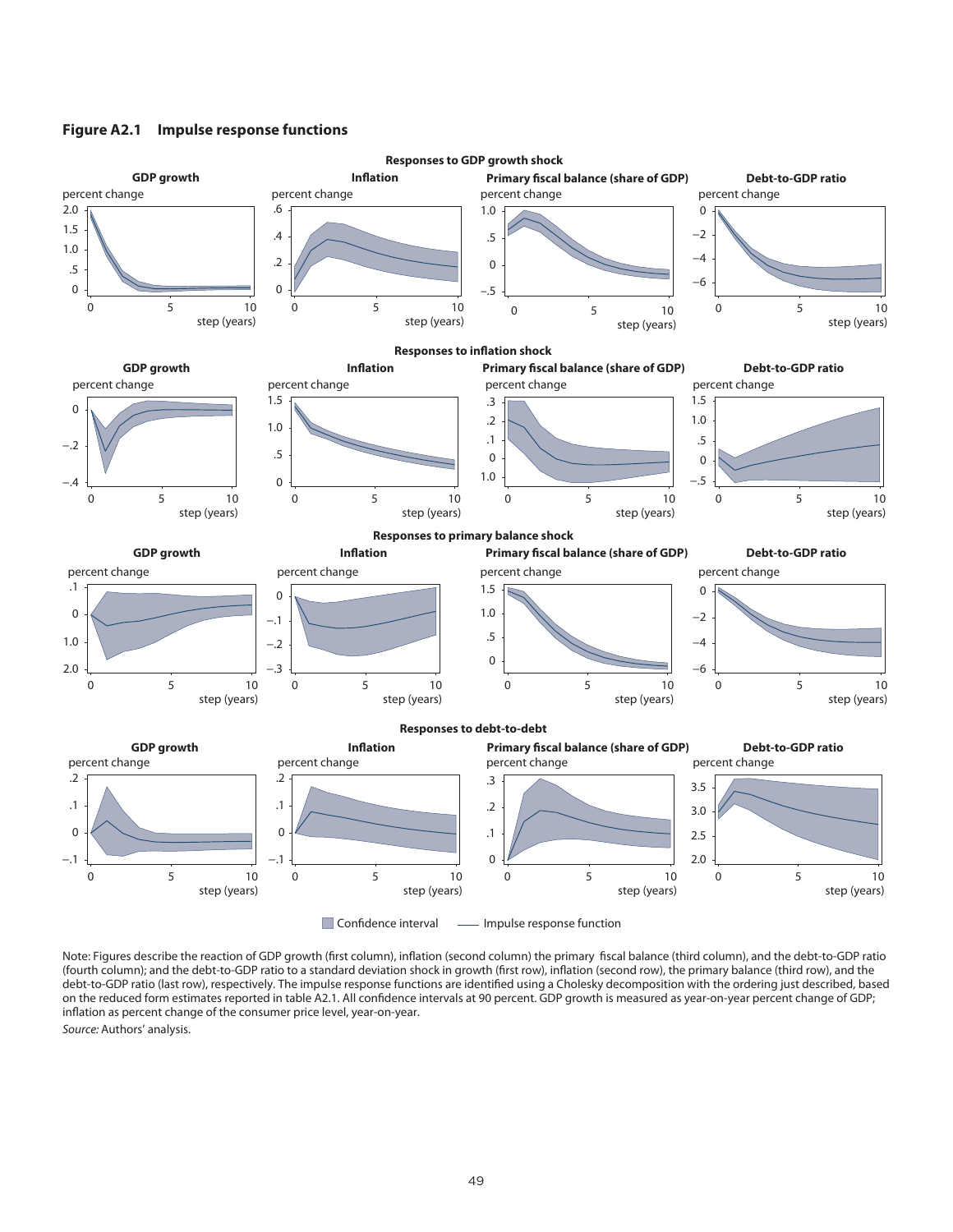# **APPENDIX 3 VAR-BASED CONDITIONAL FORECASTS INCLUDING JAPAN AND IRELAND**

The following figure shows VAR-based conditional forecasts generated using the same assumptions underlying figure 2, except that the VAR coefficients are estimated using the full sample of advanced economies, including both Ireland and Japan.

While the "hump shape" of the predicted primary surplus path is initially preserved, the data now predict that the primary surplus initially "maxes out" at just 1.5 to 2 percent. The highest primary surplus is predicted at the end of the sample period; this is because of exploding debt levels that eventually force (albeit futile) higher primary surpluses.

Including Japan and excluding Ireland would lead to even more explosive debt paths. A VAR with Ireland but without Japan, instead, would lead to slightly higher primary surpluses than were obtained in figure 2 but would not change the main conclusions.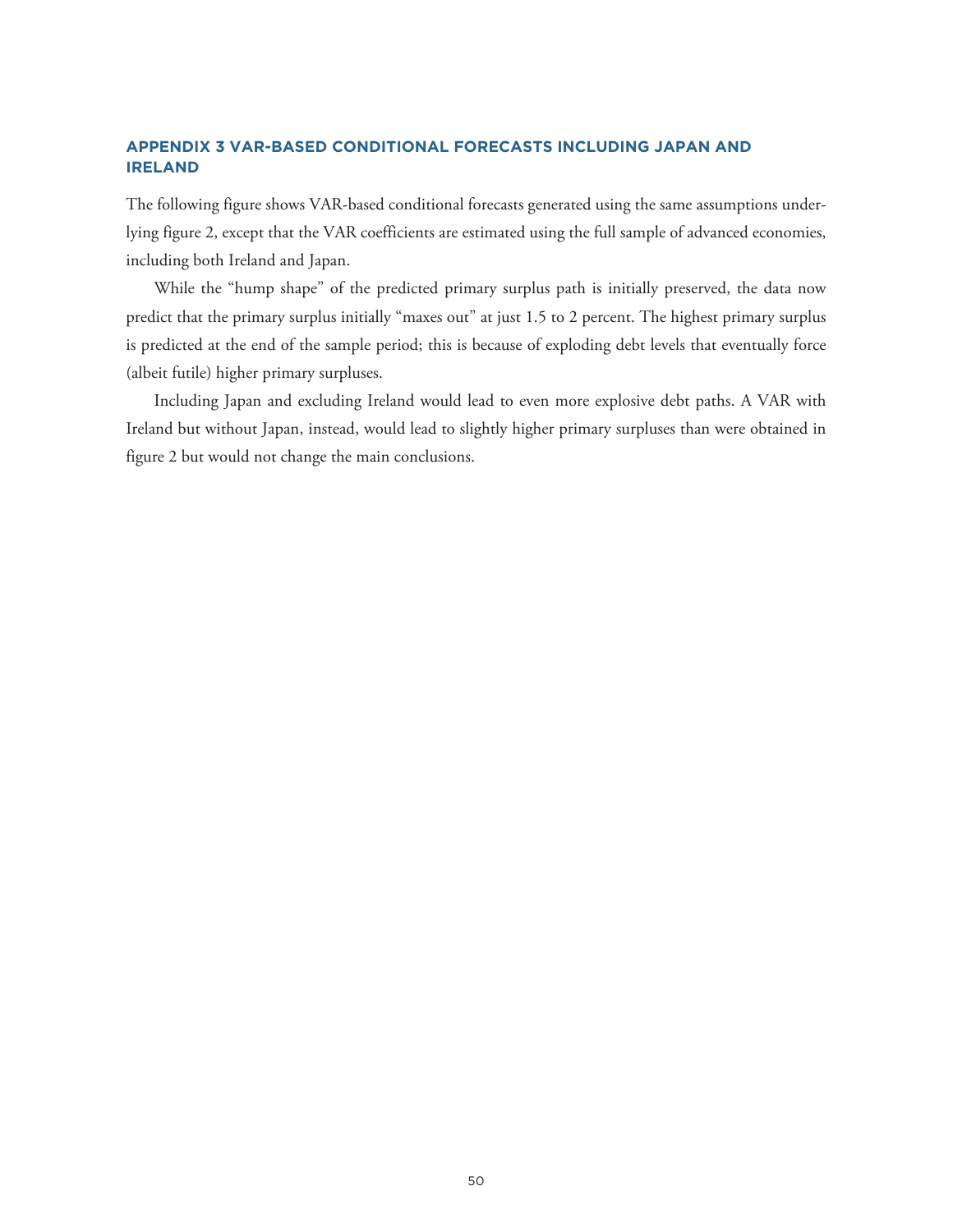



Note: This figure is the same as figure 4 except that Japan and Ireland are included in the sample of countries used to estimate the VAR. Solid black line in each chart shows the projected evolution of the Greek primary surplus conditional on the real growth projections shown in scenarios A, B, D and I, respectively, of table 1. Inflation assumed to return to 2 percent of GDP after 6 years (i.e., in 2022) in all scenarios, as described in box 1. Dashed orange line shows primary surplus evolution per scenario assumptions. Shaded areas represent 60 percent (darkest), 70 percent, 80 percent, and 90 percent (lightest) confidence intervals around the central forecast.

Source: Authors' analysis.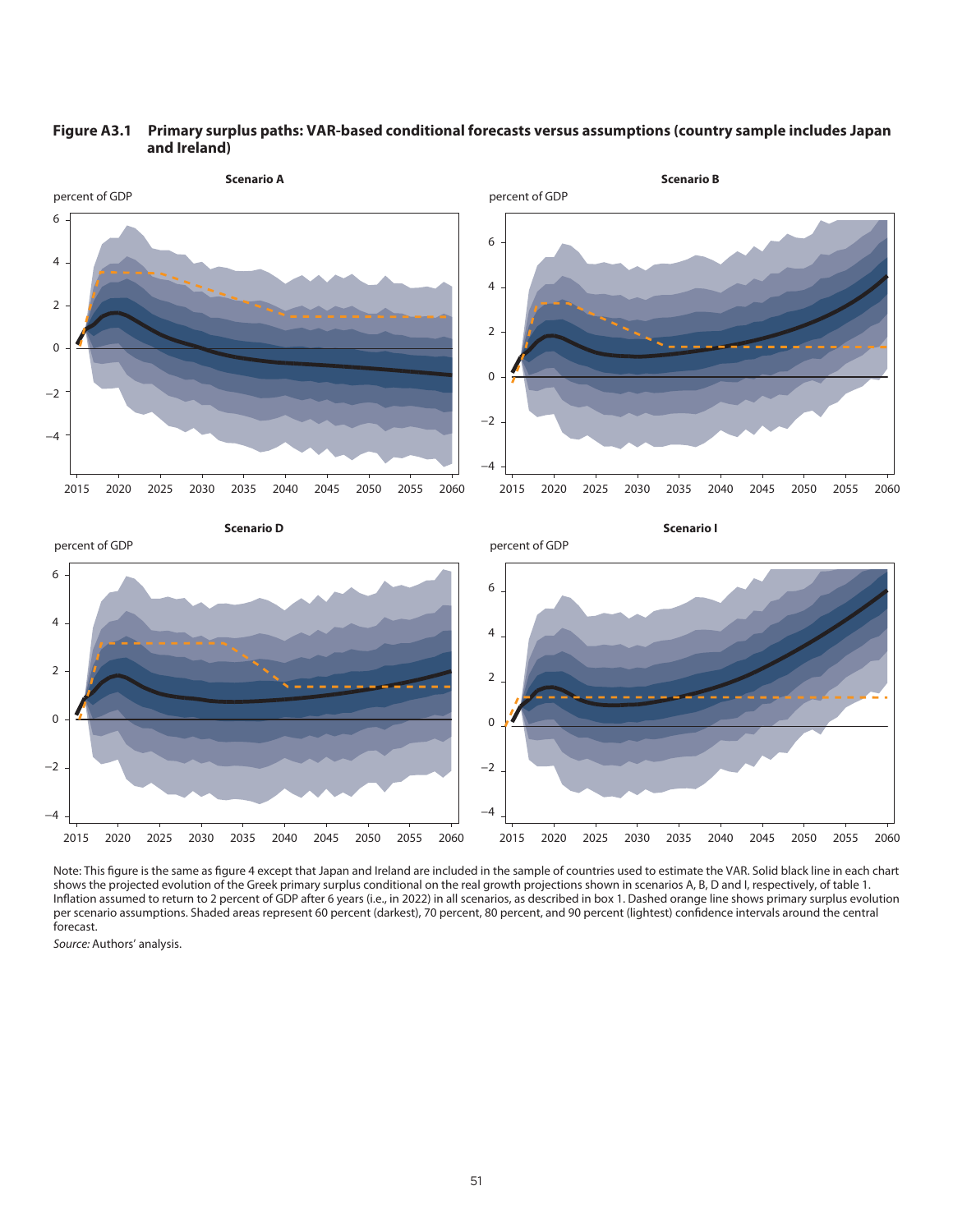# **APPENDIX 4 IDENTIFYING HIGH PRIMARY SURPLUS EPISODES THAT ENDED BECAUSE "THE DEBT PROBLEM WAS SOLVED"**

As explained in the text, this paper seeks to eliminate primary surplus episodes that ended because the authorities decided that there was no longer a debt problem that justified continued primary balances in excess of 3.5 percent—most obviously, because the debt ratio had fallen sufficiently in the meantime. The problem is that it is not known what "sufficiently" would have meant at the time. For example, if all episodes are eliminated from the sample during which the debt-to-GDP ratio fell at all, too many would be eliminated (if there is a debt problem that justified a high primary balance, a small drop in the debt would not mean that the problem had gone away). Conversely, if only surplus episodes that involved very steep drops in debt are eliminated, enough episodes might not be eliminated.

One way to address this problem would be to check the motivation of the authorities, using historical records, for each episode. Another approach, which is adopted here, is to expand the set of quantitative criteria. Specifically, four questions are asked:

- 1. Was the debt ratio lower at the end of the episode than at the beginning?
- 2. Is the debt ratio below 100 percent of GDP at the end of the spell?
- 3. Did the debt ratio stabilize (or continue to fall) for at least two years after the end of the episode?
- 4. Did primary surpluses continue below 3.5 percent for at least two years after the end of the spell?

Only if the answer to *all four questions* was "yes," the episode was kept in the dataset. Hence, this establishes a high bar for what remains in the sample to which duration analysis is applied. It is possible that too many episodes were eliminated but unlikely that not enough were eliminated. This means that in terms of valid analysis, this analysis is on the safe side (so long as the sample remains sufficiently large and informative).

The criteria can be justified as follows:

- Question 1 speaks for itself: If the debt ratio was no lower at the end than at the beginning of the episode, any debt problem present at the beginning was not addressed. Questions 2, 3, and 4 are alternative criteria to determine that the debt ratio, although it may have fallen, did not fall enough.
- Question 2 sets a level above which it is assumed that policymakers who embark in debt stabilization would never see their task as completed. If a country starts running high primary surpluses to reduce its debt from, say, 130 to 110 percent of GDP and then stops running high primary surpluses, it is hard to argue that it stopped because 110 was low enough. Example: *Israel ran extremely high primary surpluses (above 5 percent of GDP) from 1986 to 1988. During this time, the debt-to-GDP ratio was reduced from 162 percent to 145 percent. In 1989, the primary balance fell back into a deficit*. Analogous episodes include Italy (1996–2000) and the United Kingdom (1955–56 and 1961).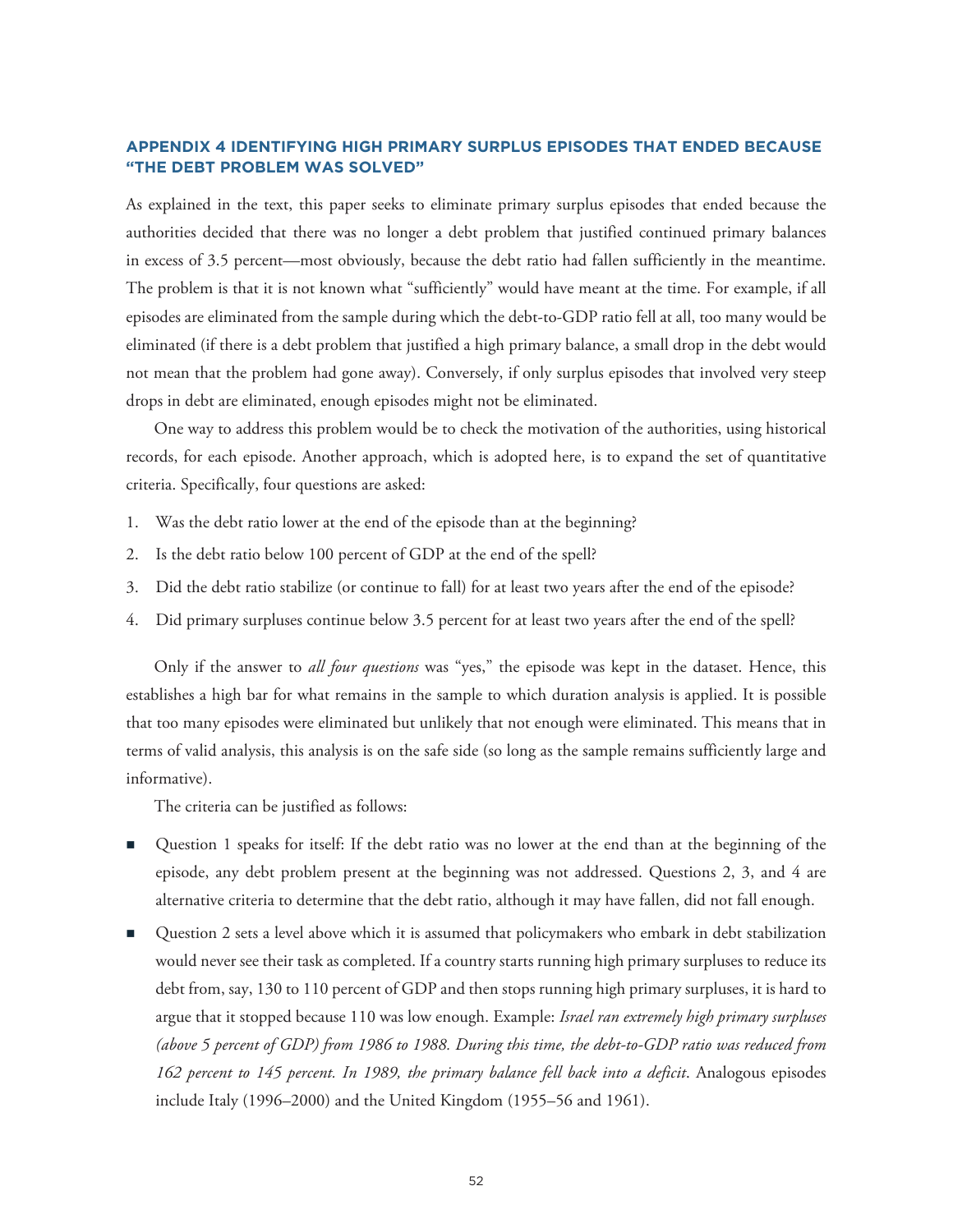- Questions 3 implies that stabilization is always insufficient if debt levels begin to rise again within a year or two of the end of an episode. *Example*: *Belgium went through several high primary surplus episodes during the 1990s and 2000 to reduce its debt, which had reached almost 140 percent of GDP in 1993. In the most recent of these episodes, it reduced the debt ratio from 95 in 2005 to 87 percent in 2007. In 2008 and 2009, the primary balance dropped sharply, and within a few years, debt was back at about 100 percent*. The point here is not to argue that the loosening of fiscal policy in Belgium in 2008–09 was wrong—it was a reaction to the Great Recession, and presumably the right thing to do—but merely that the end of the high surplus episode was a consequence of economic pressures, not a deliberate stop to the adjustment process after reaching a low debt ratio. Similar episodes include Belgium (1956), Brazil (2008), Canada (1969), Germany (2000), and Singapore (2014).
- Question 4 focuses on the behavior of policymakers after the end of the episode. If the primary balance goes back up above the threshold within a year or two, this means that policymakers themselves must have concluded that the episode was not sufficient to address the debt problem. *Example*: *Ireland had an impressive stabilization episode from 1988 to 1994 during which the primary balance was around 4 to 5 percent for seven consecutive years. During this time, the debt ratio was reduced from 109 percent to 89 percent. In 1995, the primary balance dropped to 2.9 percent, but only a year later, it was back over 4 percent, where it remained for another five years. The conclusion is that the reason the primary balance dropped in 1995 was not that the authorities believed that debt was low enough.*

It should be noted that episodes for which only one of the four questions is answered "no" were relatively rare. For example, "no" to questions 1 and 3 usually go together: When a high primary balance fails to reduce the debt level, one frequently also sees an increase in the debt level after the primary balance drops below the 3.5 percent threshold. Similarly, most cases where the primary balance rises again soon after it drops (i.e. "no" in response to question 4) go along with "no" to at least one of the other questions.

In one case, the decision was made to "manually" override the four criteria. From 1986 to 1990 Sweden went through a major high primary balance episode, during which the debt ratio fell from 61 percent to about 40 percent. In 1991, the primary balance fell from about 5 percent to less than 2 percent. The debt ratio initially stayed unchanged, but in the following year, 1992, it shot up to 46 percent, driven a primary deficit of 7 percent. If the criteria were applied mechanically, one would need to say "no" to question 3 and keep the episode in the sample. But the reason for the sharp rise in the debt ratio was known to be the Nordic banking crisis of 1992, and the lowering of the primary surplus in the year *before* the banking crisis may well have reflected the authorities' view that the debt ratio, which stood at just 40 percent, had declined enough. So eliminating this episode from the sample was preferable.